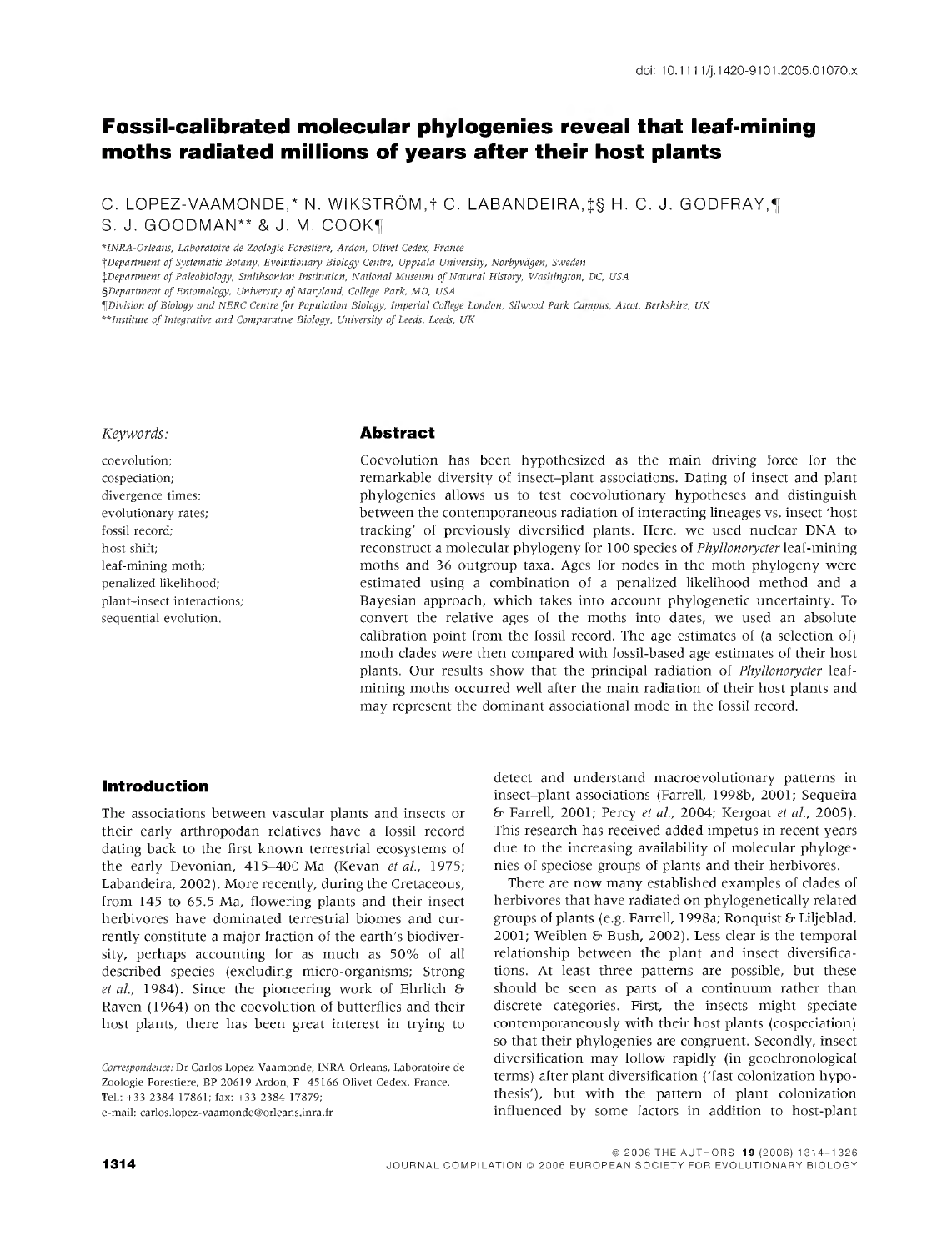phylogeny, resulting in an insect radiation that is slightly younger and incongruent with that of the plants. Thirdly, colonization of plants may require an evolutionary innovation and occur only when this arises, some time after plant diversification ('delayed colonization hypothesis'). Again, an imperfect match between the phylogenies is predicted, but now we also predict a time lag before colonization.

Testing the above alternative scenarios ideally requires phytogenies of both taxa, along with fossil data for both groups, to provide absolute time calibrations. Recently, Farrell (1998a) studied the evolution of host-plant use among herbivorous Phytophaga beetles (weevils, longhorned and leaf beetles), using phylogenetic and fossil data. He showed two bursts of beetle speciation: one during the mid-Cretaceous (90 Ma) and the other in the later-Cainozoic (10 Ma). This bimodal distribution may be attributable to three events: (1) a major spurt of herbivore diversification coinciding with the mid-Cretaceous ecological expansion of angiosperms, (2) extinction of many specialized associations at the K/T boundary and (3) a gradual rebound to late-Cretaceous species diversity levels during the earlier Cainozoic (Wilf et al., 2001; Labandeira *et al,* 2002).

More recently, Percy *et al.* (2004) compared fossildated molecular phylogenies of both jumping plant-lice (Psylloidea) and their legume host plants. They found that there was significant topological congruence of the phylogenies, but that the psyllids radiated after their legume hosts, except in the geologically recent Canary Islands where psyllids and genistoid legumes radiated contemporaneously.

So far, attempts to time the diversifications of insect and plant groups have focused mainly on external feeders. Here, we explore this issue in a speciose genus of leaf-mining moths, *Phyllonorycter* (Lepidoptera: Gracillariidae). Radiations of internal feeders, such as leaf miners, may differ from those of external feeders. For example, the larvae of leaf-mining moths have very intimate associations with their host plants and this may mean that there are more host-imposed constraints on their ecology and evolution compared with externally feeding herbivores. Several authors have suggested that internal feeders show both greater host-plant specificity and greater phylogenetic conservatism in colonizing new species of plants (e.g. Powell, 1980; Mitter & Farrell, 1991; Lopez-Vaamonde *et al,* 2003).

There are also some particular advantages to studying these issues with leaf-mining microlepidoptera. First, the earliest fossil evidence for leaf-mining moth clades extends to at least 99 Myr, almost to the start of the major explosion of angiosperm diversity during the Cretaceous (130-90 Myr; Powell, 1980; Powell et al., 1999). Secondly, the fossil record preserves important host-plant associations of leaf-mining insects, often in exquisite detail, and replete with larval behavioural and developmental characters that often are assignable at

mid-level taxonomic ranks to extant taxa (Labandeira *et al.*, 1994). This facilitates the temporal calibration of the insect phylogeny, which is more difficult in other insect groups.

In a previous study, we found no evidence for cospeciation between *Phyllonorycter* and their host plants (Lopez-Vaamonde *et al,* 2003). However, *Phyllonorycter* species from the same host-plant genus frequently form a monophyletic clade. Closely related moth species often feed on closely related plants, which we interpret as due to host switching (colonization followed by speciation) being more likely to happen amongst phylogenetically related plants.

The aim of this paper was to test whether the main diversification of *Phyllonorycter* moths occurred nearcontemporaneously (on a geochronological time scale) with that of their host plants, or after a significant time lag. To do this we generated a molecular phylogeny of 100 species of *Phyllonorycter* leaf-mining moths using 28S rDNA sequence data. We then used a penalized likelihood method with a Bayesian approach to estimate divergence times, a method that takes into account phylogenetic uncertainty. We converted the relative ages of the moths into absolute dates using a calibration point from the fossil record. The absolute ages of the moths were then compared with fossil-based estimates of the dates of diversification of their host plants.

#### **Material and methods**

#### Insect sampling

Moths were reared and collected as described by Lopez-Vaamonde *et al* (2003). We used several other genera of gracillariids (from the subfamilies Gracillariinae and Phyllocnistinae as well as the Lithocolletinae to which *Phyllonorycter* belongs), one species of Bucculatricidae (in the same suborder) and one species of Micropterigidae (a basal group of lepidopterans) as outgroups (see Appendix SI).

#### Data generation and laboratory procedures

We estimated phylogenies using sequence data from an approximately 1000 bp fragment of the 28S nuclear ribosomal subunit gene. We added 21 new outgroup species and 22 new *Phyllonorycter* species to the published 28S rDNA phylogeny of 77 *Phyllonorycter* species in Lopez-Vaamonde *et al.* (2003). All new sequences have been deposited in GenBank (accession numbers: AY521484-AY521528; see Appendix SI). We used the polymerase chain reaction and sequencing procedures described by Lopez-Vaamonde *et al* (2001). 28S sequences showed substantial length variation and were aligned following the procedure of Lopez-Vaamonde *et al.* (2003). The DNA alignments are available from TREBBASE (http://www.treebase.Org/treebase/; study  $accession number = $1423$ .

<sup>©2006</sup> THE AUTHORS 19 (2006) 1314-1326

JOURNAL COMPILATION © 2006 EUROPEAN SOCIETY FOR EVOLUTIONARY BIOLOGY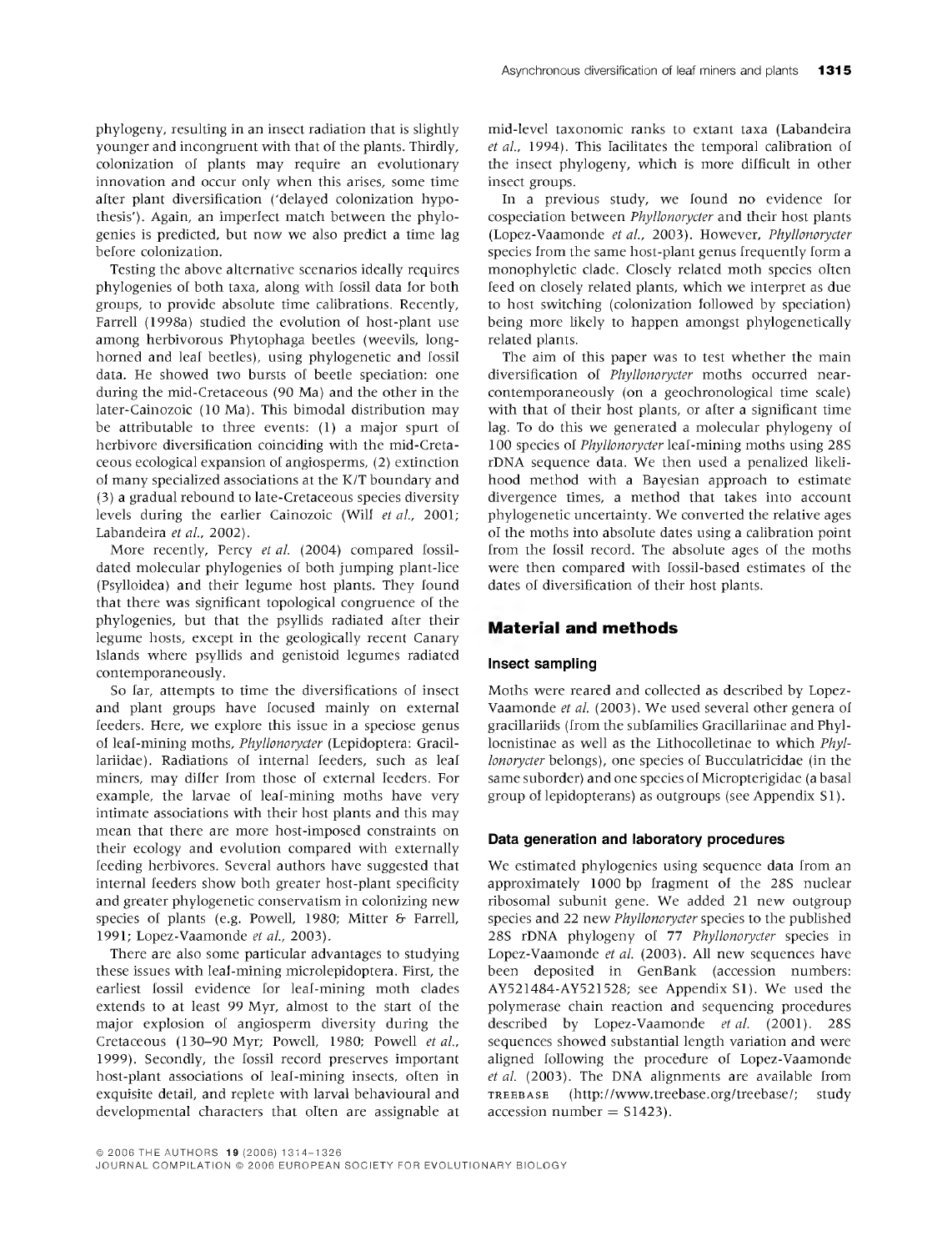#### Estimating phylogenies

We used Markov Chain Monte Carlo (MCMC) methods (Larget & Simon, 1999) within a Bayesian framework to estimate the posterior probabilities of the phylogenetic trees. By adopting this Bayesian approach, we take account of phylogenetic uncertainty, both with respect to topology and to branch lengths, in our estimates of divergence age.

We used hierarchical likelihood ratio tests in the computer program MODELTEST 3.0B6 (Posada & Crandall, 1998) to select the best model of nucleotide substitution, which was a general time reversible (GTR) model, allowing for rate heterogeneity across sites assuming a discrete  $\gamma$ -distribution and for a proportion of sites to be invariable (GTR + I +  $\Gamma$ ). The phylogenies were then estimated using MRBAYES V3.OB4 (Huelsenbeck & Ronquist, 2001) and the MCMC was run for  $10^6$  cycles, sampling one tree every 1000th cycle. After filtering the trees for our defined nodes of interest, a total of 8368 trees remained for use in the age estimation analyses.

#### Estimating divergence times

We estimated node ages for the moths using a penalized likelihood approach in the computer program R8S v. 1.50 (Sanderson, 2003; http://ginger.ucdavis.edu/r8s/). For each node of interest (see below) the posterior distribution of the divergence time, conditioned on both the phylogenetic model and the calibration point obtained from the fossil record, was obtained by local density estimation using the program LOCFIT (Loader, 1999), implemented in the 'R' statistical package (Ihaka & Gentlemen, 1996 see script in Fig. SI). To summarize the fitted distributions, we report their modes and 90% highest posterior density (HPD) limits (Table <sup>1</sup> and Fig. S1). The mode represents the most likely value for the divergence time of a particular node, and the HPD provides a confidence interval for this estimate. It is important to emphasize that we have inferred age from the entire posterior probability distribution of the 8368 trees sampled rather than using a single topology, so our age estimates account for both branch length and topological uncertainties.

The ages of the host-plant groups were obtained from the literature based on the fossil record (Table 2).

#### Character mapping and phylogenetic uncertainty

We mapped the character 'host-plant taxa' onto the moth phylogeny using Bayesian methodology in order to incorporate phylogenetic and mapping uncertainty. Unfortunately, current software (MRBAYES and SIMMAP, http://www.simmap.com) does not allow sufficient character states for this analysis. Consequently, we reconstructed the evolution of host use manually on 100 trees drawn randomly from the Bayesian posterior distribution

|  |  | Table 1 Estimates of the age when particular plant groups were   |  |
|--|--|------------------------------------------------------------------|--|
|  |  | colonized by <i>Phyllonorycter</i> leaf-mining moths (column 3). |  |

| Taxon        | Number<br>of node | Mode<br>(Myr) | 90%<br>LHPD | 90%<br>UHPD | Probability<br>(%) |
|--------------|-------------------|---------------|-------------|-------------|--------------------|
| Fagales      | 2                 | 37.8          | 27.3        | 50.8        | 32                 |
| Malpighiales | 2                 | 37.8          | 27.3        | 50.8        | 27                 |
| Populus      | 3                 | 29.9          | 21.1        | 42.5        | 76                 |
| Ulmus        | 4                 | 32.6          | 24.5        | 48.4        | 79                 |
| Acer         | 5                 | 13            | 7           | 24.5        | 79                 |
| Fagaceae     | 6                 | 24.4          | 14.6        | 34.1        | 51                 |
| Lyonia       | 7                 | 18.8          | 10.9        | 27.2        | 68                 |
| Malus        | 8                 | 11.4          | 7.6         | 17.7        | 43                 |
| Alnus        | 9                 | 25.7          | 18.1        | 36.2        | 97                 |
| Corvius      | 10                | 11.3          | 7.4         | 17.5        | 98                 |
| Salicaceae   | 11                | 15.9          | 11.1        | 24.4        | 65                 |
| Prunus       | 12                | 9.6           | 6.2         | 16.2        | 98                 |
| Acer         | 13                | 18            | 12.1        | 27.8        | 73                 |
| Carpinus     | 14                | 14.8          | 9.8         | 22.2        | 81                 |
| Quercus      | 15                | 15.8          | 11          | 24.4        | 47                 |
|              |                   |               |             |             |                    |

Number of node is indicated on the cladogram (see Fig. 3). LHPD, 90% lower highest posterior density; UHPD, 90% upper highest posterior density; probability (%), the figures represent the probability (as averaged over the 100 randomly selected trees from the posterior distribution) that a particular plant group is reconstructed for our node of interest and not reconstructed for the node below (i.e. the colonization event has occurred along the stem lineage to our node of interest).

(the 8368 trees sampled, filtered for our nodes of interest) using MESQUITE version 1.0 (build e58; http:// mesquiteproject.org; see Table SI). We selected clades that grouped closely related moths feeding on closely related plants (same host-plant genus, family, order). On this basis, 15 nodes of interest, supported by posterior probabilities of at least 92%, were chosen for insect and plant clade age comparisons (Tables <sup>1</sup> and 2).

#### Crown-group and stem-group ages

The distinction between crown and stem-group ages is crucial when dealing with colonization events. Consider a clade of insects that all feed on the same host-plant taxon. A colonization event is inferred to have occurred somewhere along the stem lineage to this clade. However, the date of this colonization event can be estimated either as the date of origin of the stem group or as the date of origin of the crown group (see Fig. 1). We have consistently used stem-group ages for both moth and host-plant groups in our analyses. In terms of testing for a significant delay between plant and insect radiations, insect stem-group ages are the conservative option as they provide the older date. For the host plants, crowngroup ages (younger) would be more conservative for the hypothesis test. However, palaeobotanical reports of the first occurrence of particular plant groups rarely identify the taxon as a stem-group lineage or part of the crown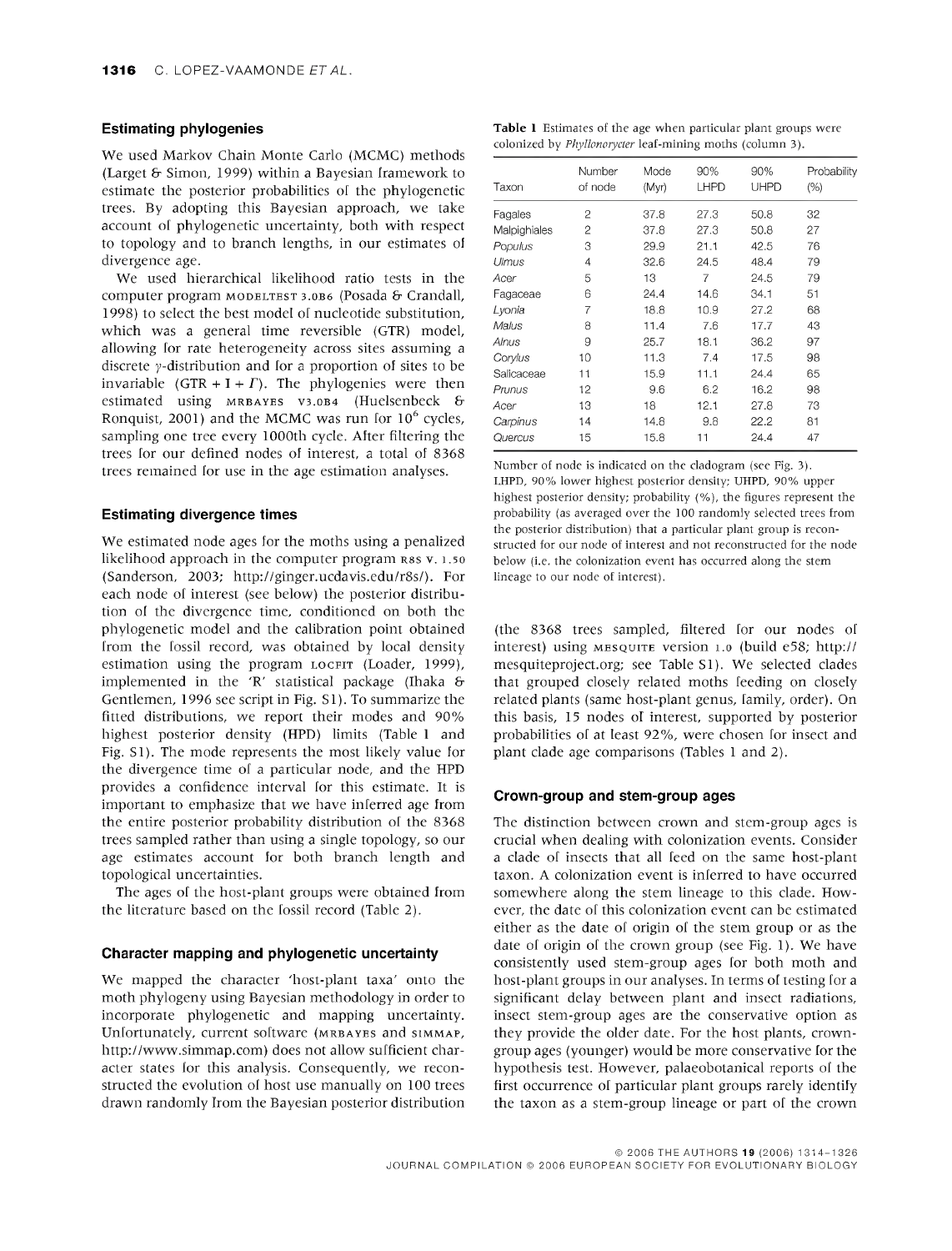| Host-plant            | Earliest occurrence |                   |                     |                                                                |                                                                                                                        |
|-----------------------|---------------------|-------------------|---------------------|----------------------------------------------------------------|------------------------------------------------------------------------------------------------------------------------|
| taxon                 | Epoch               | Stage             | Absolute age (Myr)* | Type                                                           | References                                                                                                             |
| Acer                  | Paleocene           | Thanetian         | 56.5                | Leaves, fruit                                                  | Crane et al. (1990)                                                                                                    |
| Alnus                 | Eocene              | [Middle] Lutetian | 48.5                | Leaves, fruits                                                 | Crane (1989)                                                                                                           |
| Carpinus <sup>†</sup> | Eocene              | [Middle] Lutetian | 49.0                | Fruit                                                          | Wilde & Frankenhäuser (1998)                                                                                           |
| Corylus               | Eocene              | [Middle] Lutetian | 48.5                | Fruit                                                          | Pigg et al. (2003)                                                                                                     |
| Fagales <sup>+</sup>  | Gallic              | Santonian         | 85.0                | Pollen                                                         | Doyle & Robbins (1977),<br>Romero (1986), Hill &<br>Dettmann (1996),<br>Sims et al. (1998),<br>Herendeen et al. (1999) |
| Fagaceae              | Gallic              | Upper Santonian   | 84                  | Staminate<br>inflorescences.<br>flowers, cupules<br>and fruits | Sims et al. (1998)                                                                                                     |
| Lyonia                | Miocene             | [Middle] Langhian | 15.5                | Fruits, seeds                                                  | Friis (1985)                                                                                                           |
| Malpighiales\$        | Late-Cretaceous     | Turonian          | 91.5                | Flowers                                                        | Crepet & Nixon (1998)                                                                                                  |
| Malus                 | Oligocene           | [Early] Rupelian  | 31.0                | Leaves                                                         | Meyer & Manchester (1997)                                                                                              |
| Populus               | Paleocene           | [Late] Thanetian  | 55.0                | Leaves                                                         | S. R. Manchester, personal<br>communication to CCL                                                                     |
| Prunus                | Eocene              | [Middle] Lutetian | 48.0                | Fruits                                                         | Cevallos-Ferriz & Stockey (1991);<br>Manchester (1994)                                                                 |
| Quercus               | Eocene              | [Middle] Lutetian | 48.5                | Acoms                                                          | Manchester (1994)                                                                                                      |
| Salicaceae            | Middle-Eocene       | [Middle] Lutetian | 45                  | Reproductive<br>foliage and leaves                             | Manchester et al. (1986)                                                                                               |
| Ulmus                 | Eocene              | Middlel Lutetian  | 48.0                | Leaves, fruit                                                  | Manchester (1989, 1999)                                                                                                |

**Table 2** Earliest fossil occurrences of plant taxa that currently are hosts for *Phyllonoryder* leaf-mining moths.

\*To nearest 0.5 Myr; stage-interval data are given as midpoints; some are radioisotopic age dates. Time scale is from Gradstein & Ogg (2004). tThe assignment is 'atf. *Carpinus';* of which the same deposit has the very closely related *Paleocarpinus,* also a member ot the subfamily Coryleae. jFagales comprises the Betulaceae, Casuariniaceae, Fagaceae, Juglandaceae, Myricaceae, Nothofagaceae and Rhoipteleaceae (Judd *et al,* 1999). §MalpighiaIes comprises the Malpigiaceae, Clusiaceae, Euphorbiaceae, Chrysobalanaceae, Rhizophoraceae, Salicaceae, Passifloraceae, Violaceae and Flacourtiaceae (Judd *et al.* 1999).

\*|Leaves of *Malus* are difficult to distinguish from *Pyrus.*

group of living species. Generating crown-group age estimates would therefore require an extensive taxonomic evaluation of both fossil and living plant taxa, clearly beyond the scope of this study. Therefore, we use stem groups wherever possible; one exception being the estimate for the origin of *Phyllonorycter.* This taxon was used to establish a diversification rate estimate based only on numbers of extant species, so a crown-group estimate is more appropriate.

#### Fossil record and calibration points

To convert the relative ages obtained through the penalized likelihood analysis into dates, we used an absolute calibration point from the fossil record. Mines of the gracillariid subfamily Phyllocnistinae have been recorded from magnoliid dicot leaves originally reported to be at least 97 Myr old (Labandeira *et al,* 1994; Fig. 2), but this date has now been revised to at least 99 Myr, based on new evidence (Brenner *et al,* 2000; Wang, 2002; Gradstein & Ogg, 2004).

These mines represent the oldest fossil evidence for the family Gracillariidae (Kristensen & Skalski, 1999; see

Table S2). However, it is unclear whether they should be assigned to the stem or crown group as the adult morphology is not preserved, and therefore cannot be compared with extant species. Consequently, we applied a 99 Myr calibration point to the Phyllocnistinae stemgroup node (the time of divergence of the Phyllocnistinae from its sister taxon).

#### Estimating diversification rates

We estimate rates of diversification  $(r)$  for the genus *Phyllonorycter* as a whole by using Magallón & Sanderson's (2001) eqn (7) for a crown-group age

$$
\hat{r}_e = \frac{1}{t} [\log \frac{1}{2} n(1 - e^2) + 2e \n+ \frac{1}{2} (1 - e) \sqrt{n(ne^2 - 8e + 2ne + n)}] - \log 2],
$$

where *n* is number of species, *<sup>e</sup>* is the extinction rate and *t* the crown-group age.

In addition, we estimate  $r$  using two extinction rate values at opposite ends of the spectrum of possible values: one corresponds to zero extinction  $(r_0)$  and the

<sup>©2006</sup> THE AUTHORS 19 (2006) 1314-1326

JOURNAL COMPILATION © 2006 EUROPEAN SOCIETY FOR EVOLUTIONARY BIOLOGY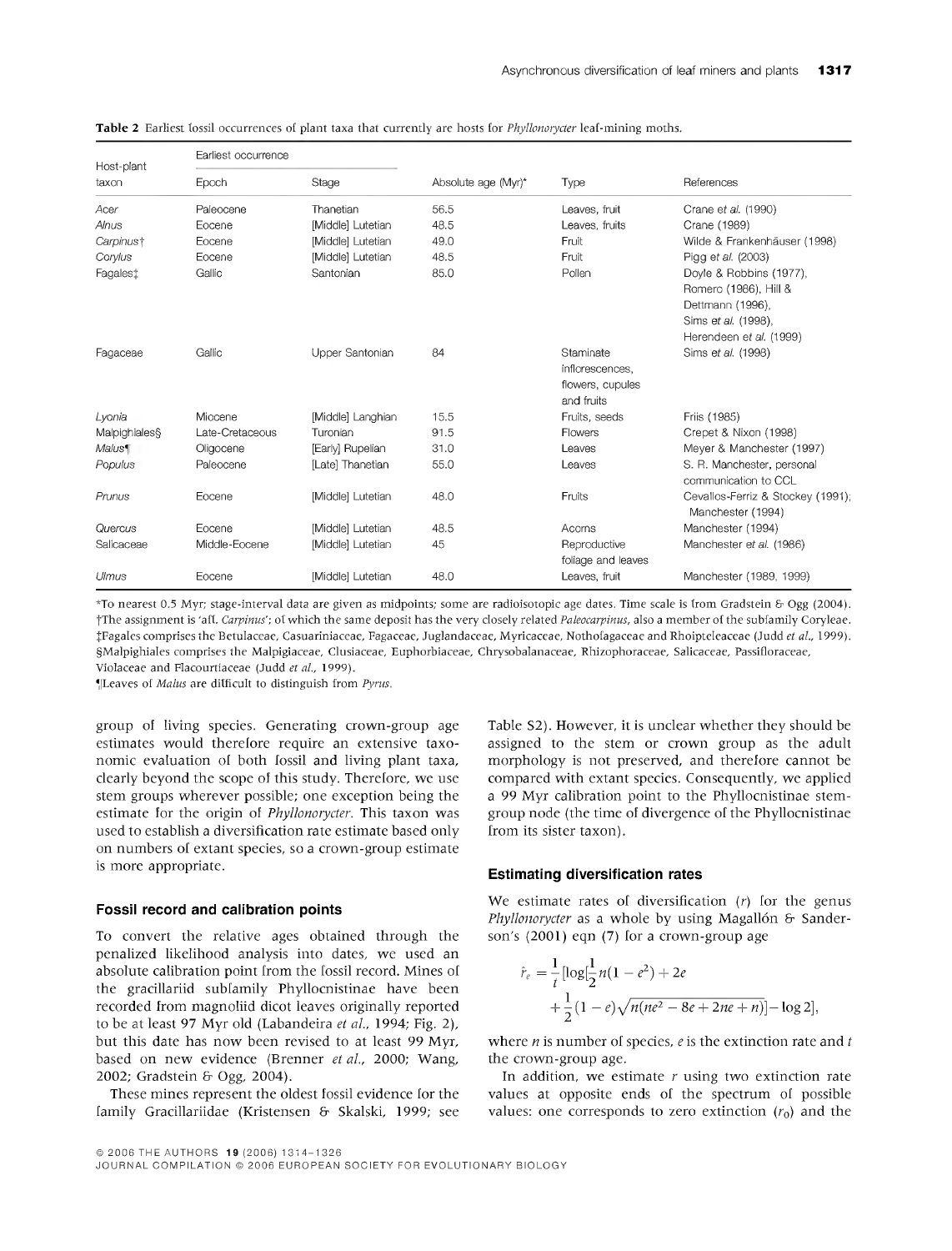

Fig. <sup>1</sup> Distinction between crown-group and stem-group ages (based on Magallón, 2004).

other to a very high extinction rate  $(r<sub>0.9</sub>)$ ; for a similar approach see: Strathmann & Slatkin, 1983; Magallón & Sanderson, 2001). We previously estimated the number of extant *Phyllonorycter* species as 400 (Lopez-Vaamonde *et al,* 2003) and used this estimate for the age of the crown group obtained in this study.

#### **Results**

#### Bayesian analysis

We obtained 28S rDNA sequences for 100 *Phyllonorycter* species and 36 outgroup taxa. The aligned  $DI + D2 + D3$ region sequences comprised 1130 bp. Results of the Bayesian analysis are presented as a 50% majority rule consensus tree in Fig. 3. As in a previous study (Lopez-Vaamonde *et al,* 2003), *Cameraria* is the sister group of *Phyllonorycter,* and *Phyllonorycter* species are arranged in clades that reflect their host-plant relationships (Fig. 3). The R8s analysis suggests that the genus *Phyllonorycter* originated during the early Palaeocene (mode  $=$ 62.3 Myr, lower and higher 90% posterior density limits  $= 50.3$  and 76.3 Myr).

#### Character evolution and phylogenetic uncertainty

The mapping of host-plant use onto the 100 randomly chosen trees from the Bayesian posterior distribution (Fig. 3) enabled us to identify 15 host-plant colonization events. Nodes, indicating where these events occurred, are numbered from <sup>1</sup> to 15 on Fig. 3.

When host use was mapped onto Fig. 3, node 2 was matched to a host shift onto the plant order Fagales

whereas two other nodes were identified as colonizations of the plant famfly Fabaceae (results not shown). When phylogenetic uncertainty was taken into account, the robustness of these host-plant colonization events decreased. Thus, the mapping of host use on the 100 posterior trees showed node 2 as a colonization event of Fagales and Malpighiales (Table 1), but there was not a single tree out of the 100 sampled that supported the two nodes as colonization events of Fabaceae (see Table SI). This clearly indicates that using a single topology for reconstructing character evolution can yield misleading results.

#### Comparing moth and plant age estimates

When we compare the age estimates of the 15 nodes (Table 1) with those of the associated host plants (Table 2), we observe, as expected, that the moths are younger than the plants. For example, we placed the origin of the genus *Phyllonorycter in* the Palaeocene (62.3 Myr), considerably postdating the origin of both extant angiosperm clades (Early Cretaceous, 130-110 Myr) and extant eudicot subclades (mid-Cretaceous, 110-90 Myr; Stuessey, 2004). Similarly, the colonization of the order Fagales (Fig. 3a, node 2), a major group of hosts for *Phyllonorycter,* occurred during the late-Eocene (37.8 Myr) whereas the order Fágales originated during the late-Cretaceous (84 Myr; Herendeen *et al.,* 1999; Table 2). From these data, on average, moths are  $32.3 \pm 16.6$  Myr younger than their host plants and this difference is significant  $(\text{paired } t\text{-test: } t_{14} = -7.52, P < 0.0001).$ 

The ages of the host plants were obtained from the fossil record (Table 2) and compared with the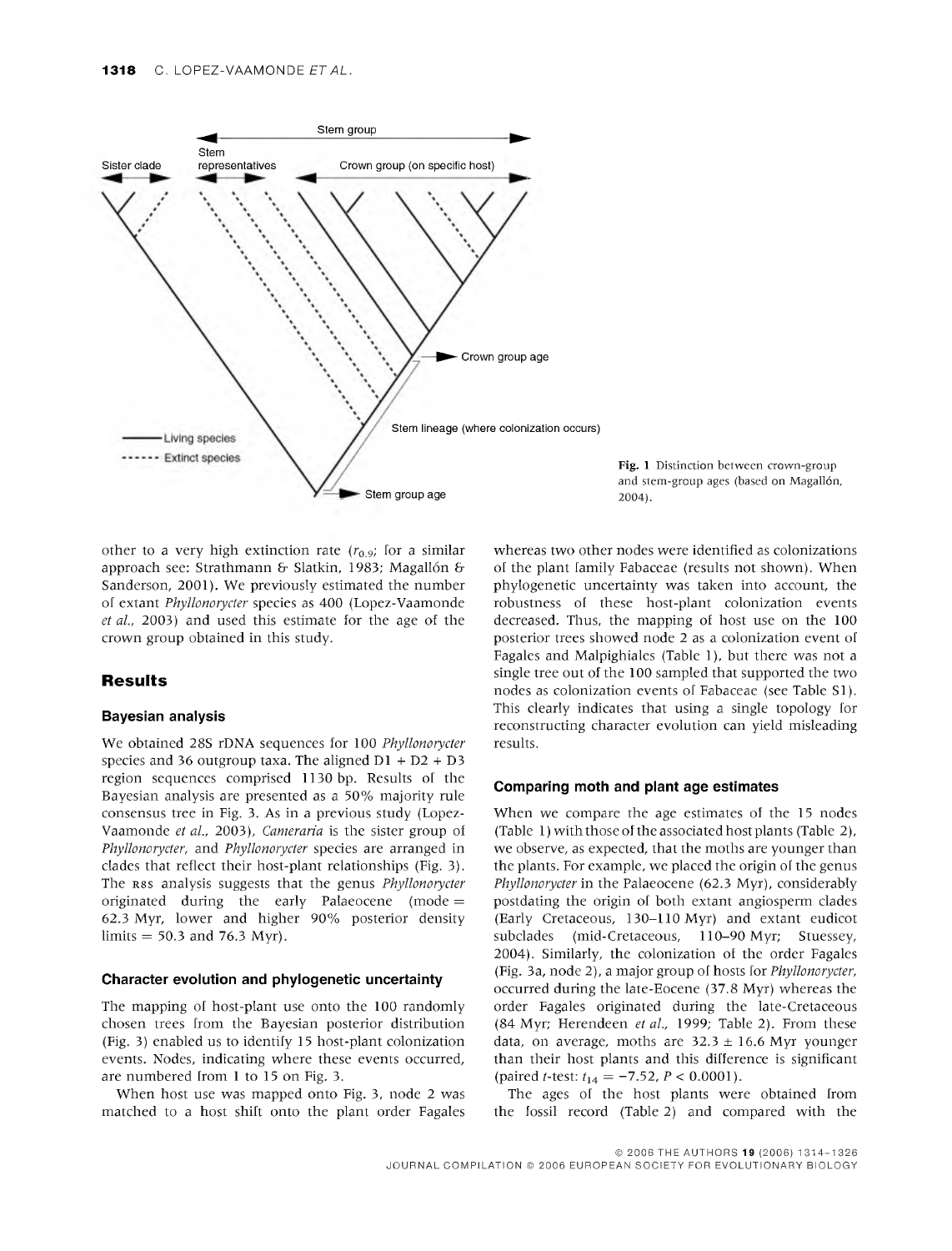

**Fig.** 2 Gracillariidae (Phyllocnistinae) leaf mine on host plant *Rogersia parlatorii* Fontaine, whose affinities is closest to extant Lauraceae within the order Laurales cf. Lauraceae. (a-c) Specimen UF7351, showing a camera lucida drawing of the entire leaf (a), terminal mine chamber (b) and mine loop adjacent to midrib at the leaf base (c). (d-g) Specimen UF4818, displaying a camera lucida drawing of the entire leaf (d), mine course near leaf apex (e), terminal chamber (f) and oviposition site with adjacent frass trail from early instars (g). Both specimens are from the Cenomanian-Albian boundary interval of the Dakota Formation and were found at the Braun's Ranch Locality, Cloud Co., Kansas, USA.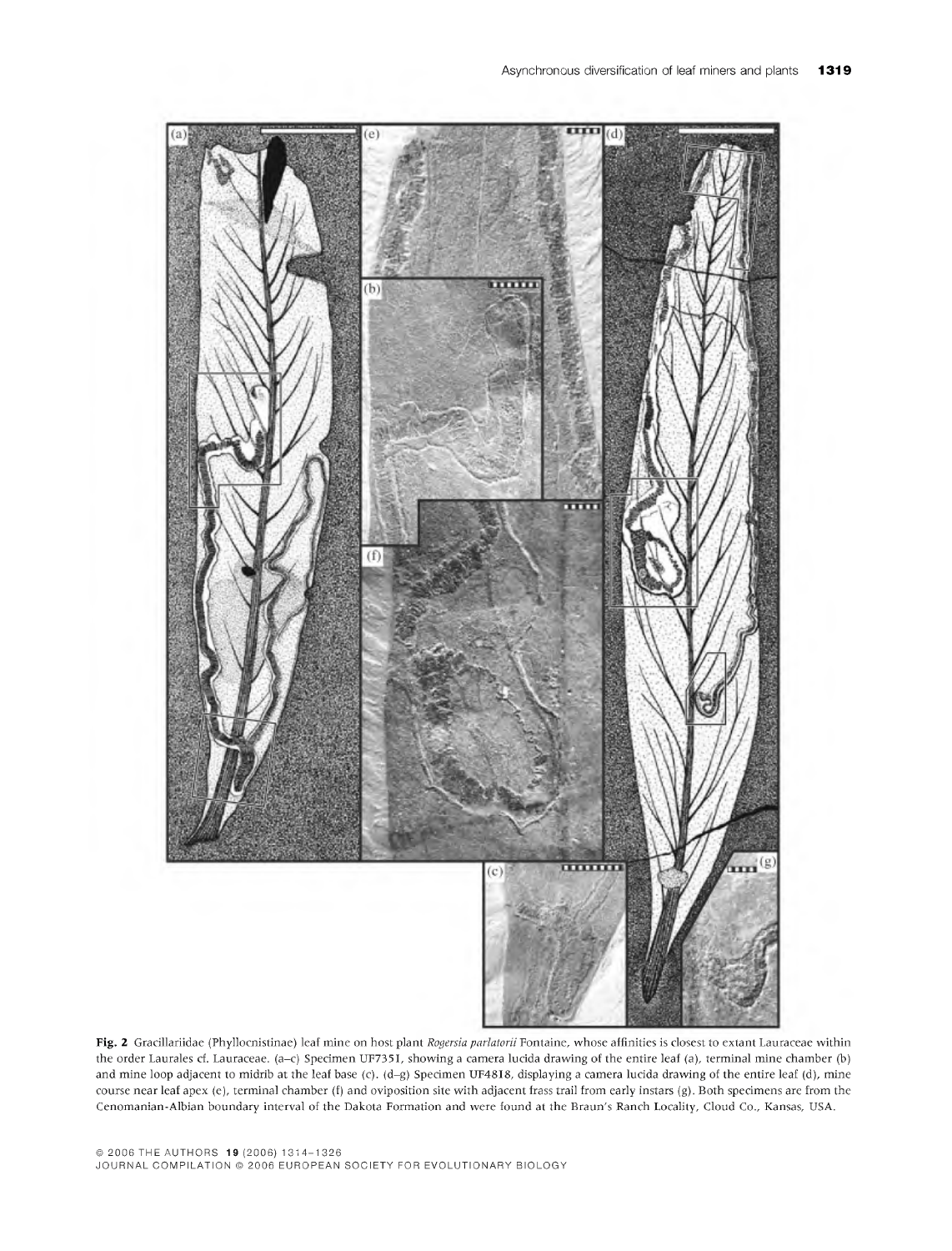sequence-derived ages of the moths. An alternative would be to estimate the ages of the plants from molecular data as well (with fossil data providing minimum age constraints). However, it has been shown that fossil-based ages are nearly always younger than the corresponding sequence-derived ages (Rodriguez-Trelles *et al,* 2002; Wikström *et al,* 2003) and hence this would simply increase the time span between host-plant origin and moth colonization.

#### Rate of diversification

Given that there are about 400 *Phyllonorycter*species extant today (Lopez-Vaamonde *et al,* 2003), we can use our estimate of the age of the crown group (62.3 Myr) to obtain a measure of the net diversification rate as a function of the relative extinction rate *(e).* The values we obtain are 0.04 net speciation events per million years in the absence of extinction  $(e = 0)$ , and a minimum of 0.03 under the assumption of a high relative extinction rate  $(e = 0.9)$ .

#### **Discussion**

#### Contemporary or sequential radiations?

This is the first study to make a rigorous quantitative comparison of the timing of radiations by internally feeding insects and their host plants. Our results provide strong evidence for sequential radiation of the insects onto an already diversified group of plants. The analyses suggest that the principal *Phyllonorycter* radiation was at least 27.3-50.8 Ma, when these moths colonized plants in the orders Fagales and/or Malpighiales (Fig. 3a, node 2). By contrast, the main radiation of Fagales occurred at least 84 Myr (Hill & Dettmann, 1996; Sims *et al,* 1998) and that of Malpighiales at least 90 Ma (Crepet & Nixon, 1998).

On average moths took  $32.3 \pm 16.6$  Myr to colonize new plant clades. However, this figure is an underestimate of the true figure because we have no information about the number and age of suitable but as yet uncolonized plant clades. Moreover, fossil calibration



Fig. 3 Bayesian tree with posterior probability values above the branches. Nodes of interest (where host-plant colonization events are inferred) are numbered from <sup>1</sup> to 15 and their stem-group age estimates are reported in Table 1.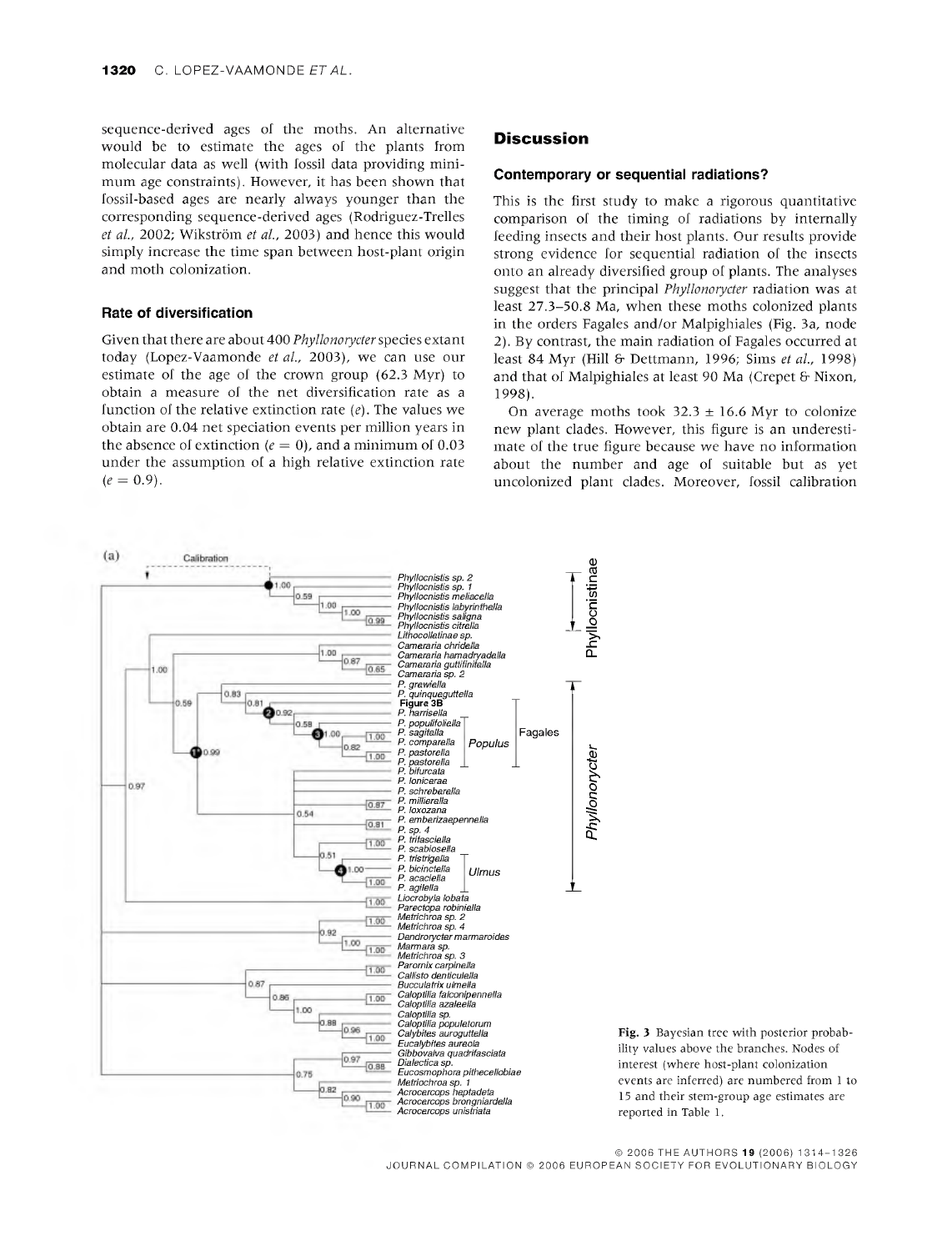

#### Fig. 3 Continued

dates are underestimates that are more likely to increase rather than decrease with additional fossil data. Regardless, our findings clearly suggest substantial delays (15-52 Myr) between the radiation of host-plant taxa and their colonization by *Phyllonorycter* moths, rejecting the hypothesis of 'fast colonization' and supporting the hypothesis of 'delayed colonization' or sequential evolution (Jermy, 1976; Percy *et al,* 2004). Interestingly, the moth phylogeny is poorly resolved around the time of colonization of Fágales (internal branches are very short, Lopez-Vaamonde *et al,* 2003) and this probably reflects rapid speciation following this key host shift.

Based on recent studies of the three major types of insect herbivore radiation on new host-plant clades cospeciation, fast colonization and delayed or sequential radiation (see Labandeira,  $2002$ ) – it appears that the sequential mode is the most common. This pattern is supported by several other studies focusing on extant plant host and their insect herbivore clades (Schoonhoven *et al,* 1998) as well as by our own study. Detection of sequential evolution (Jermy, 1976) in the fossil record requires geochronologically measurable time lags between the origin of a plant clade and its subsequent colonization by insects. In contrast, the rapid radiation of

JOURNAL COMPILATION © 2006 EUROPEAN SOCIETY FOR EVOLUTIONARY BIOLOGY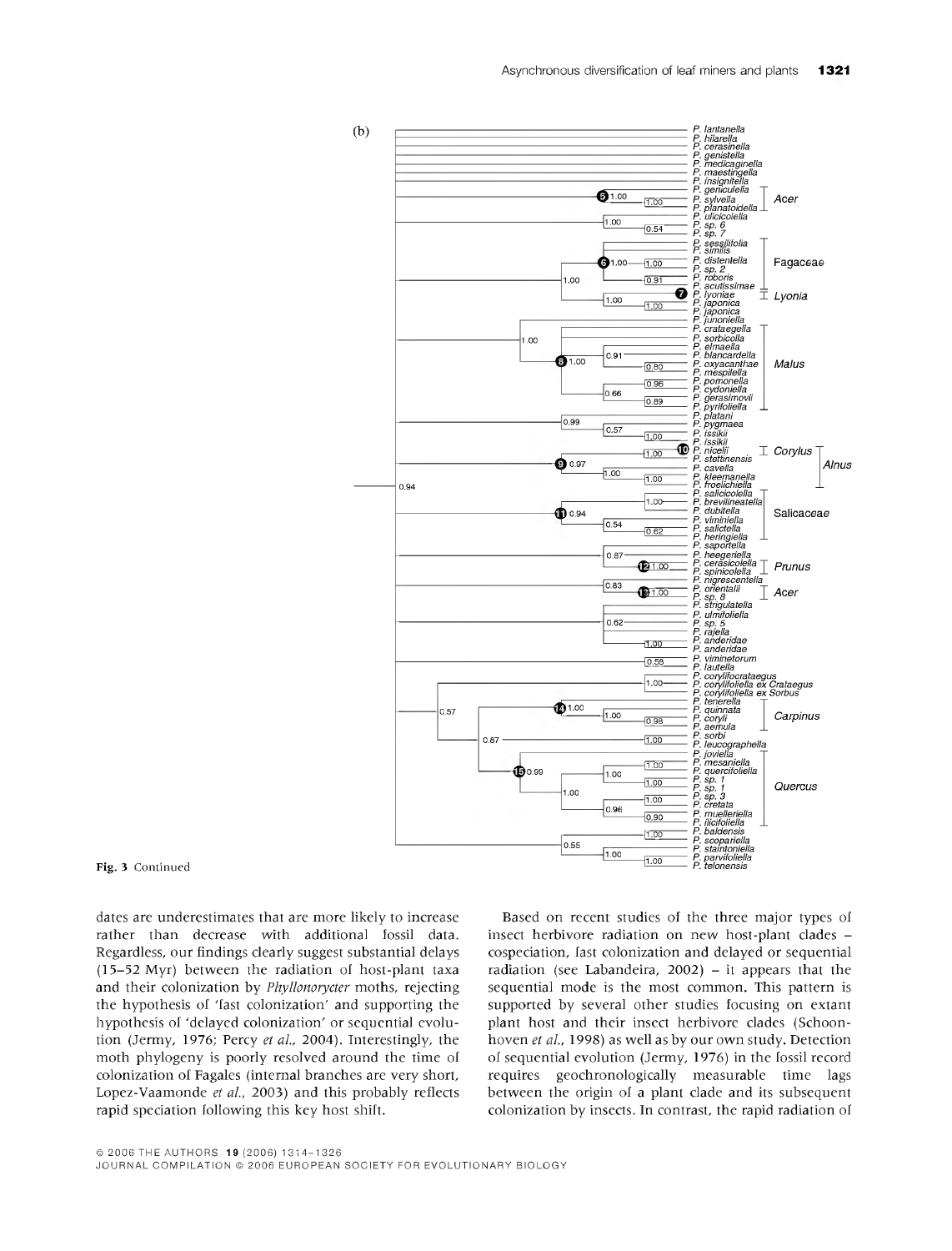angiosperms that occurred from the later-, early- and mid-Cretaceous is normally thought to be associated with cospeciation or rapid insect diversification (Grimaldi, 1999), based exclusively on insect fossil data. If further studies support this conclusion then our data and the other studies discussed above indicate a different mode of colonization in subsequent colonization events. Consequently, we suggest that delayed sequential colonization may represent the norm for insect herbivores during the overwhelmingly longer durations of geological time that are characterized by more typical levels of plant ciadogenesis.

Our data suggest a substantial delay between the radiation of host plants and their colonization by hostspecific *Phyllonorycter* moths. The moths, in turn, also harbour host-plant-specific parasites, namely parasitoid wasps of the genus *Achrysocharoides* (Hymenoptera: Eulophidae; Lopez-Vaamonde *et al,* 2005). It is clear that these wasps have not cospeciated with either the plants or the moths (Lopez-Vaamonde *et al,* 2005), but there has not been a formal comparison of the ages of moth and parasitoid radiations. However, comparisons of both nuclear and mitochondrial DNA reveal greater sequence divergences between pairs of moth species than matched pairs of their parasitoids, suggesting strongly that the parasitoids radiated across an already diversified group of moth hosts (Lopez-Vaamonde *et al,* 2005). Consequently, this plant-leafminer-parasitoid system seems to be characterized by two waves of sequential colonization, which we might call 'bottom-up sequential radiation'.

#### **Dealing with uncertainty**

Our analyses are subject to three potentially important sources of error. These occur in the procedures of phylogeny estimation, character mapping and node dating respectively.

Phylogeny estimation is difficult when based on a single genetic marker due to the stochastic nature of coalescence events (Hudson, 1990). Indeed, the use of a single locus to estimate divergence times can be problematic (Edwards & Beerli, 2000; Arbogast *et al,* 2002). To address this issue, at least partly, we used a Bayesian framework for phylogenetic reconstruction. It is very probable that obtaining data from one or more additional genes would decrease the error bounds of our age estimates. However, our main result about the timing of speciation is sufficiently marked that it is very unlikely to change.

Any phylogeny generated from data is only an estimate of the true phylogeny and may be little better than some alternative estimates. Conclusions from mapping exercises using a single tree can depend crucially on a few influential (but not necessarily well supported) nodes. Our comparison between mapping on a single topology and on a sample of 100 posterior trees shows

that uncertainty in the estimate of a phylogeny estimate can lead to spurious mapping results. Mapping onto 100 trees sampled randomly from a posterior distribution is similar to using nonparametric bootstrapping to account for phylogenetic uncertainty (Ronquist & Liljeblad, 2001). However, neither approach addresses mapping uncertainty  $-$  i.e. the error associated with reconstructing the evolution of a character on a given tree - adequately (Ronquist, 2004). Only <sup>a</sup> fufi Bayesian approach can account simultaneously for both mapping and phylogenetic uncertainty, but such a procedure has yet to be applied in any empirical study. We hope that future software development will permit analysis of characters with more than 10 states, a constraint that prevented us from using the full Bayesian approach here.

#### **Molecular dating and uncertainty**

It is well established that molecular rates vary across lineages, and that this makes it difficult to estimate divergence dates accurately using DNA sequence data (Arbogast *et al,* 2002). There are two major approaches to deafing with this problem (Welch & Bromham, 2005). The first, nonparametric rate smoothing (NPRS) was developed by Sanderson (1997) and allows different rates on different branches of the tree. It assumes that rates are constant on individual branches and that branch length estimates are their true values. The penalized likefihood method is a superior modification of NPRS that relies on a parameter-rich model to estimate rates on branches and, like NPRS, employs a numerical penalty to avoid rapid changes between neighbouring branches. The relative importance of the model vs. the penalty function is determined by a smoothing parameter, the choice of which is based on the data using cross-validation (Sanderson, 2002).

A second approach was developed by Thorne *et al* (1998), and uses Bayesian statistics to model explicitly the rate of evolution in a fully parametric setting. This is a more sophisticated technique, but it would be impractical to apply it to our data for two reasons. First, it is too computationally intensive to apply this approach to the full set of >8000 trees. Secondly, although in theory we could apply it to a suitable consensus tree, there is no satisfactory consensus tree for this data set, because of poor resolution (<50% bootstrap support) at many nodes. We thus chose to use the penafized likefihood method for practical reasons, but also note that this does not necessarily perform less well than the alternative approach (Welch & Bromham, 2005).

Age estimates may be poor if the fossil calibration is inaccurate, or if there is substantial variation in the rate of sequence evolution (Magallón, 2004). As we have shown a significant delay between host-plant radiation and moth colonization, we are most concerned here with factors that might lead us to accept the hypothesis of sequential radiation erroneously, i.e. to underestimate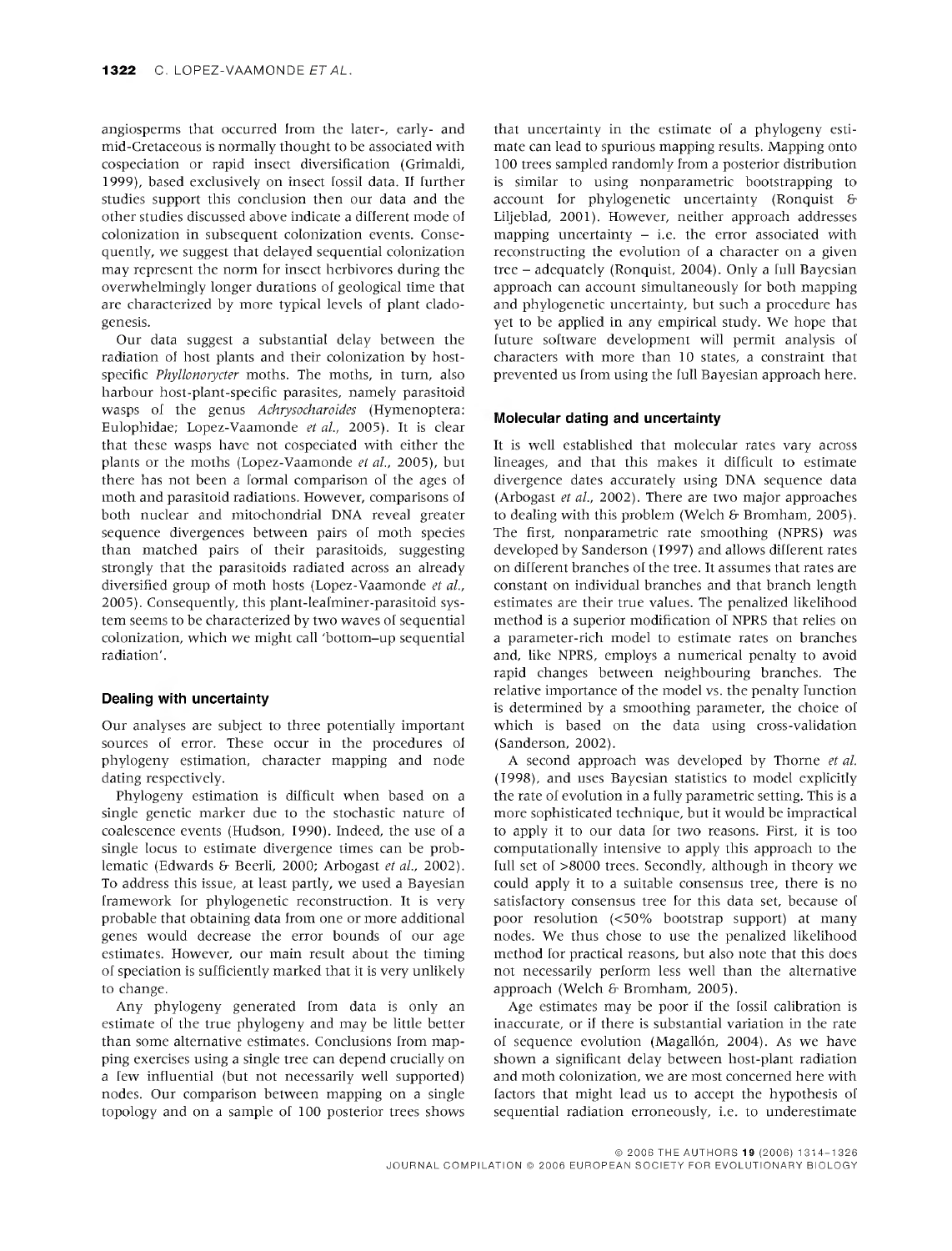the age of insect clades or overestimate the age of plant clades.

The low estimate of moth diversification rate (see below) might indicate that our calibration point is too old, resulting in *Phyllonorycter* crown-group age being overestimated. However, any younger age would further strengthen the result of sequential evolution, so this is not a great concern. To favour contemporaneous radiation, a considerably older *Phyllonorycter* origin would be necessary and there is no fossil evidence to support this. However, this might only reflect the general paucity of phyflocnistine leaf mines in the Cretaceous fossil record, a general concern in paleobiology (Marshall, 1997) and it has been shown recently that divergence dates based on single calibration points tend to be underestimates (Yoder & Yang, 2004). Unfortunately, no other calibration points are currently available, although further studies of plantinsect associations from the Dakota Formation and other Cretaceous biotas may provide new calibration points in the future. Particularly promising are a Cenomanian (approximately 97 Ma) deposit from Israel (Krassilov & Bacchia, 2000) and a younger Turonian (approximately 92 Ma) flora from Kyzl Zhar, Kazakhstan (Kozlov, 1988), both yielding dicot leaf mines, and possibly older strata such as the Barremian (approximately 125 Ma) Yixian deposits from Hebei Province, China (Ren, 1995; Sun *et al,* 2001) and the Hauterivian (approximately 135 Ma) Baissa deposits from Transbaikalia, Russia (Zherikhin *etal,* 1999).

Additionally, variation in the rate of sequence evolution can bias both relative and absolute age estimates in a nonlinear way. The direction and magnitude of errors can only be evaluated on an individual node basis by direct comparison with an independent age estimate, typically a fossil. A recent comparison between fossil- and sequence divergence-based age estimates of land-plant lineages indicated that rate variation can impose large error bounds on age estimates (Soltis *et al,* 2002).

When taken overall, the fossil record supports the hypothesis that the colonization of Fagales by *Phyllonorycter* moths occurred significantly after the diversification of major fagalean lineages (Table 2).

#### Interpreting diversification rates

The estimated rate of diversification (r) for *Phyllonorycter* leaf-mining moths (0.03-0.04) is very slow compared with estimates for other insect groups (i.e. Coleoptera,  $r \le 0.20$ ; Diptera,  $r \le 0.23$ ; Hymenoptera,  $r \le 0.25$ ; Wilson, 1983) and also slower than typical rates in angiosperms  $[r \le 0.077 \ (e = 9) \text{ to } r \le 0.089 \ (e = 0)$ ; Magallón & Sanderson, 2001]. However, this could be an artefact due to either an underestimate of the number of species (overlooked cryptic species, poor sampling in tropics) or a phylogeny calibration error. Nevertheless, such a slow rate is consistent with other plant host and dependent insect clades that have associations extending to the

Cretaceous, including leaf-rofling hispine beetles and their ginger hosts (Wilf *et al.*, 2000) as well as water lilies and their scarab beetle polfinators (Ervik & Knudsen, 2003) and seed-beetles and their legume hosts (Kergoat *etal,* 2005).

In conclusion, determining the precise timing of phylogenies has become increasingly important to disentangle the evolution of interactions between insects and plants (Percy *et al,* 2004; Kergoat *et al,* 2005). Our dated phylogeny supports the hypothesis that the diversification of *Phyllonorycter* leaf-mining moths occurred well after the diversification of their host plants. This scenario of asynchronous radiations might apply to other predominantly monophagous insect-plant systems and has implications for the generation of biodiversity at geochronological time scales.

#### **Acknowledgments**

The authors thank the colleagues listed in the Appendix SI for providing specimens for DNA sequencing. CLV is most grateful to Tosio Kumata, Ohshima Issei and Kazuhiro Sugisima for help during field collections in Hokkaido. We also thank David Dilcher of the Florida Museum of Natural History for the loan and identification of the host-plant specimens (UF735I, UF4818) upon which one of our dates is based. The authors thank Elisabeth Herniou and Tim Barraclough for comments on earlier versions of this manuscript, and Finnegan Marsh for assistance with Fig. 2. This study has been supported by the National Environment Research Council Centre for Population Biology. This is contribution no. 121 of the Evolution of Terrestrial Ecosystems consortium at the National Museum of Natural History.

#### **References**

- Arbogast, B.S., Edwards, S.V., Wakeley, J., Beerli, P. & Slowinski, J.B. 2002. Estimating divergence times from molecular data on phylogenetic and population genetic timescales. *Annu. Rev. Ecol. Syst.* 33: 707-740.
- Brenner, R.L., Ludvigson, G.A., Witzke, B.J., Zawistoski, A.N., Kvale, E.P., Ravn, R.L. & Joeckel, R.M. 2000. Late Albian Kiowa-Skull Creek marine transgression. Lower Dakota Formation, eastern margin of Western Interior Seaway, USA. J. *Sediment. Res.* 70: 868-878.
- Cevallos-Ferriz, S.R. & Stockey, R.A. 1991. Fruits and seeds from the Princeton Chert (middle Eocene) of British Columbia: Rosaceae (Prunoideae). *Bot. Gaz.* **152:** 369-379.
- Crane, P.R. 1989. Early fossil history and evolution of the Betulaceae. In: *Evolution, Systematics, and Fossil History of the Hamamelidae, Vol. 2: 'Hißher' Hamamelidae* (P. R. Crane & S. Blackmore, eds), pp. 87-116. Systematics Association and Clarendon Press, Oxford, UK.
- Crane, P.R., Manchester, S.R. & Dilcher, D.L. 1990. A preliminary survey of lossil leaves and well-preserved reproductive structures from the Sentinel Butte Formation (Paleocene), near Almont, North Dakota. *Fieldiana* 20: 1-63.

<sup>©2006</sup> THE AUTHORS 19 (2006) 1314-1326

JOURNAL COMPILATION © 2006 EUROPEAN SOCIETY FOR EVOLUTIONARY BIOLOGY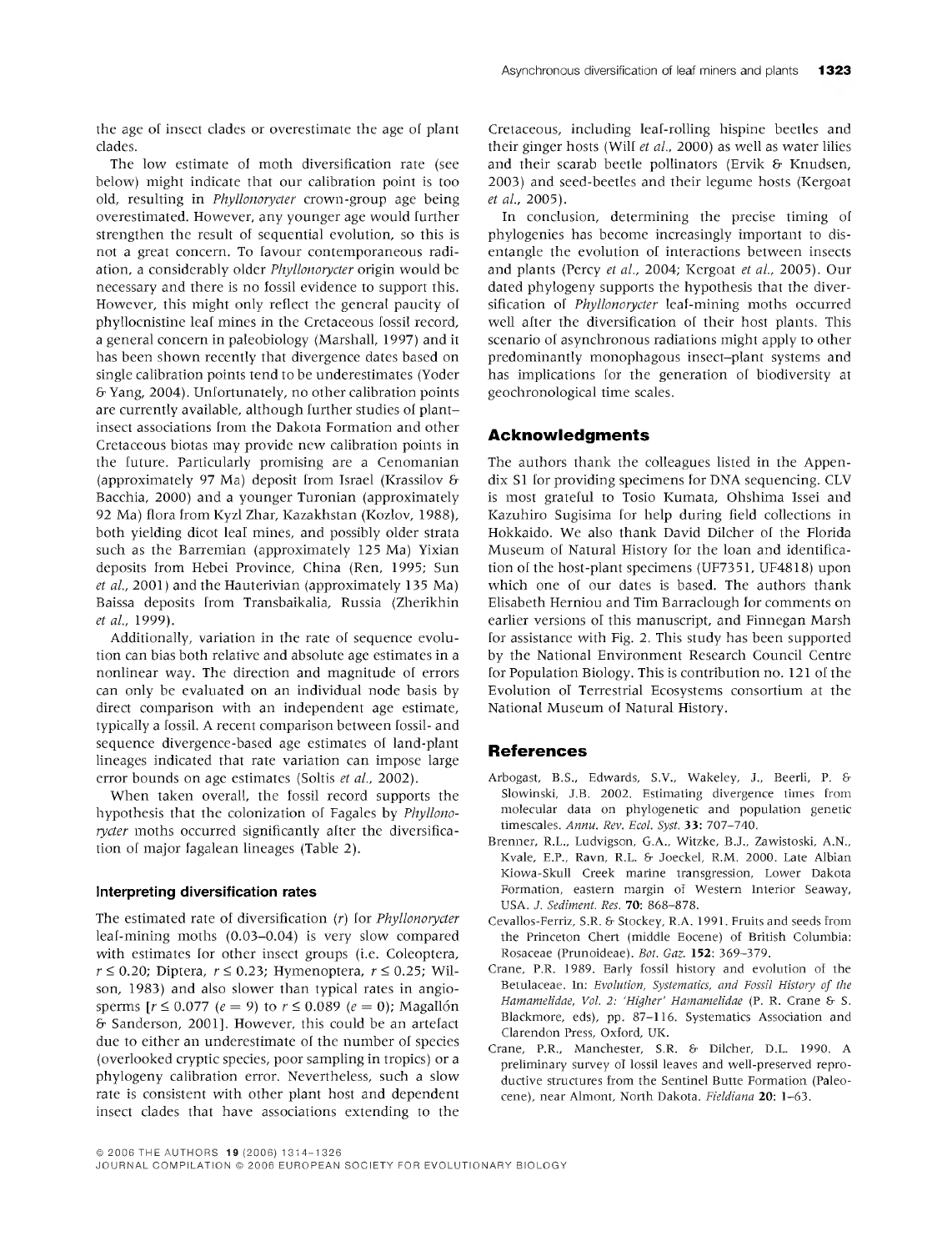- Crepet, W.L. & Nixon, K.C. 1998. Fossil Clusiaceae from the late Cretaceous (Turonian) oi New Jersey and implications regarding the history of bee pollination. *Am. J. Bot.* 85: 1122-1133.
- Doyle, J.A. & Robbins, E.I. 1977. Angiosperm pollen zonation of the continental Cretaceous of the Atlantic coastal plain and its application to deep wells in the Salisbury embayment. *Palynology* 1: 43-78.
- Edwards, S.V. & Beerh, P. 2000. Perspective: gene divergence, population divergence, and the variance in coalescence time in phylogeographic studies. *Evolution* 54: 1839-1854.
- Ehrlich, P.R. & Raven, P.H. 1964. Butterflies and plants: a study in coevolution. *Evolution* **18:** 586-608.
- Ervik, F. & Knudsen, J.T. 2003. Water lilies and scarabs: faithful partners for 100 million years? *Biol. J. Linn. Sac.* 80: 539- 543.
- Farrell, B.D. 1998a. 'Inordinate fondness' explained: why are there so many beetles? *Science* **281:** 555-559.
- Farrell, B.D. 1998b. The timing of insect/plant diversification: might Tefraopes (Coleóptera: Cerambycidae) *andAsclepias* (Asclepiadaceae) have co-evolved? *Biol. J. Linn. Soc.* **63:** 553-577.
- Farrell, B.D. 2001. Evolutionary assembly ol the milkweed fauna: cytochrome oxidase <sup>1</sup> and the age of *Tetraopes* beetles. *Mol. Phylogenet. Evol.* 18: 467-478.
- Friis, E.M. 1985. Angiosperm fruits and seeds from the middle Miocene of Jutland (Denmark). *Biol. Skrif. Kon. Dan. Videns. Selsk.* 24: 1-165.
- Gradstein, F.M. & Ogg, J.G. 2004. Geologic time scale 2004 why, how and where next! *Lethaia* 37: 175-181.
- Grimaldi, D.A. 1999. The co-radiations of pollinating insects and angiosperms in the Cretaceous. *Ann. Mo. Bat. Gard.* **86:** 373- 406.
- Herendeen, P.S., Magallón-Puebla, S., Lupia, R., Crane, P.R. & Kobylinska, J. 1999. A preliminary conspectus of the Allon Flora from the late Cretaceous (late Santonian) of central Georgia, USA. *Ann. Mo. Bot. Gard.* **86:** 407-471.
- Hifl, R.S. & Dettmann, M.E. 1996. Origin and diversification of the genus *Nothofagus.* In: *The Ecology and Biogeography of Nothofagus Forests* (T. T. Veblen, R. S. Hill & J. Read, eds), pp. 11-24. Yale University Press, New Haven, USA.
- Hudson, R.R. 1990. Gene genealogies and the coalescent process. *Oxford Surv. Evol. Biol.* 7: 1-44.
- Huelsenbeck, J.P. & Ronquist, F. 2001. MRBAYES: Bayesian inference of phytogeny. *Bioinformatics* 17: 754-755.
- Ihaka, R. & Gentlemen, R. 1996. R: a language for data analysis and graphics. *J. Comp. Graph. Stat.* 5: 299-314.
- Jermy, T. 1976. Insect-host-plant relationships coevolution or sequential evolution? *Symp. Biol. Hung.* **16:** 109-113.
- Judd, W.S., Campbell, C.S., Kellogg, E.A. & Stevens, P.P. 1999. *Plant Systematlcs: A Phylogenetic Approach Sinauer.* Sunderland, Massachusetts, USA.
- Kergoat, G.J., Alvarez, N., Hossaert-Mckey, M., Faure, N. & Silvain, J.-F. 2005. Parallels in the evolution of the two largest New and Old World seed-beetle genera (Coleoptera, Bruchidae). *Mol. Ecol.* 14: 4003-4021.
- Kevan, P.G., Chaloner, W.G. & Savile, D.B.O. 1975. Interrelationships of early terrestrial arthropods and plants. *Palaeontology* **18:** 391-417.
- Kozlov, M.V. 1988. Paleontology of lepidopterans and problems of the phytogeny of the order Papilionida. In: *The Mesozoic-Cenozoic Crisis in the Evolution of Insects* (A. G. Ponomarenko, ed.), pp. 16-69. Academy of Sciences, Moscow.
- Krassilov, V.A. & Bacchia, F. 2000. Cenomanian florule of Nammoura, Lebanon. *Cret. Res.* **21:** 785-799.
- Kristensen, N.P. & Skalski, A.W. 1999. Phylogeny and palaeontology. In: *Lepidoptera, Moths and Butterflies. Vol. 1: Evolution, Systematlcs, and Biogeography* (N. P. Kristensen, ed.), *Handbuch der Zoologie,* Band IV (Arthropoda: Insecta), Teilband 35, pp. 7- 25. Walter de Gruyter, Berlin, Germany.
- Labandeira, C.C. 2002. The history of associations between plants and animals. In: *Plant-Animal Interactions - An Evolutionary Approach* (C. M. Herrera &• O. Pellmyr, eds), pp. 26-74, 248-261. Blackwell Science, Oxford, UK.
- Labandeira, C.C, Dilcher, D.L., Davis, D.R. & Wagner, D.L. 1994. Ninety-seven million years of angiosperm-insect association: paleobiological insights into the meaning of coevolution. *Proc. Nati Acad. Scl. U S A 91:* 12278-12282.
- Labandeira, C.C, Johnson, K.R. & Lang, P. 2002. A preliminary assessment of insect herbivory across the Cretaceous/Tertiary boundary: major extinction and minimal rebound. In: *The Hell Creek Formation and the Cretaceous-Tertiary Boundary in the Northern Great Plains - An Integrated Continental Record at the End of the Cretaceous* (J. H. Hartman, K. R. Johnson & D. J. Nichols, eds), *Geol. Soc. Am. Spec. Pap.* **361:** 297-327.
- Larget, B. & Simon, D.L. 1999. Markov Chain Monte Carlo algorithms for the Bayesian analysis of phylogenetic trees. *Mol. Biol. Evol.* **16:** 750-759.
- Loader, C. 1999. *Local Regression and Likelihood.* Springer Mathematics, New York, USA.
- Lopez-Vaamonde, C, Rasplus, J.Y., Weiblen, G.D. & Cook, J.M. 2001. Molecular phytogenies of fig wasps: partial co-cladogenesis between pollinators and parasites. *Mol. Phylogenet. Evol.* **21:** 55-71.
- Lopez-Vaamonde, C, Godfray, C. & Cook, J.M. 2003. Evolutionary dynamics of host-plant use in a genus of leaf mining moth. *Evolution* 57: 1804-1821.
- Lopez-Vaamonde, C, Godfray, C, West, S.A., Hansson, C. & Cook, J.M. 2005. The evolution of host use and unusual reproductive strategies in *Achrysocharoides* parasitoid wasps. *J. Evol. Biol.* **18:** 1029-1041.
- Magallón, S. 2004. Dating lineages: molecular and paleontological approaches to the temporal framework of clades. *Int. J. Plant Sei.* **165:** 7-21.
- Magallón, S. & Sanderson, M. 2001. Absolute diversification rates in angiosperm clades. *Evolution* 55: 1762-1780.
- Manchester, S.R. 1989. Systematics and fossil history of the Ulmaceae. In: *Evolution, Systematlcs, and Fossil History of the Hamamelldae, Vol. II: 'Higher' Hamamelldae* (P. R. Crane & S. Blackmore, eds), pp. 221-252. Clarendon Press, Oxford, UK.
- Manchester, S.R. 1994. Fruits and seeds of the middle Eocene Nut Beds Flora, Clamo Formation, Oregon. *Palaeontol. Am.* 58: 1-205.
- Manchester, S.R. 1999. Biogeographical relationships of North American Tertiary floras. *Ann. Mo. Bot. Gard.* **86:** 472- 502.
- Manchester, S.R., Dilcher, D.L. & Tidwell, W.D. 1986. Interconnected reproductive structures and vegetative remains of *Populus* (Salicaceae) from the middle Eocene Green River Formation, northeastern Utah. *Am. J. Bot.* 73: 156-160.
- Marshall, C.R. 1997. Confidence intervals on stratigraphie ranges with nonrandom distributions of fossil horizons. *Paleohiology 2i:* 165-173.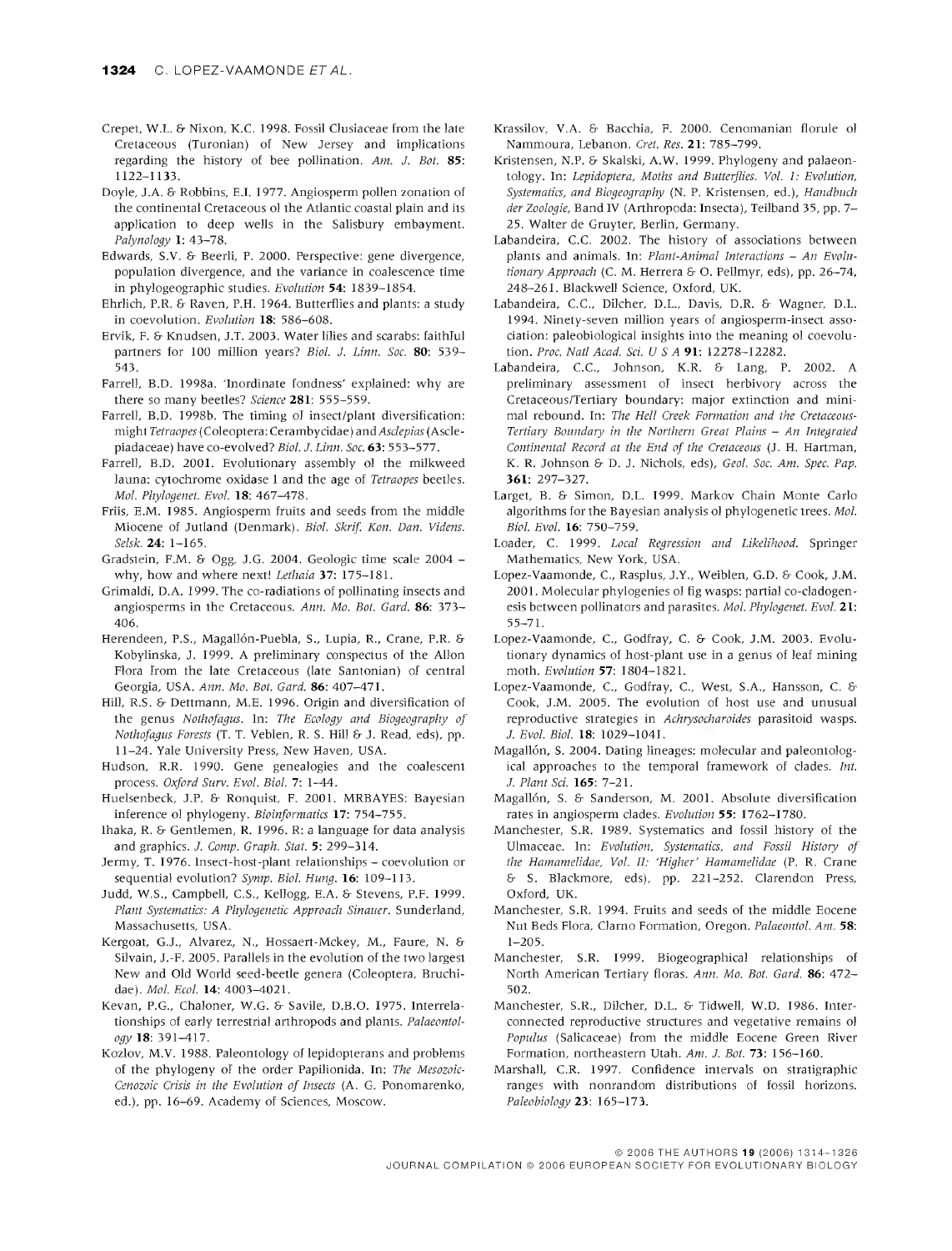- Meyer, H.W. & Manchester, S.R. 1997. The Oligocene Bridge Creek flora of the John Day Formation, Oregon. *Univ. Calif. Public Geol. Sei.* 141: 1-195.
- Mitter, C. & Farrell, B.D. 1991. Macroevolutionary aspects of insect-plant relationships. In: *Insect-Plant Interactions* (E. Bernays, ed.), pp. 35-78. CRC Press, Boca Raton, Florida, USA.
- Percy, D.M., Page, R.D.M. & Cronk, Q.C.B. 2004. Plant-insect interactions: double-dating associated insect and plant lineages reveals asynchronous radiations. *Syst. Biol.* 53: 120- 127.
- Pigg, K.B., Manchester, S.R. & Wehr, W.C. 2003. *Corylus, Carpinus,* and *Palaeocarpinus* (Betulaceae) from the middle Eocene Klondike Mountain and AUenby formations of northwestern North America. *Int. J. Plant Sei.* **164:** 807-822.
- Posada, D. & Crandall, K.A. 1998. MODELTEST: testing the model of DNA substitution. *Bioinformatics* **14:** 817-818.
- Powell, J.A. 1980. Evolution of larval food preferences in microlepidoptera. *Annu. Rev. Entomol.* **25:** 133-159.
- Powefl, J.A., Mitter, C. & Farrell, B. 1999. Evolution of larval food preferences in Lepidoptera. In: *Lepidoptera, Moths and Butterflies, Vol. 1: Evolution, Systematics, and Bioßeography* (N. P. Kristensen, ed.), *Handbuch der Zoologie,* Band IV (Arthropoda: Insecta), Teilband 35, pp. 403-422. Walter de Gruyter, Berfln, Germany.
- Ren, D. 1995. Insects. In: *Faunae and Stratigraphy of Jurassic-Cretaceous in Beijing and Adjacent Areas* (D. Ren, L. Lu, Z. Guo & S. Ji, eds), pp. 54-197. Geological Pubflshing House, Beijing, China.
- Rodriguez-Trelles, F., Tarrio, R. & Ayala, F.J. 2002. A methodological bias toward overestimation of molecular evolutionary time scales. *Proc. Nati Acad. Sei.* [7 S A **99:** 8112-8115.
- Romero, E.J. 1986. Fossil evidence regarding the evolution of *Nothofagus* Blume. *Ann. Mo. Bot. Gard.* 73: 276-283.
- Ronquist, F. 2004. Bayesian inference of character evolution. *Trends Ecol. Evol.* 19: 475-481.
- Ronquist, F. & Liljeblad, J. 2001. Evolution of the gall-wasp-host plant association. *Evolution* **55:** 2503-2522.
- Sanderson, M.J. 1997. A nonparametric approach to estimating divergence times in the absence of rate constancy. *Mol. Biol. Evol.* **14:** I218-I23I.
- Sanderson, M.J. 2002. Estimating absolute rates of molecular evolution and divergence times: a penalized likelihood approach. *Mol. Biol. Evol.* **19:** 101-109.
- Sanderson, M. 2003. r8s: inferring absolute rates of molecular evolution and divergence times in the absence of a molecular clock. *Bioinformatics* **19:** 301-302.
- Schoonhoven, L.M., Jermy, T. & van Loon, J.J.A. 1998. *Insect-Plant Biology: From Physiology to Evolution.* 409 p. Chapman and Hall, London, UK.
- Sequeira, A.S. & Farrell, B.D. 2001. Evolutionary origins of Gondwanan interactions: how old are *Araucaria* beetle herbivores? *Biol. J. Linn. Soc.* 74: 459-474.
- Sims, H., Herendeen, P.S. & Crane, P.R. 1998. New genus of lossil Fagaceae Irom the Santonian (late Cretaceous) of central Georgia, USA. *Int. J. Plant Sei.* **159:** 391-404.
- Soltis, P.S., Soltis, D.E., Savolainen, V., Crane, P.R. & Barraclough, T.G. 2002. Rate heterogeneity among lineages of tracheophytes: integration of molecular and fossil data and evidence of molecular living fossils. *Proc. Nati Acad. Sei. USA* **99:** 4430-4435.
- Strathmann, R.R. & Slatkin, M. 1983. The improbability of animal phyla with few species. *Paleobiology* 9: 97-106.
- Strong, D.R., Lawton, J.H. & Southwood, T.R.E. 1984. *Insects on Plants: Community Patterns and Mechanisms.* 313 p. Harvard University Press, Cambridge.
- Stuessey, T.F. 2004. A transitional-combinational theory for the origin of angiosperms. *Taxon* 53: 3-16.
- Sun, G., Zheng, S., Dflcher, D.L., Wang, Y. & Mei, S. 2001. *Early Angiosperms and their Associated Plants from Western Liaoning, China.* 227 p. Shanghai Scientific and Technological Education Publishing House, Shanghai, China.
- Thorne, J.L., Kishino, H. & Painter, l.S. 1998. Estimating the rate of evolution of the rate of molecular evolution. *Mol. Biol. Evol.* **15:** 1647-1657.
- Wang, H.-S. 2002. Diversity of angiosperm leaf megafossils from the Dakota Formation (Cenomanian, Cretaceous), north western interior, USA. 395 p. PhD thesis. University of Florida, FL, USA.
- Weiblen, G.D. & Bush, G.L. 2002. Speciation in fig polfinators and parasites. *Mol. Ecol.* **11:** 1573-1578.
- Welch, J.J. &• Bromham, L. 2005. Molecular dating when rates vary. *Trends Ecol. Evol.* **20:** 320-327.
- Wikström, N., Savolainen, V. & Chase, M.W. 2003. Angiosperm divergence times: congruence and incongruence between fossils and sequence divergence estimates. In: *Telling the Evolutionary Time: Molecular Clocks and the Fossil Record* (P. C. J. Donoghue & M. P. Smith, eds), pp. 142-165. CRC Press, Boca Raton, USA.
- Wilde, V. & Frankenhäuser, H. 1998. The middle Eocene plant taphocoenosis from Eckfeld (Eifel, Germany). *Rev. Palaeobot. Palynol.* **101:** 7-28.
- Wilf, P., Labandeira, C.C, Kress, W.J., Staines, C.L., Windsor, D.M., Aflen, A.L. & Johnson, K.R. 2000. Timing the radiations of leaf beetles: hispines on gingers from latest Cretaceous to recent. *Science* **289:** 291-294.
- Wilf, P., Labandeira, C.C, Johnson, K.R., Coley, P.D. & Cutter, A.D. 2001. Insect herbivory, plant defense, and early Cenozoic climate change. *Proc. Nati Acad. Sei. U S A 9S:* 6221-6226.
- Wilson, M.V.H. 1983. Is there a characteristic rate of radiation for insects? *Paleobiology* 9: 79-85.
- Yoder, A.D. & Yang, Z. 2004. Divergence dates for Malgasy lemurs estimated from multiple gene loci: geological and evolutionary context. *Mol. Ecol.* 13: 757-773.
- Zherikhin, V.V., Mostovski, M.B., Vrsansky, P., Blagoderov, V.A. & Lukashebvich, F.D. 1999. The unique lower Cretaceous locality Baissa and other contemporaneous fossil insect sites in north and west Transbaikalia. In: *Proceedings of the First Palaeoentomological Conference, Moscow (1998)* (P. Vrsansky, ed.), pp. 185-191. AMBA Projects, Bratislava, Slovakia.

#### **Supplementary Material**

The following supplementary material is available for this article online:

**Fig.** SI Distributions of age estimates. Age: mode of the distribution. It represents the most likely value for the divergence time of a particular node; LHPD: 90% lower highest posterior density limit; UHPD: 90% upper highest posterior density limit. Nodes of interest are numbered from <sup>1</sup> to 15 and indicated on the cladogram (see Fig. 3a,b; script for 'R' statistical package).

<sup>©2006</sup> THE AUTHORS 19 (2006) 1314-1326

JOURNAL COMPILATION © 2006 EUROPEAN SOCIETY FOR EVOLUTIONARY BIOLOGY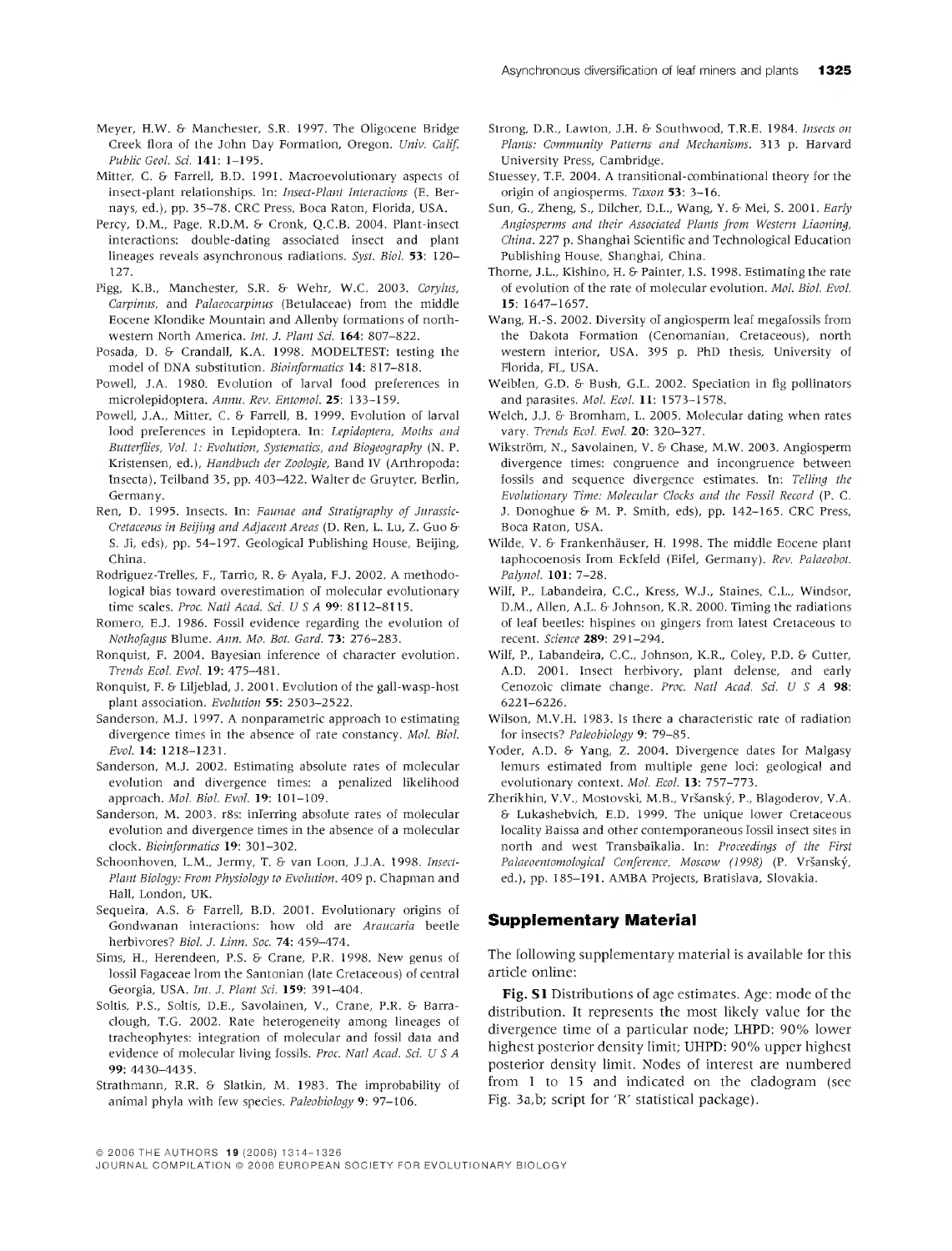**Table SI** Probability (as averaged over the 100 randomly selected trees from the posterior distribution) that a particular plant group is reconstructed for our node of interest and not reconstructed for the node below.

**Table S2** Body and trace fossil record of the Gracillarioidea (Lepidoptera: Ditrysia, Gracillariidae and Bucculatricidae).

**Appendix SI.** Specimens used in this study. They have been ordered according to the plant classification (APG, 1998).

This material is available as part of the online article from http://www.blackwell-synergy.com

*Received 15 June 2005; revised 18 October 2005; accepted 17 November 2005*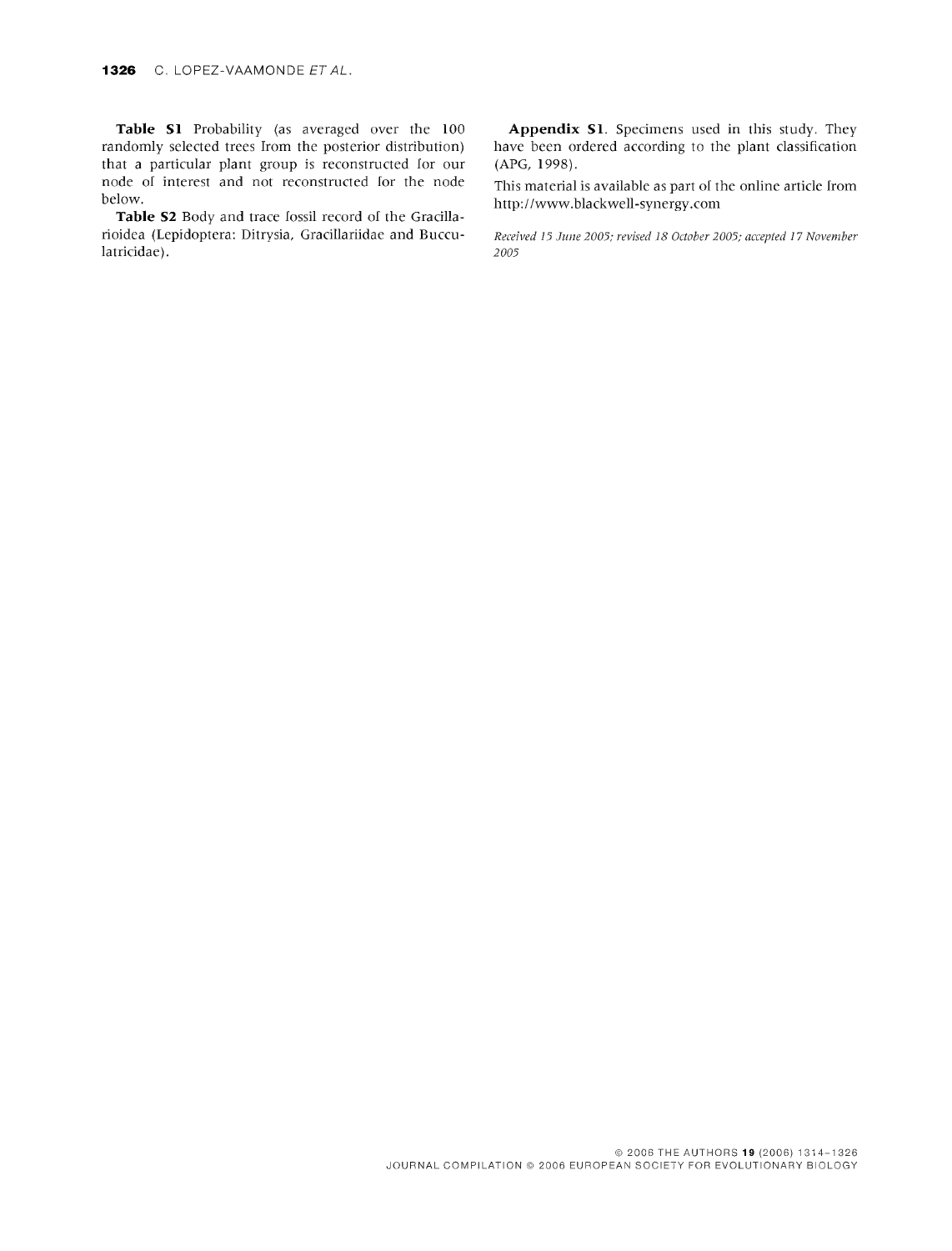# Supplementary material to:

# Fossil-calibrated molecular phylogenies reveal that leaf-mining moths radiated several million years after their host plants

C. LOPEZ-VAAMONDE<sup>1</sup>, N. WIKSTRÖM<sup>2</sup>, C. LABANDEIRA<sup>3</sup>, H. C. J. GODFRAY<sup>4</sup> S.J. GOODMAN<sup>5</sup> & J. M. COOK<sup>4</sup>

*Institute ofZoology, Zoological Society ofLondon, Regent's Park, London, NWl 4RY, U.K.*

*Department ofSystematic Botany, Evolutionary Biology Centre, Uppsala University, Norbyvägen 18D, Sweden.*

*Smithsonian Institution, National Museum ofNatural History, Department of Paleobiology, Washington, DC 20013-7012 USA. and Department of Entomology, University ofMaryland, College Park, MD, 20741 USA. Division ofBiology andNERC Centrefor Population Biology, Imperial College London,*

*Silwood Park Campus, Ascot, Berkshire, SL5 7PY, U.K.*

*Department ofBiology, University ofLeeds, L. C Miall Building, Clarendon Way,*

*LeedsLS2 9JT, UK*

## AUTHOR FOR CORRESPONDENCE:

Dr. Carlos Lopez-Vaamonde

 $<sup>1</sup>$  INRA-Orleans, Laboratoire de Zoologie Forestiere, BP 20619 Ardon, F- 45166 Olivet</sup> Cedex, France (e-mail: carlos.lopez-vaamonde@orleans.inra.fr)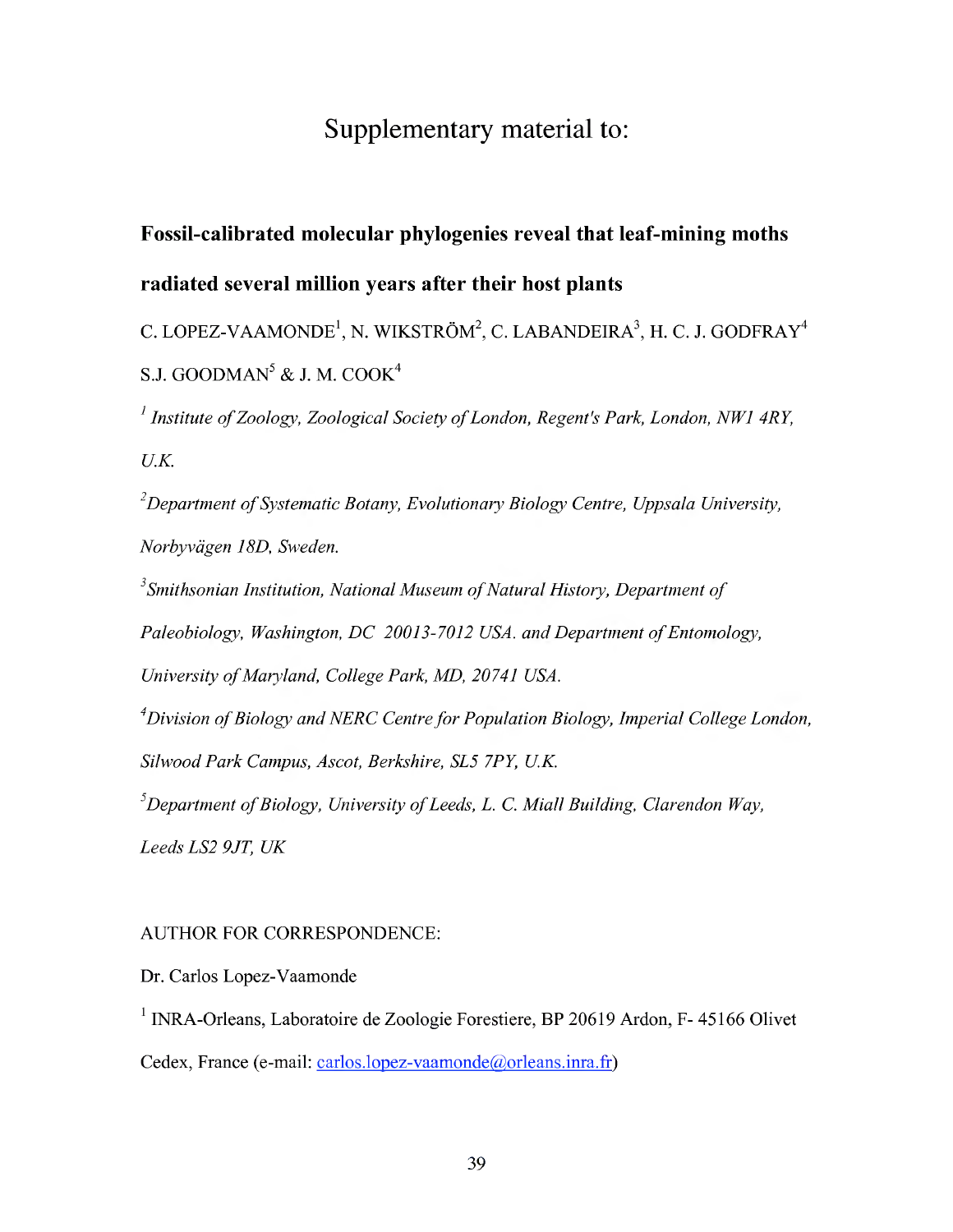Figure Caption

Figure 4. Distributions of age estimates. Age  $=$  mode of the distribution. It represents the

most likely value for the divergence time of a particular node. LHPD= 90% Lower

Highest Posterior Density limit. UHPD= 90% Upper Highest Posterior Density limit.

Nodes of interest are numbered from 1 to 15 and indicated on the cladogram (see

figure 3a,b).

### **Script for R' statistical pacliage**

# The authors accept no liability for the accuracy, use/misuse of this script, or whether it is fit for purpose # This script 'automatically' calculates mode and 90%HPD intervals for Bayesian distributions given a matrix of values drawn from a posterior distribution. # The contributed package "Locfit" is required (see http://www.rproject.org) # A data file is required, consisting of a comma delimited ".csv" file, exported from a spreadsheet such as Excel. # The first row should be column headings with the name of each variable # The first column can be an index field, listing the iteration (or draw number) for the posterior distribution # Each column is the values for each variable and the rows are the values from a given iteration. # You will need to adjust the filename for the .csv file on the second line to match your own data file. # It is recommended that you perform some exploratory analysis with locfit first to ensure the default settings allow unbiased estimation of the distributions # You should plot the locfit objects to check the shape of the distributions, these should be smooth, not spiky! # This is not a 'blackbox' analysis and users must be aware of the need to check that it is appropriate for their datasets and to confirm their own results . library(locfit) age<-read.csv("agesheet.csv") #reads in the file "agesheet.csv", you'll need to change the file name to match your data file attach(age)  $#$ makes age the main data frame sum.stat<-summary(age) #summary stats for all columns print(sum.stat) lnam<-length(names(age))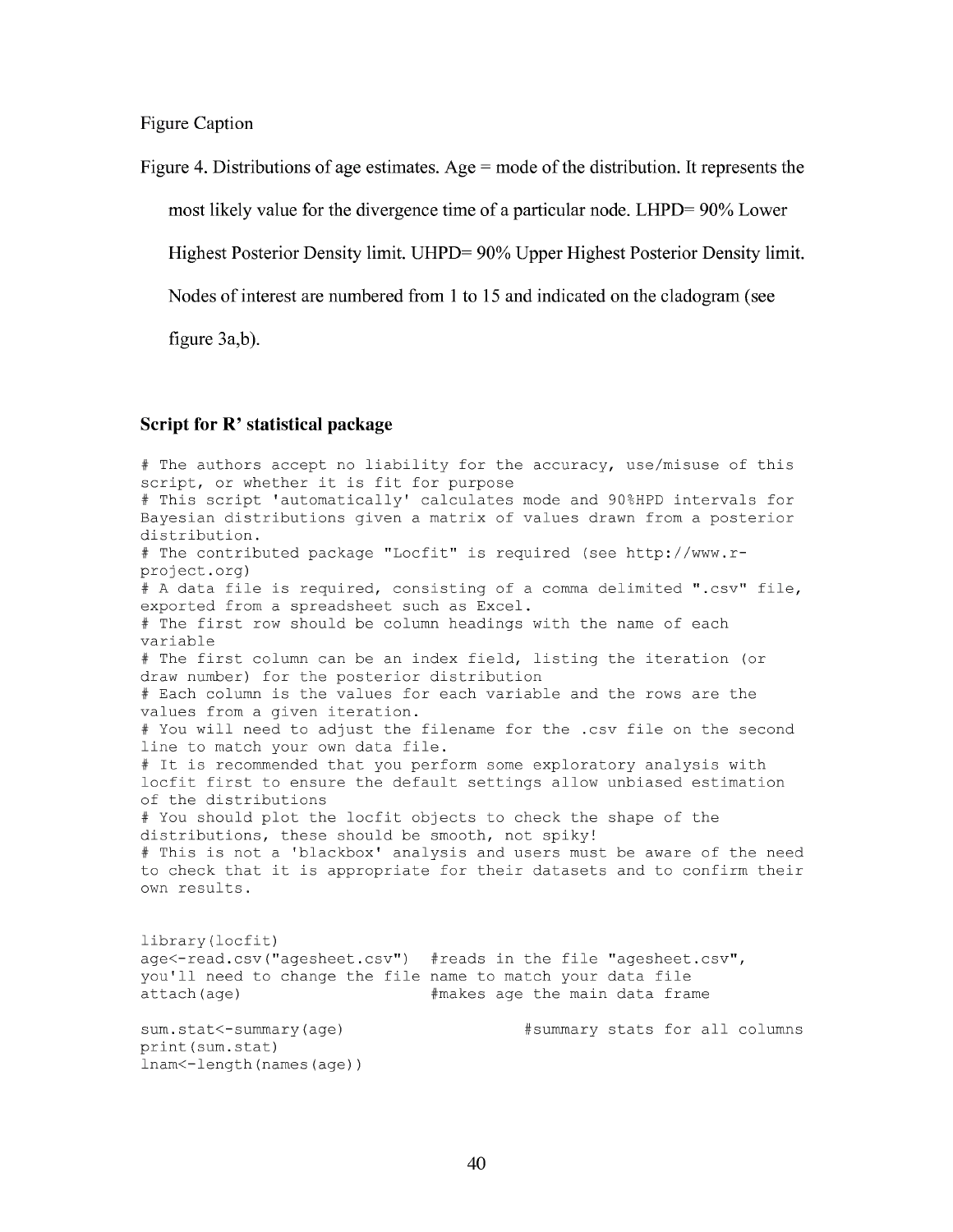res<-c(O,o,0) #sets up dummy variable for results table, use this if the first the column of values is an index field (i.e. contains the iteration number) #res<-c() #sets up dummy variable for results table, use this if there is instead of the above if there is no index field # in this case you also need to change the 'for loop' below to (s in 1:lnam) #Calculations begin for  $(s in 2:lnam)$  { max.node<-max(age[s], na.rm=TRUE) #gets max value for interval min.node<-min(age[s], na.rm=TRUE) #gets min value for interval interval<-c(min.node,max.node) x<-as.matrix(age[s]) If <- locfit(~x) #fits density distribution  $mfd <$ -function(x, lf){return(predict(lf,x))} #defines function used to get predicted values # next line finds the mode of the distribution mmaxd<-optimise(mfd, interval=c(min.node,max.node), lower=min(interval), upper=max(interval), maximum=TRUE, tol=0.001. If) f<-fitted(lf) #next few lines find 90% HPD values fi<-order(f) j<-length(f)  $j1 < -0.1*j$  $k$  <  $-fi[j1:j]$  $r$  < - range (x[k])<br>#  $r$ #this is the 90% HPD range ml<-as.numeric(mmaxd[1]) #converts mode value to numeric object res<-append(res,ml) #appends to results vector res<-append(res,r) #appends to results vector  $\mathcal{F}$ ###Process results vector for output cn<-c("Name","Mode","90% LHPD","90% UHPD") #column names for results table res.mat<-t(matrix(res,3, (length(res)/3))) #turns the results vector in to a matrix # res.tab<-data.frame(res.mat) #makes the results matrix in to a table for ouput res.tab<-data.frame(cbind(names(age),res.mat)) #does the same as above but adds names of original data columns colnames(res.tab)<-cn #assigns column names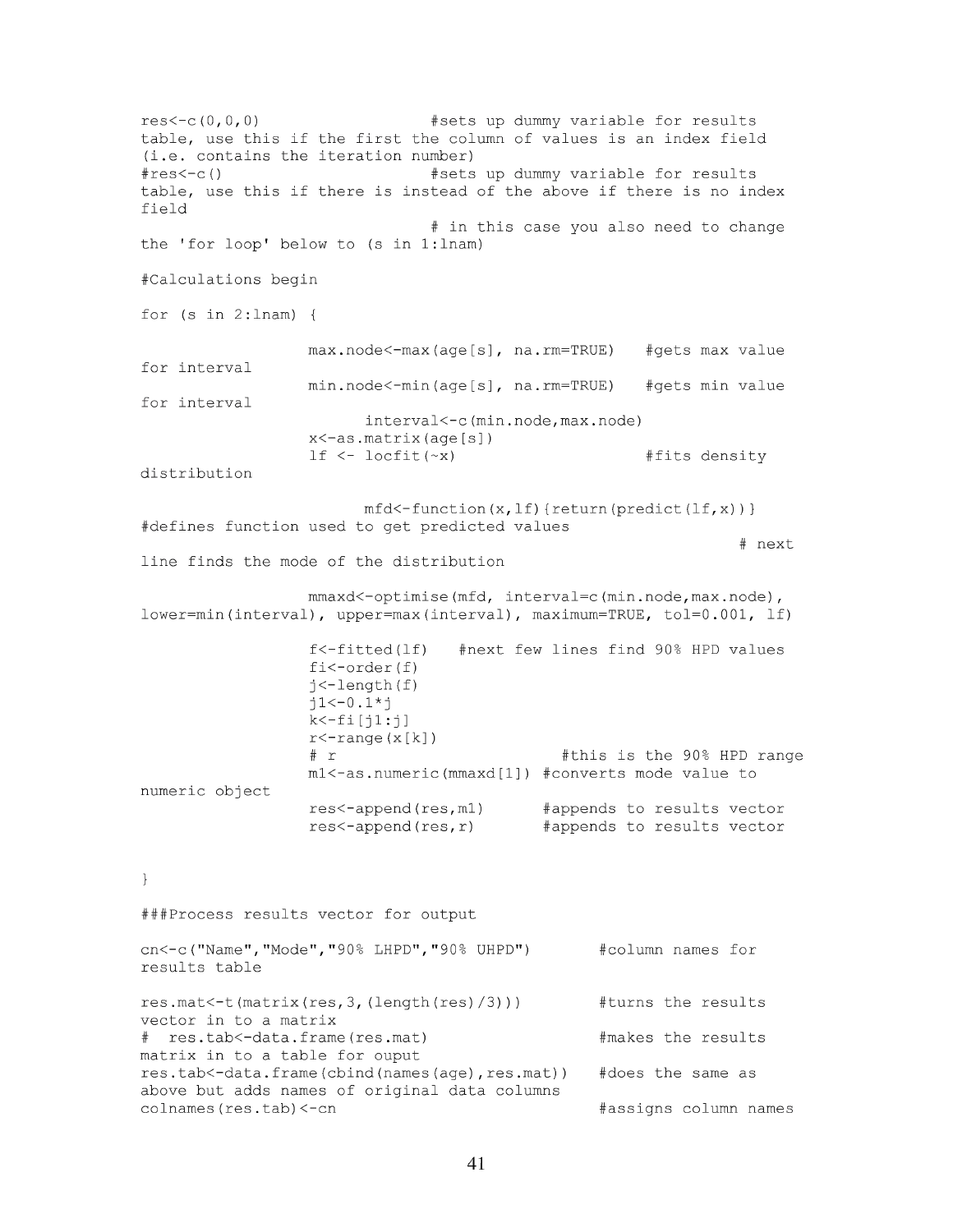res.tab

# write . table(res.tab,file="results.txt") #writes a table to file, you should set your own file name

write.table(res.tab,file="results.txt",quote=FALSE,sep="\t") #does the same but without quotes and tab delimited, more convenient for import into other programmes.

### End of script.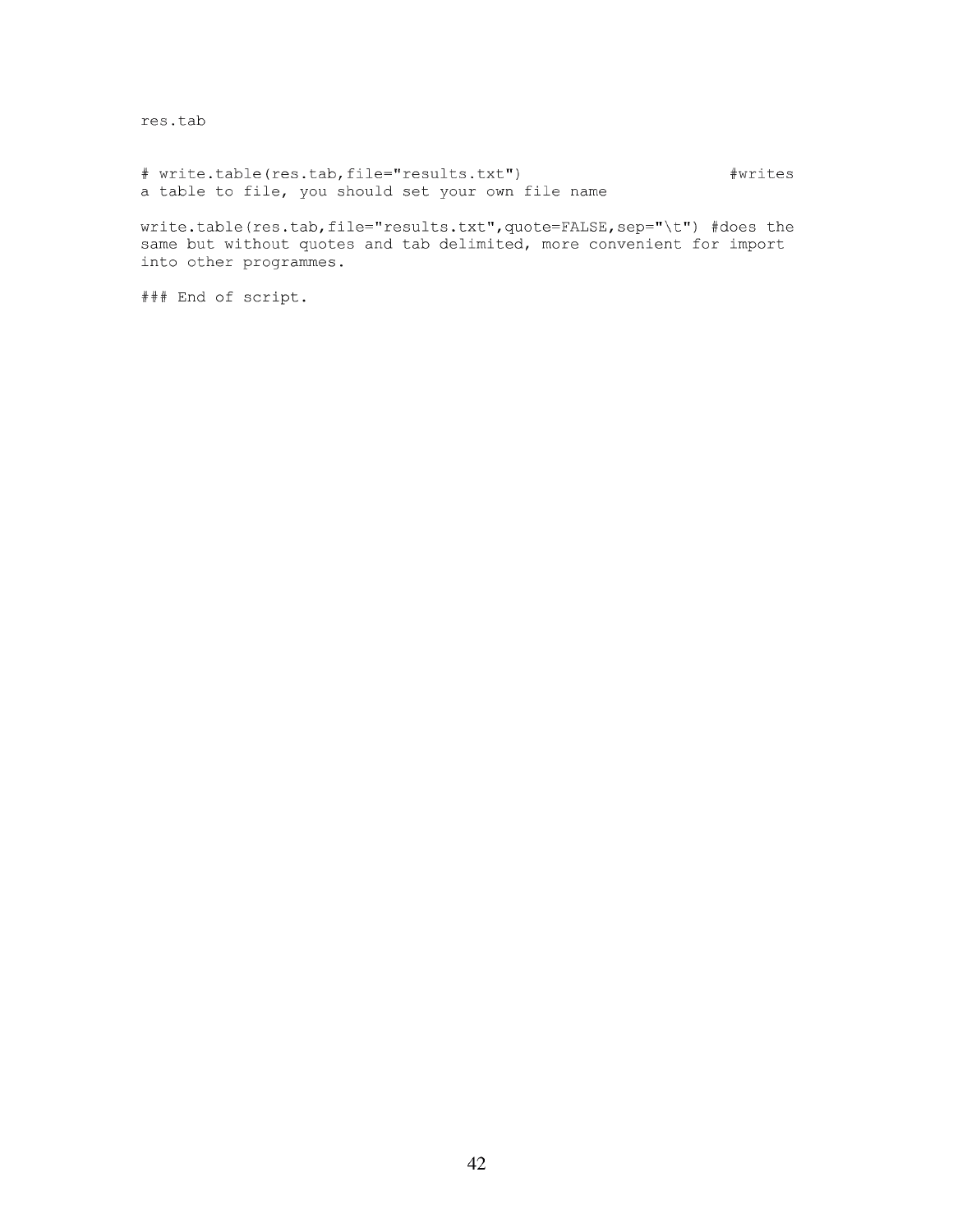| <b>Tree</b>             | Node 2 | Node 2                      | Node 3         |              | Node 4   Node 5 | Node 6          | Node 7 | Node 8 Node 9 |              | Node 10 | Node 11           | Node 12       | Node 13 | Node 14         | Node 15               |
|-------------------------|--------|-----------------------------|----------------|--------------|-----------------|-----------------|--------|---------------|--------------|---------|-------------------|---------------|---------|-----------------|-----------------------|
| Nr.                     |        | <b>Fagales</b> Malpighiales | <b>Populus</b> | <b>Ulmus</b> | Acer            | Fagaceae Lyonia |        | <b>Malus</b>  | <b>Alnus</b> | Corylus | <b>Salicaceae</b> | <b>Prunus</b> | Acer    | <b>Carpinus</b> | <i><b>Ouercus</b></i> |
| $\mathbf{1}$            | 0.4    | 0.4                         | 1.0            | 0.5          | 0.7             | 0.0             | 0.7    | 0.8           | 0.4          | 0.4     | 0.4               | 1.0           | 0.5     | 0.75            | 0.5                   |
| $\overline{2}$          | 0.4    | 0.4                         | 0.5            | 0.9          | 0.7             | 1.0             | 0.7    | 0.2           | 1.0          | 0.4     | 0.4               | 0.5           | 0.9     | 0.75            | $\bf{0}$              |
| $\overline{\mathbf{3}}$ | 0.4    | 0.4                         | 1.0            | 0.9          | 0.0             | 1.0             | 0.7    | 0.7           | 1.0          | 0.4     | 0.4               | 1.0           | 0.9     | 0.667           | 0.67                  |
| $\boldsymbol{4}$        | 0.4    | 0.4                         | 0.5            | 0.9          | 0.7             | 0.8             | 0.9    | 0.1           | 0.8          | 0.4     | 0.4               | 0.5           | 0.9     | 0.75            | 0.5                   |
| 5                       | 0.4    | 0.4                         | 1.0            | 0.9          | 0.0             | 0.5             | 0.7    | 0.4           | 1.0          | 0.4     | 0.4               | 1.0           | 0.9     | 0.667           | 0.67                  |
| 6                       | 0.4    | 0.4                         | 1.0            | 0.9          | 1.0             | 0.8             | 0.8    | 0.7           | 1.0          | 0.4     | 0.4               | 1.0           | 0.9     | 0.75            | $\mathbf{0}$          |
| $\overline{7}$          | 0.4    | 0.4                         | 0.3            | 0.8          | 1.0             | 1.0             | 0.7    | 0.7           | 0.0          | 0.4     | 0.4               | 0.3           | 0.8     | 0.667           | 0.67                  |
| 8                       | 0.4    | 0.4                         | 1.0            | 0.9          | 0.5             | 0.5             | 0.7    | 0.2           | 0.7          | 0.4     | 0.4               | 1.0           | 0.9     | 0.75            | 0.5                   |
| 9                       | 0.4    | 0.4                         | 1.0            | 0.5          | 1.0             | 0.5             | 0.7    | 0.1           | 0.0          | 0.4     | 0.4               | 1.0           | 0.5     | 0.75            | 0.5                   |
| 10                      | 0.3    | 0.3                         | 1.0            | 0.9          | 0.8             | 0.7             | 0.7    | 0.7           | 1.0          | 0.3     | 0.3               | 1.0           | 0.9     |                 | $\overline{0}$        |
| 11                      | 0.4    | 0.4                         | 0.3            | 0.9          | 0.7             | 0.0             | 0.7    | 0.8           | 1.0          | 0.4     | 0.4               | 0.3           | 0.9     | 0.75            | 0.5                   |
| 12                      | 0.3    | 0.3                         | 1.0            | 0.8          | 1.0             | 1.0             | 0.7    | 0.2           | 0.5          | 0.3     | 0.3               | 1.0           | 0.8     | 0.75            | 0.5                   |
| 13                      | 0.0    | 0.0                         | 0.4            | 1.0          | 1.0             | 0.8             | 0.8    | 0.4           | 0.5          | 0.0     | 0.0               | 0.4           | 1.0     |                 | $\bf{0}$              |
| 14                      | 0.0    | 0.0                         | 0.4            | 0.9          | 0.0             | 0.5             | 0.7    | 0.7           | 1.0          | 0.0     | 0.0               | 0.4           | 0.9     | 0.75            | 0.5                   |
| 15                      | 0.8    | 0.0                         | 0.4            | 0.9          | 0.5             | 0.5             | 0.7    | 0.8           | 1.0          | 0.8     | 0.0               | 0.4           | 0.9     | 0.75            | 0.5                   |
| 16                      | 0.4    | 0.4                         | 1.0            | 0.9          | 0.7             | 0.5             | 0.7    | 0.4           | 0.8          | 0.4     | 0.4               | 1.0           | 0.9     | 0.75            | 0.5                   |
| 17                      | 0.0    | 0.0                         | 0.4            | 0.9          | 0.0             | 0.5             | 0.7    | 0.7           | 1.0          | 0.0     | 0.0               | 0.4           | 0.9     |                 | 0.5                   |
| 18                      | 0.0    | 0.0                         | 0.4            | 1.0          | 0.7             | 0.0             | 0.7    | 0.2           | 1.0          | 0.0     | 0.0               | 0.4           | 1.0     | 0.75            | 0.5                   |
| 19                      | 0.4    | 0.4                         | 1.0            | 0.9          | 0.7             | 1.0             | 0.7    | 0.4           | 1.0          | 0.4     | 0.4               | 1.0           | 0.9     | 0.857           | $\overline{0}$        |
| 20                      | 0.0    | 0.0                         | 0.4            | 0.7          | 1.0             | 0.0             | 0.7    | 0.7           | 1.0          | 0.0     | 0.0               | 0.4           | 0.7     | 0.667           | 0.667                 |
| 21                      | 0.4    | 0.4                         | 1.0            | 1.0          | 1.0             | 0.8             | 0.7    | 0.8           | 0.0          | 0.4     | 0.4               | 1.0           | 1.0     | 0.75            | 0.5                   |
| 22                      | 0.3    | 0.3                         | 0.3            | 0.9          | 0.7             | 0.0             | 0.7    | 0.0           | 1.0          | 0.3     | 0.3               | 0.3           | 0.9     |                 |                       |
| 23                      | 0.4    | 0.4                         | 1.0            | 0.9          | 0.7             | 0.5             | 0.7    | 0.7           | 1.0          | 0.4     | 0.4               | 1.0           | 0.9     | 0.75            | 0.5                   |

Table 3. Probability (as averaged over the 100 randomly selected trees from the posterior distribution) that a particular plant group is

reconstructed for our node of interest and not reconstructed for the node below.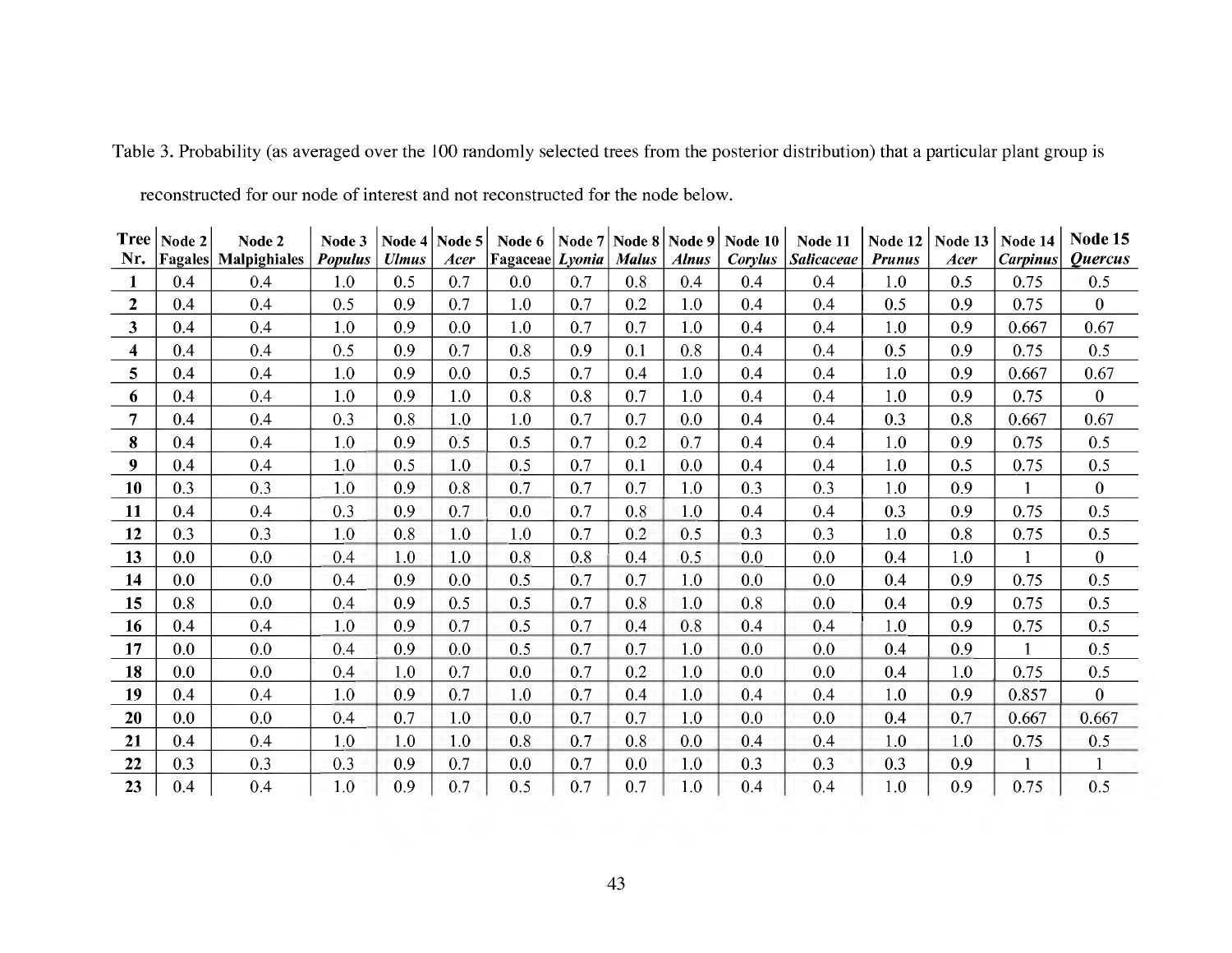| 24 | 0.3 | 0.3 | 1.0 | 0.8 | 1.0     | 0.8 | 0.7 | 0.8 | 1.0 | 0.3 | 0.3 | 1.0 | 0.8 | 0.75         | $0.5\,$          |
|----|-----|-----|-----|-----|---------|-----|-----|-----|-----|-----|-----|-----|-----|--------------|------------------|
| 25 | 0.0 | 0.0 | 0.4 | 0.7 | 1.0     | 0.5 | 0.7 | 0.1 | 1.0 | 0.0 | 0.0 | 0.4 | 0.7 | 1            | 0.5              |
| 26 | 0.4 | 0.4 | 0.3 | 0.9 | 1.0     | 0.8 | 0.8 | 0.2 | 1.0 | 0.4 | 0.4 | 0.3 | 0.9 | 0.75         | 0.5              |
| 27 | 0.0 | 0.0 | 0.4 | 1.0 | 0.8     | 0.8 | 0.7 | 0.7 | 0.4 | 0.0 | 0.0 | 0.4 | 1.0 | 0.75         | $\bf{0}$         |
| 28 | 0.4 | 0.4 | 1.0 | 0.9 | 1.0     | 0.5 | 0.7 | 0.1 | 1.0 | 0.4 | 0.4 | 1.0 | 0.9 | $\mathbf{1}$ | 0.5              |
| 29 | 0.0 | 0.0 | 0.4 | 0.8 | 1.0     | 0.0 | 0.7 | 0.8 | 0.0 | 0.0 | 0.0 | 0.4 | 0.8 | 0.75         | 0.5              |
| 30 | 0.4 | 0.4 | 1.0 | 0.9 | 0.8     | 0.5 | 0.7 | 0.4 | 1.0 | 0.4 | 0.4 | 1.0 | 0.9 | $\mathbf{1}$ | $\overline{0}$   |
| 31 | 0.0 | 0.0 | 0.4 | 0.8 | 0.5     | 0.5 | 0.7 | 0.1 | 1.0 | 0.0 | 0.0 | 0.4 | 0.8 | 0.667        | 0.667            |
| 32 | 0.3 | 0.2 | 0.0 | 0.7 | 1.0     | 0.0 | 0.7 | 0.1 | 0.0 | 0.3 | 0.2 | 0.0 | 0.7 | 1            | $0.5\,$          |
| 33 | 0.4 | 0.4 | 1.0 | 0.8 | 0.0     | 1.0 | 0.7 | 0.8 | 1.0 | 0.4 | 0.4 | 1.0 | 0.8 | 0.75         | $\mathbf{0}$     |
| 34 | 0.0 | 0.0 | 0.4 | 0.8 | 0.5     | 0.5 | 0.7 | 0.1 | 0.5 | 0.0 | 0.0 | 0.4 | 0.8 | 0.75         | 0.5              |
| 35 | 0.4 | 0.4 | 1.0 | 0.5 | 1.0     | 0.5 | 0.7 | 0.8 | 0.0 | 0.4 | 0.4 | 1.0 | 0.5 | 0.75         | 0.5              |
| 36 | 0.4 | 0.4 | 0.3 | 0.9 | 1.0     | 0.0 | 0.7 | 0.2 | 1.0 | 0.4 | 0.4 | 0.3 | 0.9 | 0.667        | 0.5              |
| 37 | 0.4 | 0.4 | 1.0 | 0.7 | 0.5     | 1.0 | 0.7 | 0.8 | 1.0 | 0.4 | 0.4 | 1.0 | 0.7 | 0.667        | 0.667            |
| 38 | 0.3 | 0.3 | 0.3 | 0.8 | 1.0     | 0.8 | 0.8 | 0.2 | 1.0 | 0.3 | 0.3 | 0.3 | 0.8 | 0.667        | 0.667            |
| 39 | 0.0 | 0.0 | 0.4 | 0.9 | 1.0     | 0.5 | 0.7 | 0.2 | 1.0 | 0.0 | 0.0 | 0.4 | 0.9 | $\mathbf{1}$ | $\boldsymbol{0}$ |
| 40 | 0.3 | 0.3 | 1.0 | 0.8 | 0.8     | 0.8 | 0.8 | 0.8 | 0.4 | 0.3 | 0.3 | 1.0 | 0.8 | $\mathbf{1}$ | $\mathbf{0}$     |
| 41 | 0.4 | 0.4 | 1.0 | 0.9 | 1.0     | 0.8 | 0.7 | 0.0 | 1.0 | 0.4 | 0.4 | 1.0 | 0.9 | $\mathbf{1}$ | 0.5              |
| 42 | 0.4 | 0.4 | 1.0 | 0.5 | 1.0     | 0.8 | 0.7 | 0.4 | 1.0 | 0.4 | 0.4 | 1.0 | 0.5 | 0.75         | 0.5              |
| 43 | 0.4 | 0.4 | 0.3 | 0.9 | 1.0     | 0.0 | 0.7 | 0.7 | 0.7 | 0.4 | 0.4 | 0.3 | 0.9 | 0.667        | 0.667            |
| 44 | 0.4 | 0.4 | 1.0 | 0.5 | 0.8     | 0.5 | 0.7 | 0.1 | 0.5 | 0.4 | 0.4 | 1.0 | 0.5 | 0.667        | 0.667            |
| 45 | 0.3 | 0.2 | 0.4 | 0.8 | 0.7     | 0.5 | 0.7 | 0.7 | 1.0 | 0.3 | 0.2 | 0.4 | 0.8 | 0.75         | 0.5              |
| 46 | 0.4 | 0.4 | 1.0 | 0.9 | 1.0     | 1.0 | 0.7 | 0.4 | 1.0 | 0.4 | 0.4 | 1.0 | 0.9 | 0.75         | 0.5              |
| 47 | 0.4 | 0.4 | 1.0 | 0.9 | 1.0     | 0.5 | 0.7 | 0.2 | 1.0 | 0.4 | 0.4 | 1.0 | 0.9 | $\mathbf{1}$ | 0.5              |
| 48 | 0.3 | 0.3 | 1.0 | 0.5 | 0.0     | 0.5 | 0.7 | 0.8 | 1.0 | 0.3 | 0.3 | 1.0 | 0.5 | 0.75         | 0.5              |
| 49 | 0.4 | 0.4 | 1.0 | 0.5 | 0.0     | 0.8 | 0.7 | 0.7 | 1.0 | 0.4 | 0.4 | 1.0 | 0.5 | 0.667        | 0.667            |
| 50 | 0.4 | 0.4 | 1.0 | 0.9 | 1.0     | 0.8 | 0.7 | 0.4 | 1.0 | 0.4 | 0.4 | 1.0 | 0.9 | -1           | 0.5              |
| 51 | 0.4 | 0.4 | 1.0 | 0.7 | $1.0\,$ | 0.5 | 0.7 | 0.7 | 1.0 | 0.4 | 0.4 | 1.0 | 0.7 | $\mathbf{1}$ | $\boldsymbol{0}$ |
| 52 | 0.4 | 0.4 | 1.0 | 0.9 | 1.0     | 0.5 | 0.7 | 0.2 | 1.0 | 0.4 | 0.4 | 1.0 | 0.9 | 0.75         | 0.5              |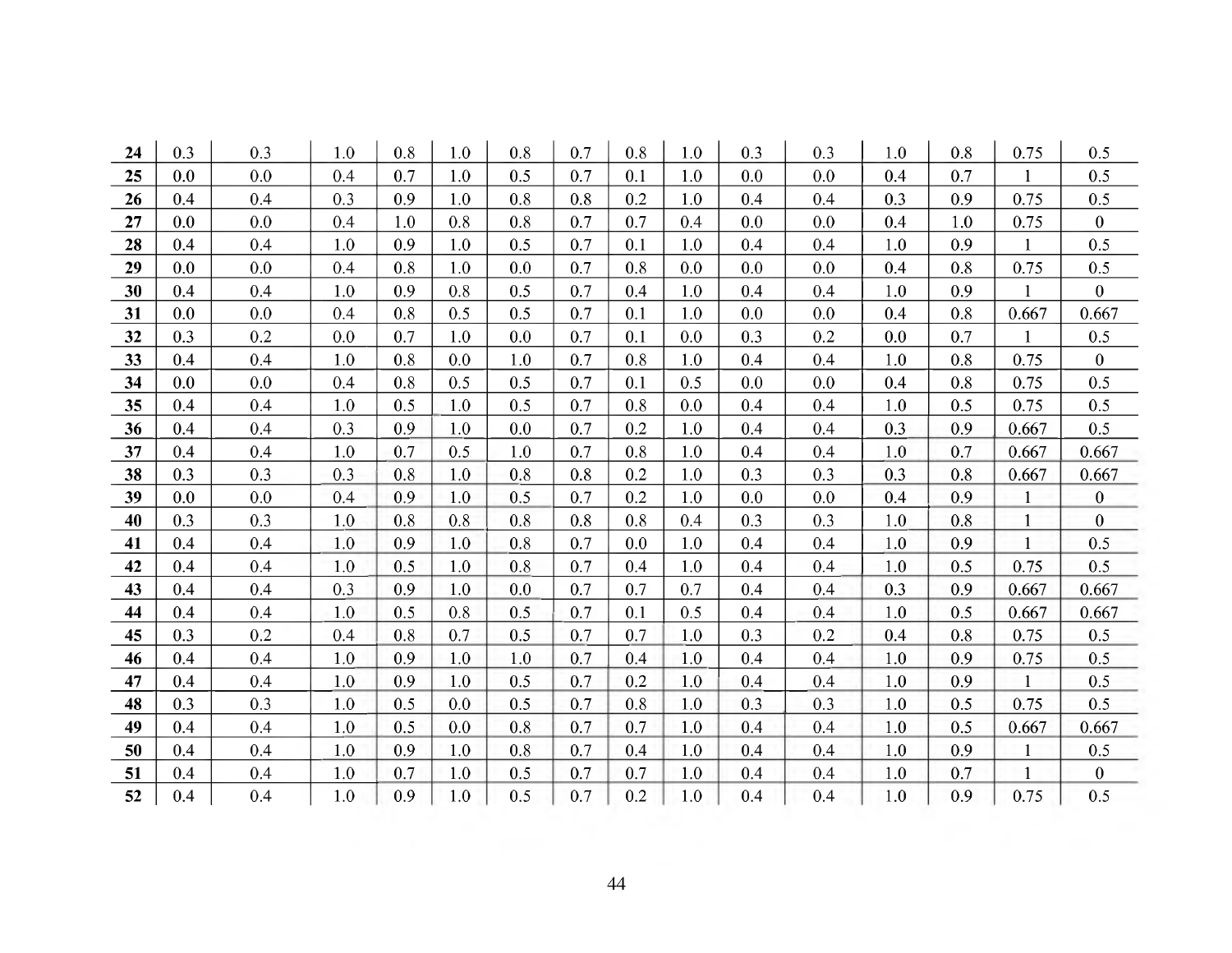| 53 | 0.0 | 0.0 | 0.4 | 0.9 | 0.7 | 0.5 | 0.7 | 0.2 | 1.0 | 0.0 | 0.0 | 0.4 | 0.9 |              | 0.5              |
|----|-----|-----|-----|-----|-----|-----|-----|-----|-----|-----|-----|-----|-----|--------------|------------------|
| 54 | 0.4 | 0.4 | 1.0 | 0.9 | 1.0 | 0.0 | 0.7 | 0.4 | 1.0 | 0.4 | 0.4 | 1.0 | 0.9 | 0.75         | 0.5              |
| 55 | 0.0 | 0.0 | 0.4 | 0.8 | 0.5 | 0.0 | 0.7 | 0.1 | 1.0 | 0.0 | 0.0 | 0.4 | 0.8 | 1            | 0.5              |
| 56 | 0.0 | 0.0 | 0.3 | 0.9 | 1.0 | 0.0 | 0.7 | 0.2 | 1.0 | 0.0 | 0.0 | 0.3 | 0.9 | 1            | 0.5              |
| 57 | 0.0 | 0.0 | 0.4 | 0.9 | 1.0 | 0.0 | 0.7 | 0.8 | 1.0 | 0.0 | 0.0 | 0.4 | 0.9 | 0.75         | 0.5              |
| 58 | 0.3 | 0.3 | 1.0 | 0.9 | 1.0 | 0.5 | 0.7 | 0.7 | 0.0 | 0.3 | 0.3 | 1.0 | 0.9 | 0.667        | $\bf{0}$         |
| 59 | 0.4 | 0.4 | 1.0 | 0.9 | 1.0 | 0.8 | 0.7 | 0.2 | 1.0 | 0.4 | 0.4 | 1.0 | 0.9 | $\mathbf{1}$ | 0.5              |
| 60 | 0.4 | 0.4 | 1.0 | 1.0 | 1.0 | 1.0 | 0.7 | 0.2 | 1.0 | 0.4 | 0.4 | 1.0 | 1.0 |              | $\boldsymbol{0}$ |
| 61 | 0.4 | 0.4 | 1.0 | 0.8 | 1.0 | 0.5 | 0.7 | 0.7 | 0.4 | 0.4 | 0.4 | 1.0 | 0.8 | 0.75         | 0.5              |
| 62 | 0.4 | 0.4 | 1.0 | 0.9 | 1.0 | 0.8 | 0.7 | 0.2 | 1.0 | 0.4 | 0.4 | 1.0 | 0.9 | 0.75         | 0.5              |
| 63 | 0.3 | 0.3 | 1.0 | 0.8 | 1.0 | 1.0 | 0.7 | 0.8 | 0.5 | 0.3 | 0.3 | 1.0 | 0.8 | 0.667        | 0.667            |
| 64 | 0.3 | 0.3 | 1.0 | 0.9 | 0.8 | 1.0 | 0.7 | 0.4 | 0.5 | 0.3 | 0.3 | 1.0 | 0.9 | 0.75         | 0.5              |
| 65 | 0.8 | 0.0 | 0.8 | 0.8 | 1.0 | 0.0 | 0.7 | 0.7 | 1.0 | 0.8 | 0.0 | 0.8 | 0.8 | 0.667        | 0.667            |
| 66 | 0.4 | 0.4 | 1.0 | 1.0 | 1.0 | 0.0 | 0.7 | 0.8 | 0.0 | 0.4 | 0.4 | 1.0 | 1.0 | $\mathbf{1}$ | 0.5              |
| 67 | 0.4 | 0.4 | 1.0 | 0.0 | 0.7 | 1.0 | 0.7 | 0.2 | 0.5 | 0.4 | 0.4 | 1.0 | 0.0 | 0.75         | $\mathbf{0}$     |
| 68 | 0.4 | 0.4 | 1.0 | 0.5 | 0.7 | 1.0 | 0.7 | 0.8 | 0.5 | 0.4 | 0.4 | 1.0 | 0.5 | 0.667        | 0.667            |
| 69 | 0.4 | 0.4 | 1.0 | 0.9 | 1.0 | 0.8 | 0.7 | 0.2 | 1.0 | 0.4 | 0.4 | 1.0 | 0.9 | 0.75         | 0.5              |
| 70 | 0.4 | 0.4 | 1.0 | 1.0 | 0.8 | 0.8 | 0.7 | 0.8 | 0.7 | 0.4 | 0.4 | 1.0 | 1.0 |              | 0.5              |
| 71 | 0.4 | 0.4 | 0.3 | 0.9 | 1.0 | 1.0 | 0.7 | 0.7 | 1.0 | 0.4 | 0.4 | 0.3 | 0.9 | 0.75         | 0.5              |
| 72 | 0.4 | 0.4 | 1.0 | 0.8 | 1.0 | 0.5 | 0.7 | 0.7 | 0.0 | 0.4 | 0.4 | 1.0 | 0.8 | 0.75         | 0.5              |
| 73 | 0.3 | 0.3 | 1.0 | 0.7 | 1.0 | 0.5 | 0.7 | 0.2 | 1.0 | 0.3 | 0.3 | 1.0 | 0.7 | 0.667        | 0.667            |
| 74 | 0.4 | 0.4 | 1.0 | 0.5 | 1.0 | 1.0 | 0.7 | 0.2 | 0.5 | 0.4 | 0.4 | 1.0 | 0.5 | 0.75         | 0.5              |
| 75 | 0.4 | 0.4 | 1.0 | 0.8 | 1.0 | 0.0 | 0.7 | 0.2 | 0.0 | 0.4 | 0.4 | 1.0 | 0.8 | 0.667        | 0.667            |
| 76 | 0.4 | 0.4 | 0.3 | 1.0 | 0.8 | 1.0 | 0.8 | 0.7 | 0.4 | 0.4 | 0.4 | 0.3 | 1.0 | 0.75         | 0.5              |
| 77 | 0.0 | 0.0 | 0.4 | 0.7 | 0.5 | 0.0 | 0.7 | 0.2 | 0.7 | 0.0 | 0.0 | 0.4 | 0.7 | 0.667        | 0.667            |
| 78 | 0.4 | 0.4 | 0.3 | 0.9 | 0.7 | 0.0 | 0.7 | 0.2 | 0.7 | 0.4 | 0.4 | 0.3 | 0.9 | 0.75         | 0.5              |
| 79 | 0.4 | 0.4 | 1.0 | 0.8 | 0.0 | 1.0 | 0.7 | 0.0 | 1.0 | 0.4 | 0.4 | 1.0 | 0.8 | 0.667        | 0.667            |
| 80 | 0.0 | 0.0 | 0.4 | 0.8 | 0.8 | 0.5 | 0.7 | 0.8 | 1.0 | 0.0 | 0.0 | 0.4 | 0.8 | $\mathbf{1}$ | $\bf{0}$         |
| 81 | 0.4 | 0.4 | 1.0 | 0.9 | 0.5 | 0.0 | 0.7 | 0.7 | 1.0 | 0.4 | 0.4 | 1.0 | 0.9 | 0.667        | 0.667            |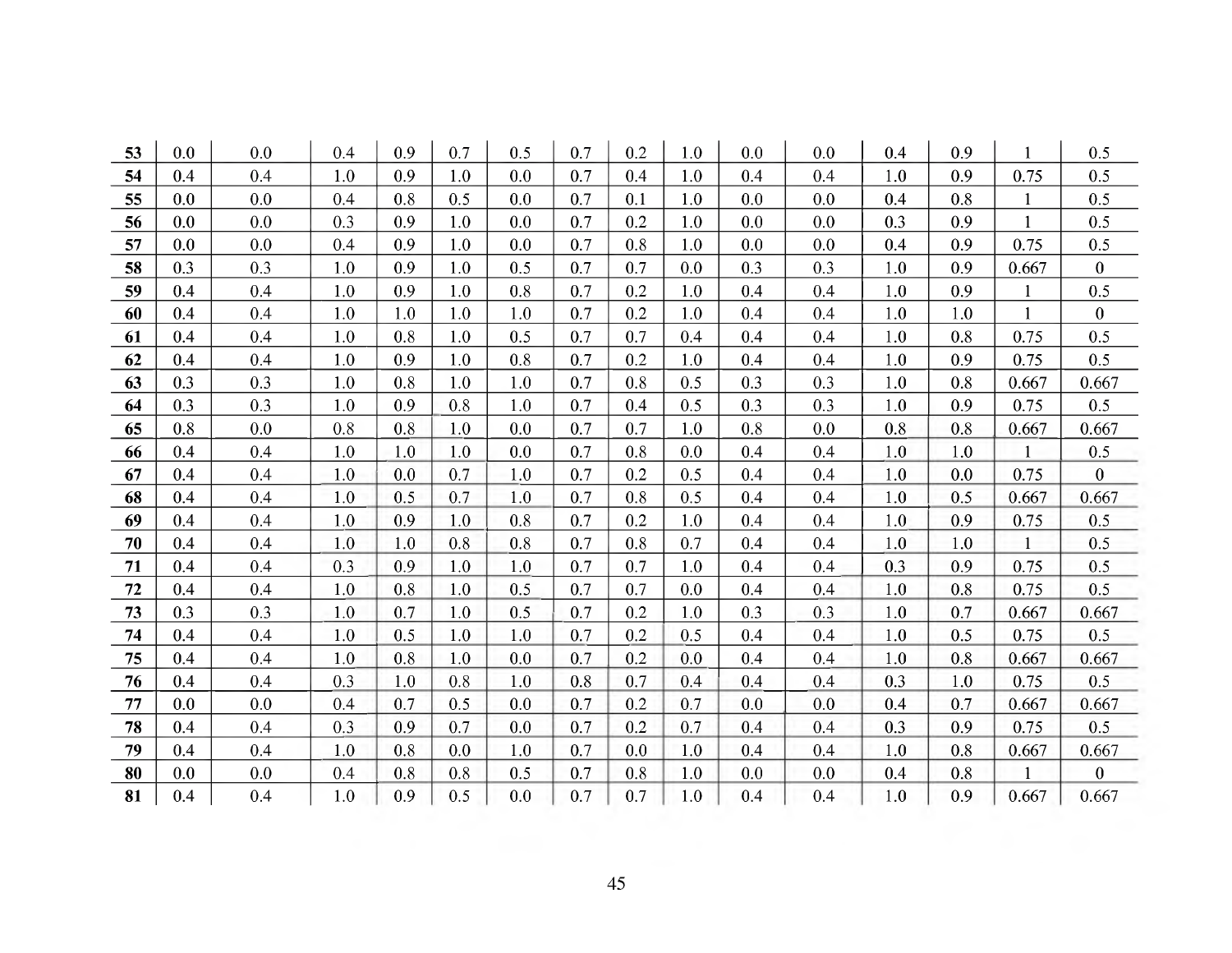| 82           | $0.0\,$ | 0.0  | 0.4  | 0.9  | 1.0  | 0.0  | 0.7  | 0.4  | 0.0     | 0.0  | 0.0  | 0.4  | 0.9  | 0.667  | 0.667        |
|--------------|---------|------|------|------|------|------|------|------|---------|------|------|------|------|--------|--------------|
| 83           | 0.4     | 0.4  | 1.0  | 0.8  | 0.5  | 0.8  | 0.7  | 0.2  | 1.0     | 0.4  | 0.4  | 1.0  | 0.8  | 0.667  | 0.667        |
| 84           | 0.4     | 0.4  | 1.0  | 1.0  | 1.0  | 0.5  | 0.7  | 0.2  | 0.0     | 0.4  | 0.4  | 1.0  | 1.0  |        | 0.5          |
| 85           | 0.3     | 0.3  | 1.0  | 0.9  | 1.0  | 0.0  | 0.7  | 0.8  | 1.0     | 0.3  | 0.3  | 1.0  | 0.9  | 0.75   | 0.5          |
| 86           | 0.4     | 0.4  | 1.0  | 1.0  | 0.7  | 1.0  | 0.7  | 0.4  | 1.0     | 0.4  | 0.4  | 1.0  | 1.0  | 0.75   | 0.5          |
| 87           | 0.8     | 0.0  | 0.4  | 0.8  | 0.7  | 0.0  | 0.7  | 0.4  | 1.0     | 0.8  | 0.0  | 0.4  | 0.8  |        | 0.5          |
| 88           | 0.3     | 0.3  | 1.0  | 0.8  | 1.0  | 0.5  | 0.7  | 0.7  | 1.0     | 0.3  | 0.3  | 1.0  | 0.8  |        | 0.5          |
| 89           | 0.4     | 0.4  | 1.0  | 0.8  | 1.0  | 0.5  | 0.7  | 0.7  | 0.0     | 0.4  | 0.4  | 1.0  | 0.8  | 0.75   | 0.5          |
| 90           | 1.0     | 0.0  | 1.0  | 0.8  | 1.0  | 0.8  | 0.8  | 0.0  | 1.0     | 1.0  | 0.0  | 1.0  | 0.8  |        |              |
| 91           | $0.0\,$ | 0.0  | 0.5  | 0.9  | 1.0  | 0.5  | 0.7  | 0.4  | 1.0     | 0.0  | 0.0  | 0.5  | 0.9  | 0.75   | 0.5          |
| 92           | $0.0\,$ | 0.0  | 0.4  | 0.5  | 0.5  | 0.5  | 0.7  | 0.2  | 1.0     | 0.0  | 0.0  | 0.4  | 0.5  | 0.75   | 0.5          |
| 93           | 1.0     | 0.0  | 1.0  | 0.7  | 1.0  | 0.0  | 0.7  | 0.4  | $1.0\,$ | 1.0  | 0.0  | 1.0  | 0.7  |        | 0.5          |
| 94           | $0.0\,$ | 0.0  | 0.4  | 0.9  | 1.0  | 0.0  | 0.7  | 0.0  | 1.0     | 0.0  | 0.0  | 0.4  | 0.9  | 0.667  | 0.667        |
| 95           | 0.4     | 0.4  | 0.3  | 0.9  | 0.5  | 0.0  | 0.7  | 0.8  | 1.0     | 0.4  | 0.4  | 0.3  | 0.9  | 0.75   | 0.5          |
| 96           | 0.8     | 0.0  | 0.4  | 0.5  | 1.0  | 0.0  | 0.7  | 0.8  | 1.0     | 0.8  | 0.0  | 0.4  | 0.5  | 0.8    | 0.8          |
| 97           | 0.3     | 0.3  | 1.0  | 0.7  | 1.0  | 0.5  | 0.7  | 0.7  | 1.0     | 0.3  | 0.3  | 1.0  | 0.7  |        | $\mathbf{0}$ |
| 98           | 0.4     | 0.4  | 1.0  | 0.8  | 1.0  | 0.0  | 0.7  | 0.2  | 1.0     | 0.4  | 0.4  | 1.0  | 0.8  |        | 0.5          |
| 99           | 0.4     | 0.4  | 1.0  | 0.8  | 0.7  | 1.0  | 0.7  | 0.2  | 1.0     | 0.4  | 0.4  | 1.0  | 0.8  |        | 0.5          |
| 100          | 0.4     | 0.4  | 1.0  | 0.9  | 1.0  | 0.0  | 0.7  | 0.4  | 0.7     | 0.4  | 0.4  | 1.0  | 0.9  | 0.75   | 0.5          |
| <b>Total</b> | 32.2    | 26.8 | 76.1 | 78.7 | 78.8 | 50.7 | 67.9 | 43.1 | 77.1    | 32.2 | 26.8 | 76.1 | 78.7 | 80.748 | 46.816       |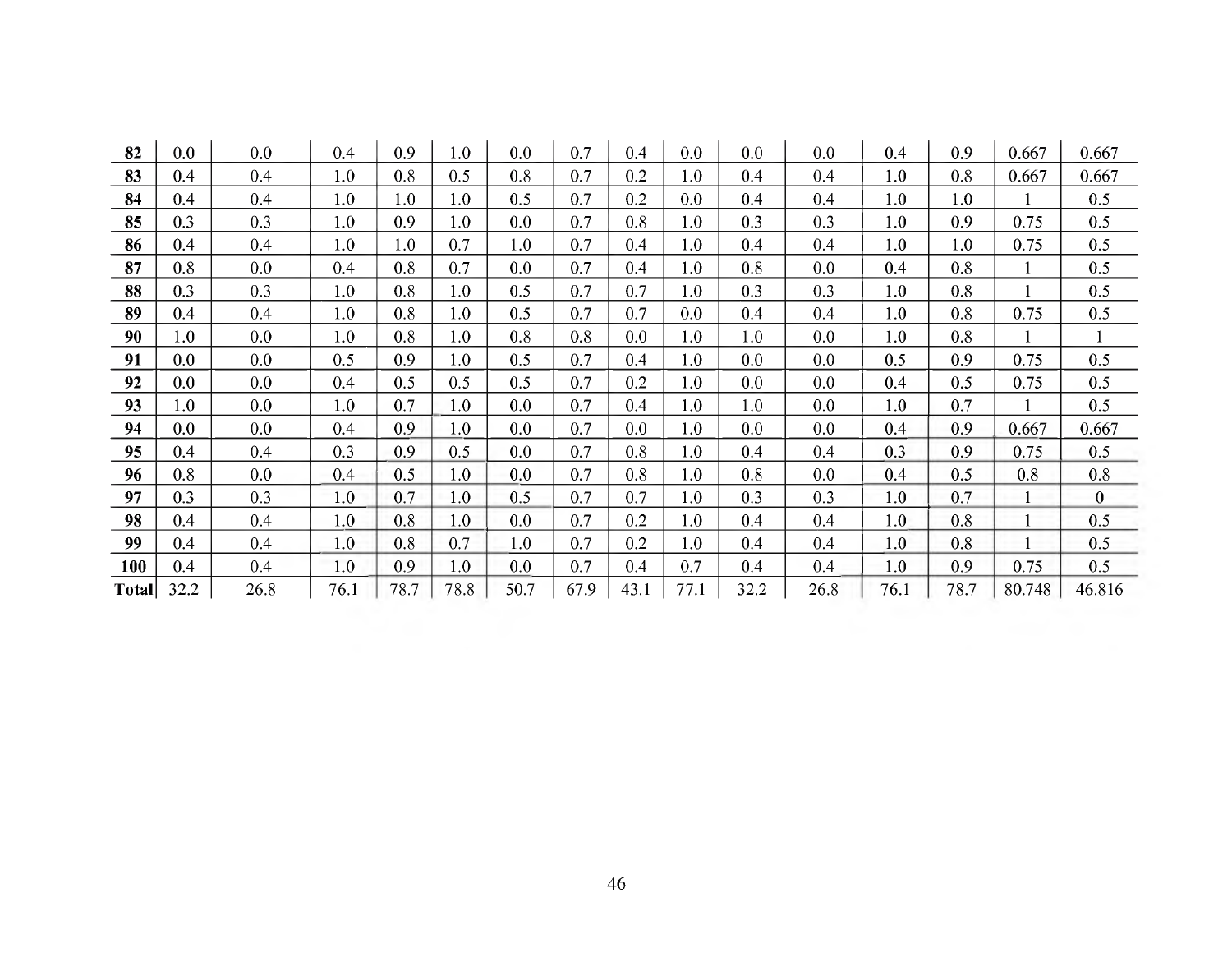Table 4. Body and trace-fossil record of the Gracillarioidea (Lepidoptera: Ditrysia,

Gracillariidae and Bucculatricidae).

| <b>Leaf Miner</b> | <b>Host plant</b>    | Age (epoch, stage)      | <b>Formation</b> | <b>References</b> |
|-------------------|----------------------|-------------------------|------------------|-------------------|
|                   |                      |                         | and locality     |                   |
| cf. Bucculatrix   | Tilia sp.            | late Pliocene,          | Willershaus      | (Strauss, 1977)   |
| thoracella        | (Malvales:           | (Piacenzian; $\sim$ 2.7 | en,              |                   |
| Thunburg          | Tiliaceae)           | $m.y.$ )                | Germany          |                   |
| cf. Caloptilia    | Fagus cf.            | late Pliocene,          | Willershaus      | (Strauss, 1977)   |
| alchimiella       | occidentalis         | (Piacenzian; $\sim 2.7$ | en,              |                   |
| S.C.              | (Fagales:            | $m.y.$ )                | Germany          |                   |
|                   | Fagaceae)            |                         |                  |                   |
| cf. Caloptilia    | Juglans              | late Pliocene,          | Willershaus      | (Strauss, 1977)   |
| roscipennis       | (Fagales:            | (Piacenzian; $\sim$ 2.7 | en,              |                   |
|                   | Juglandaceae)        | $m.y.$ )                | Germany          |                   |
| cf. Corsicium     | Magnolia sp.         | late Pliocene,          | Willershaus      | (Strauss, 1977)   |
| sp.               | (Magnoliales:        | (Piacenzian; $\sim 2.7$ | en,              |                   |
|                   | Magnoliaceae)        | $m.y.$ )                | Germany          |                   |
|                   | , or <i>Syringia</i> |                         |                  |                   |
|                   | sp. (Lamiales:       |                         |                  |                   |
|                   | Oleaceae)            |                         |                  |                   |
| Lithocolletis     | unknown host         | late Pliocene,          | Willershaus      | (Strauss, 1977)   |
| maestingella      |                      | (Piacenzian; $\sim$ 2.7 | en,              |                   |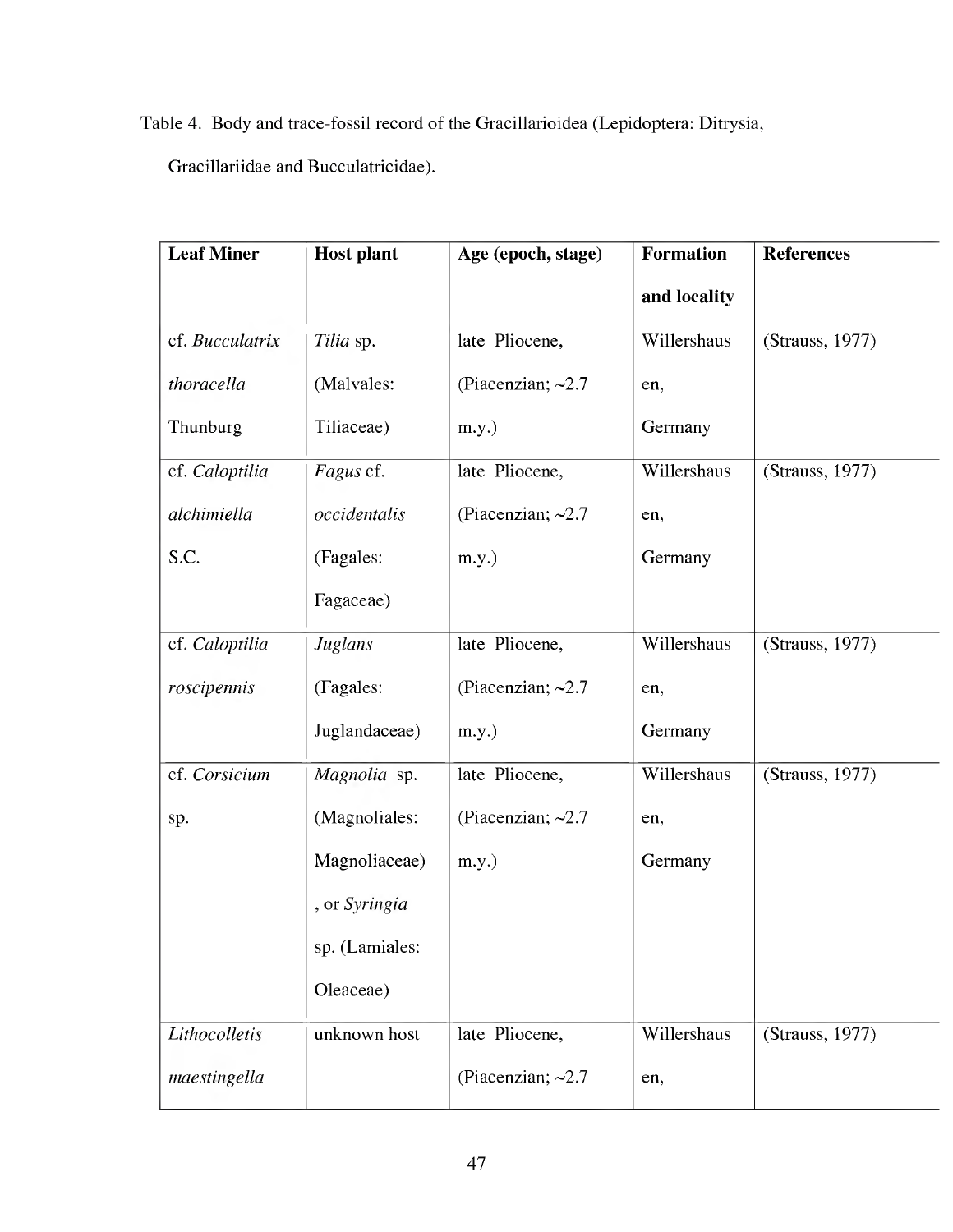| Zetterstedt     |                | $m.y.$ )                | Germany        |                   |
|-----------------|----------------|-------------------------|----------------|-------------------|
| cf. Parornix    | Amelanchier    | late Pliocene,          | Willershaus    | (Strauss, 1977)   |
| sp.             | sp. (Rosales:  | (Piacenzian; $\sim$ 2.7 | en,            |                   |
|                 | Rosaceae)      | $m.y.$ )                | Germany        |                   |
| cf. Caloptilia  | Fagales:       | early Pliocene          | Chuzbaia,      | (Givulescu, 1984) |
| roscipenella    | Betulaceae     | (Zanclian; $~4.4$       | Romania        |                   |
|                 |                | $m.y.$ )                |                |                   |
| Caloptilia sp.  | ?Quercus       | Miocene                 | Latah          | (Lewis, 1969)     |
|                 | (Fagales:      | [undifferentiated]      | Formation;     |                   |
|                 | Fagaceae)      |                         | eastern        |                   |
| Acrocercops     | Quercus        | late Miocene            | Trout          | (Opler, 1973)     |
| sp.             | consimilis     | (Messinian; $~6.2$ )    | Creek,         |                   |
|                 | Newberry       | $m.y.$ )                | Oregon,        |                   |
|                 | (Fagales:      |                         | <b>USA</b>     |                   |
|                 | Fagaceae)      |                         |                |                   |
| "Lithocolletis" | Populus        | late Miocene            | Stewart        | (Opler, 1973)     |
| sp.             | trichocarpa    | (Messinian; $~6.2$ )    | Valley,        |                   |
|                 | var. ingrata   | $m.y.$ )                | Nevada,        |                   |
|                 | (Malpighiales: |                         | <b>USA</b>     |                   |
|                 | Salicaceae)    |                         |                |                   |
| Bucculatrix sp. | Quercus        | late Miocene            | <b>Buffalo</b> | (Opler, 1973)     |
|                 | hanibalii Dorf | (Messinian; $~6.2$ )    | Canyon,        |                   |
|                 | (Fagales:      | $m.y.$ )                | Nevada,        |                   |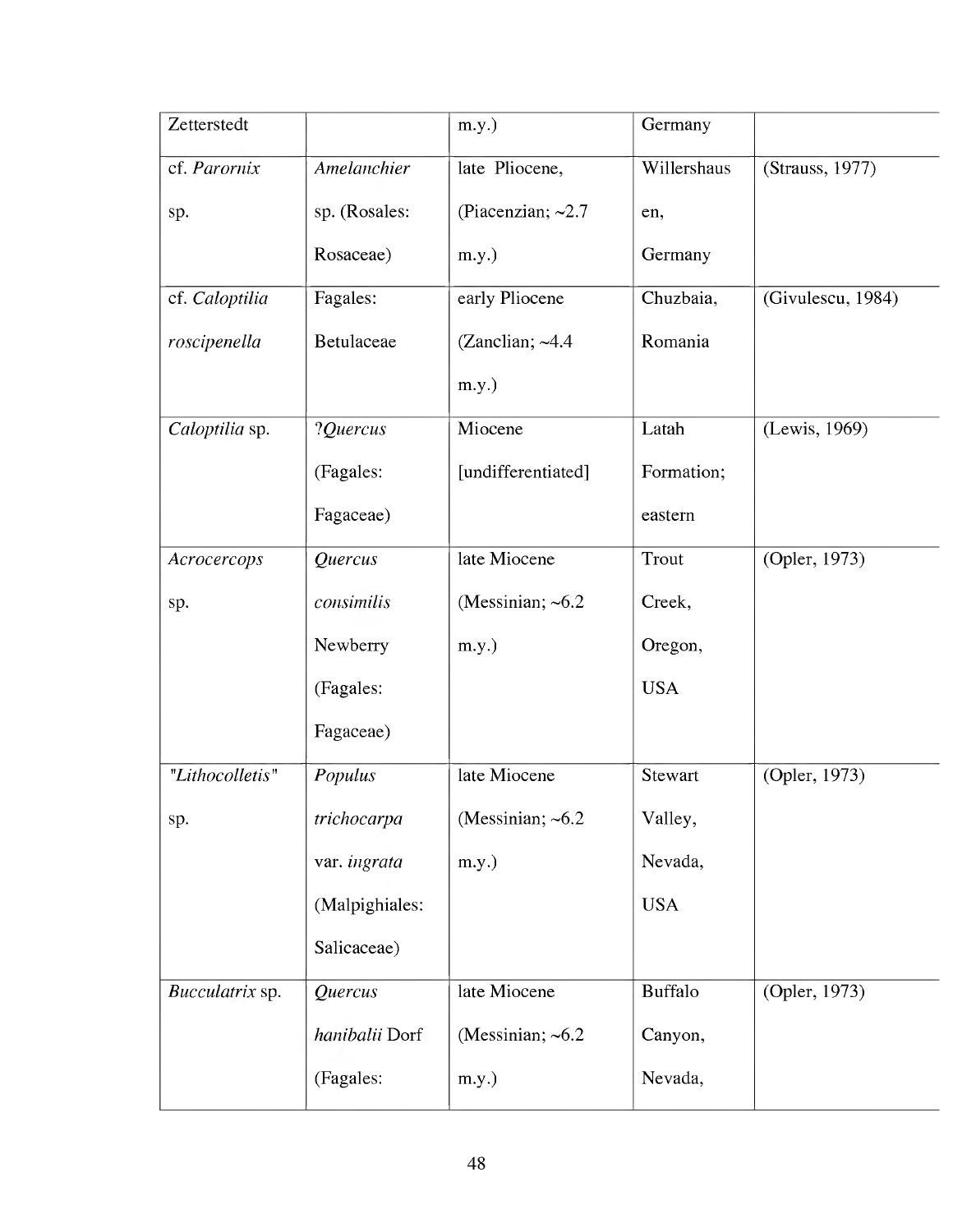|                  | Fagaceae)      |                            | <b>USA</b>    |                       |
|------------------|----------------|----------------------------|---------------|-----------------------|
| Cameraria sp.    | Quercus        | early to late              | Thorn         | (Opler, 1973)         |
|                  | simulata       | Miocene                    | Creek,        |                       |
|                  | Knowlton       | (Tortonian/(Serravv        | Idaho, USA    |                       |
|                  | (Fagales:      | allian; $\sim$ 13 m.y.)    |               |                       |
|                  | Fagaceae)      |                            |               |                       |
| "Lithocolletis"  | Quercus        | late middle                | Upper         | (Opler, 1973)         |
|                  | hanibalii Dorf | Miocene,                   | Goldyke,      |                       |
|                  | (Fagales:      | (Serravallian; $\sim$ 13   | Cedar         |                       |
|                  | Fagaceae)      | $m.y.$ )                   |               |                       |
| Gracillariidae   |                | early Miocene,             | La Toca       | (Poinar et al., 1991) |
| (body fossil)    |                | (Aquitanian; $\sim$ 22     | Formation     |                       |
|                  |                | $m.y.$ )                   | amber;        |                       |
| Phyllonorycter?  | Symplocos sp.  | early Oligocene            | Tremembé      | (Martins-Neto, 1989)  |
| <b>Oliveirae</b> | (Ericales:     | (Rupelian; $\sim$ 31 m.y.) | Formation;    |                       |
| Martins-Neto     | Symplocaceae)  |                            | Taubaté, São  |                       |
|                  |                |                            | Paulo, Brazil |                       |
| Bucculatrix sp.  | "Zelkova"      | late Eocene                | Florissant    | (Opler, 1982;         |
|                  | drymeja        | (Priabonian; $\sim$ 34.5   | Formation;    | Kozlov, 1988)         |
|                  | (Rosales:      | $m.y.$ )                   | Park,         |                       |
|                  | Ulmaceae)      |                            | County,       |                       |
|                  |                |                            | Colorado,     |                       |
|                  |                |                            | <b>USA</b>    |                       |
|                  |                |                            |               |                       |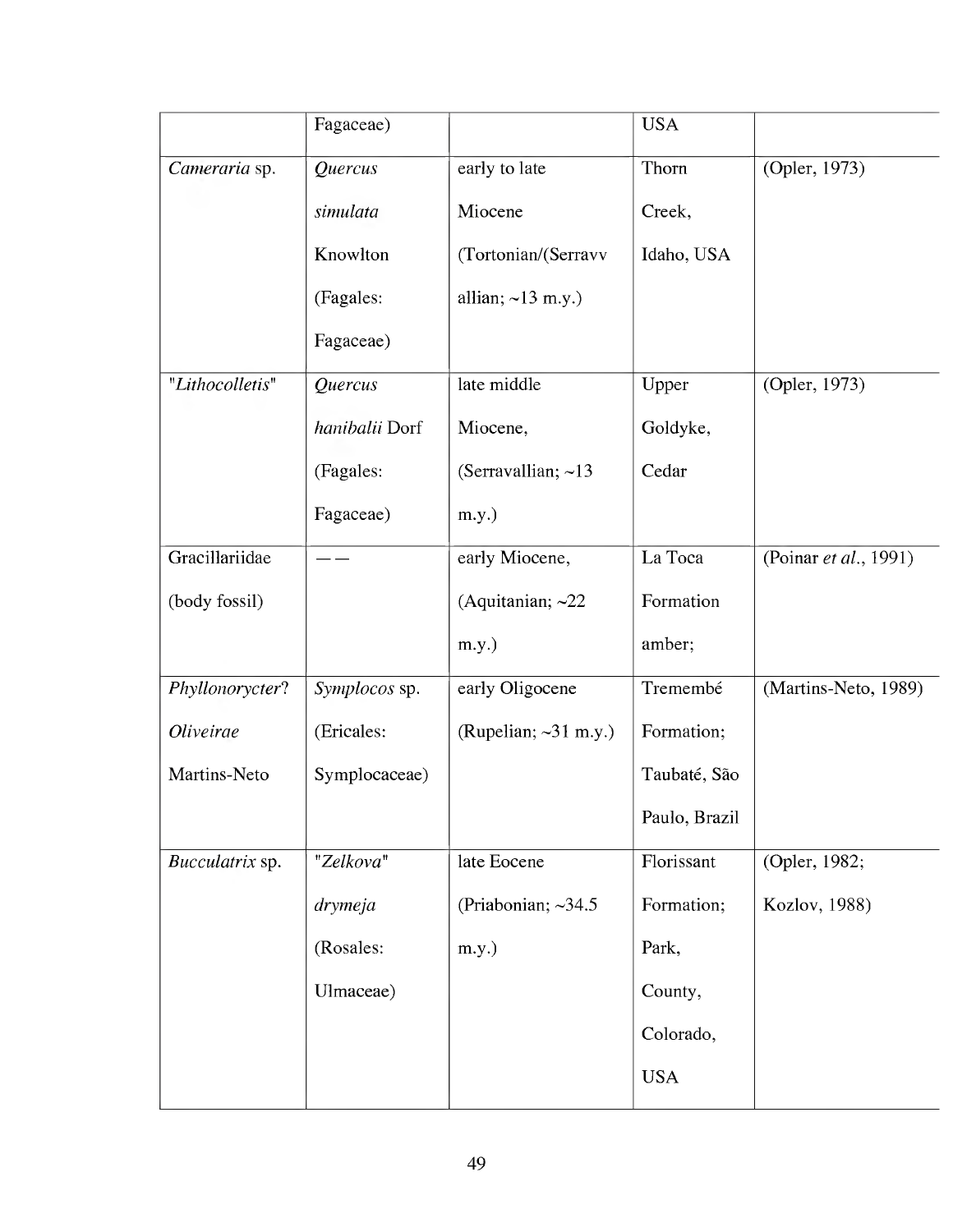| <b>Gracillariites</b> |               | late Eocene,                    | Bembridge      | (Jarzembowski,      |
|-----------------------|---------------|---------------------------------|----------------|---------------------|
| sp. (body             |               | (Priabonian; $\sim$ 35          | Marls,         | 1980; Kozlov, 1987) |
| fossil)               |               | $m.y.$ )                        | Gunnard        |                     |
|                       |               |                                 | Bay, Isle of   |                     |
|                       |               |                                 | Wight,         |                     |
|                       |               |                                 | U.K.           |                     |
| "Lithocolletis"       | unknown dicot | late Eocene,                    | White Lake     | (Freeman, 1965;     |
| sp.                   |               | (Priabonian; $\sim$ 35          | Basin,         | Kozlov, 1988)       |
|                       |               | $m.y.$ )                        | <b>British</b> |                     |
|                       |               |                                 | Columbia,      |                     |
|                       |               |                                 | Canada         |                     |
| <b>Gracillariites</b> |               | middle Eocene,                  | <b>Baltic</b>  | (Kozlov, 1987)      |
| $mixtus^*$            |               | (Lutetian; ~44.1                | amber          |                     |
| Kozlov (body          |               | $m.y.$ )                        |                |                     |
| fossil)               |               |                                 |                |                     |
| <b>Gracillariites</b> |               | middle Eocene,                  | <b>Baltic</b>  | (Kozlov, 1987)      |
| lithuani-             |               | (Lutetian; $~44.1$              | amber          |                     |
| Kozlov (body          |               | $m.y.$ )                        |                |                     |
| fossil)               |               |                                 |                |                     |
| Gracillariid          | unknown dicot | middle Eocene, (?Barto Bransome |                | (Lang et al., 1995) |
| [recent analog:       |               |                                 | Sand           |                     |
| Lyonettia             |               |                                 | Formation;     |                     |
| prunifoliella Hübn    |               |                                 | Bournemouth,   |                     |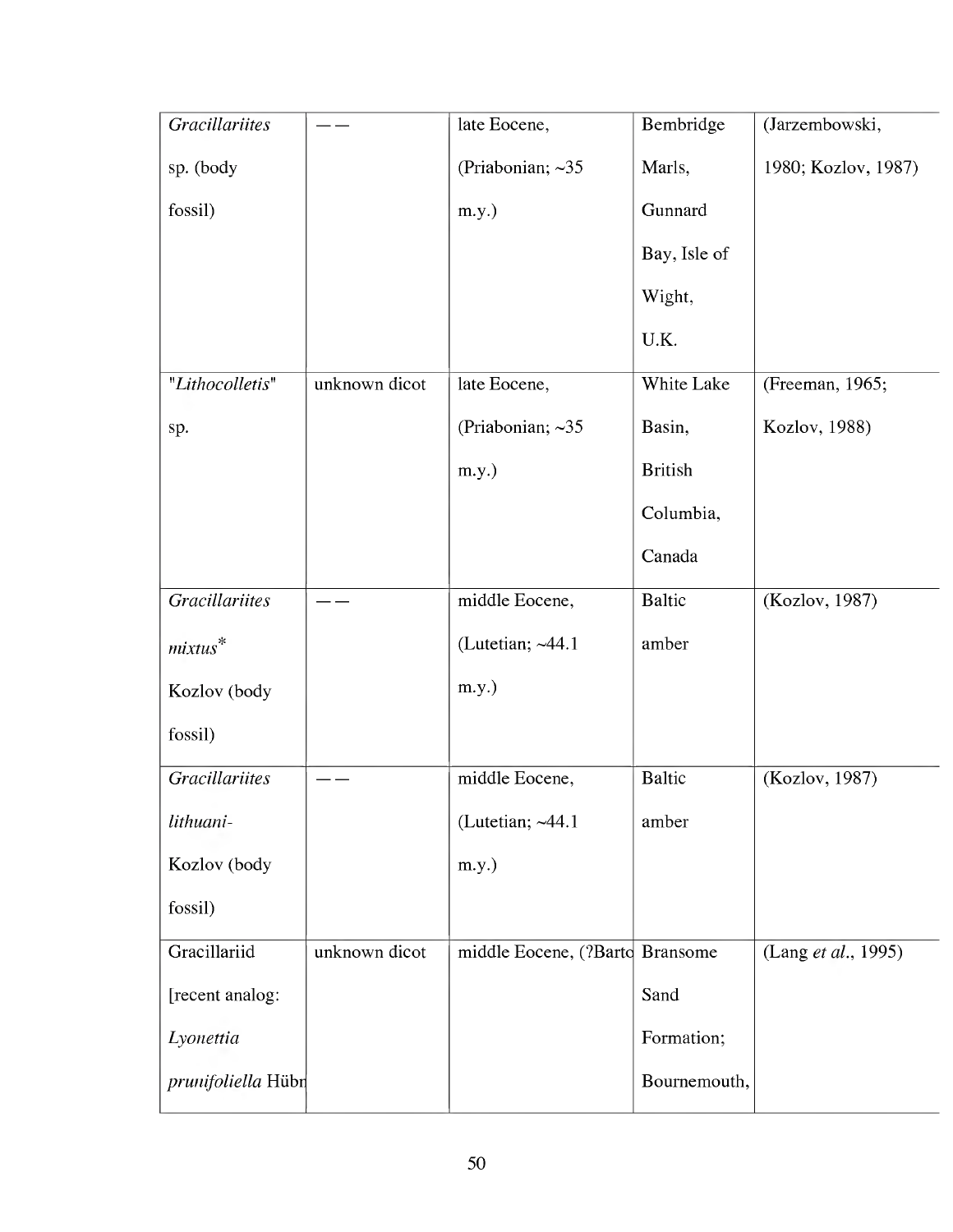| Gracillariid       | unknown dicot | middle Eocene,             | <b>Bransome</b> | (Stevenson, 1992;       |
|--------------------|---------------|----------------------------|-----------------|-------------------------|
| (recent analog:    |               | (Bartonian)                | Sand            | Lang et al., 1995)      |
| Lithocolletis      |               |                            | Formation;      |                         |
| rajella            |               |                            | Bournemouth,    |                         |
| on Alnus           |               |                            |                 |                         |
| Gracillariid       | unknown dicot | middle Eocene,             | <b>Bransome</b> | (Stevenson, 1992;       |
| (recent analog:    |               | (Bartonian)                | Sand            | Stevenson & Scott,      |
| Phyllocnistis      |               |                            | Formation;      | 1992; Lang et al., 1995 |
| suffusella Zeller  |               |                            | Bournemouth,    |                         |
| on Populus         |               |                            |                 |                         |
| (Salicaceae)       |               |                            |                 |                         |
| Gracillariid       | unknown dicot | middle Eocene,             | Republic,       | (Labandeira, 2002)      |
|                    |               | (Lutetian; $\sim$ 48 m.y.) | Ferry County,   |                         |
|                    |               |                            | Washington, U   |                         |
| Phyllocnistis      | Cedrela sp.   | early Eocene,              | Wind River      | (Hickey & Hodges,       |
| sp.                | (Sapindales:  | (Ypresian; $~51$ )         | Formation;      | 1975)                   |
|                    | Meliaceae)    | m.y.)                      | Dubois,         |                         |
|                    |               |                            | Wyoming,        |                         |
|                    |               |                            | <b>USA</b>      |                         |
| Gracillariid       | Marmarthia    | Late Cretaceous,           | Hell Creek      | (Lang, 1996;            |
| (recent analog:    | pearsoni      | (late Maastrichtian;       | Formation;      | Labandeira, 2002;       |
| <b>Bucculatrix</b> | (Laurales)    | $\sim 91$ m.y.)            | Willis ton      | Labandeira et al.,      |
| albella Sft. on    |               |                            | Basin,          | 2002)                   |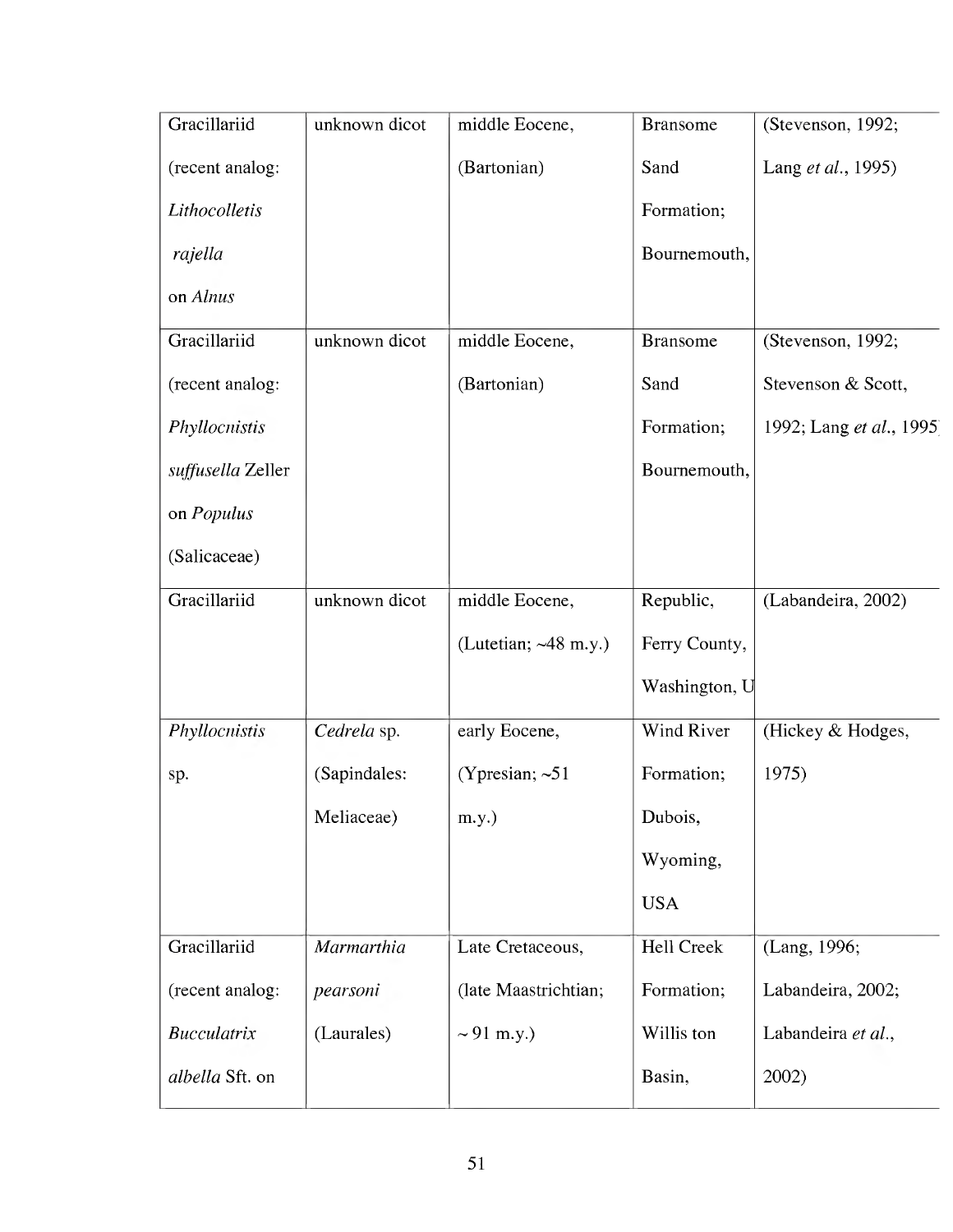| Paliurus           |                        |                        | North       |                     |
|--------------------|------------------------|------------------------|-------------|---------------------|
| (Rhamnaceae)       |                        |                        | Dakota,     |                     |
|                    |                        |                        | <b>USA</b>  |                     |
| ?Phyllocnistis     | "Staphylea?            | Late Cretaceous        | Frontier    | (Knowlton, 1917)    |
|                    | <i>fremontii</i> " [an | (Turonian; $\sim$ 91   | Formation;  |                     |
|                    | unknown                | m.y.)                  | Lincoln     |                     |
|                    | dicot]                 |                        | County,     |                     |
|                    |                        |                        | Wyoming,    |                     |
|                    |                        |                        | <b>USA</b>  |                     |
| <b>Bucculatrix</b> | Platanus sp.           | <b>Late Cretaceous</b> | Kizyl-Zhar, | (Kozlov, 1988)      |
| platani Kozlov     | (Proteales:            | (Turonian; ~91         | Kazakstan   |                     |
|                    | Platanaceae)           | m.y.)                  |             |                     |
| Phyllocnistis sp.  | Rogersia               | Early Cretaceous (late | Dakota      | (Labandeira et al., |
|                    | parlatorii             | Albian; ~99 m.y.)      | Formation;  | 1994; Labandeira,   |
|                    | Laurales: cf.          |                        | Kansas and  | 1998; Kristensen &  |
|                    | Lauraceae);            |                        | Nebraska,   | Skalski, 1999)      |
|                    | Densinevum sp.         |                        | <b>USA</b>  |                     |
|                    | (cf. Chlor             |                        |             |                     |
|                    | anthaceae);            |                        |             |                     |
|                    | Pabiana                |                        |             |                     |
|                    | variloba               |                        |             |                     |
|                    | (Laurales)             |                        |             |                     |

1. Systematic placement of plant hosts follows Judd (1999)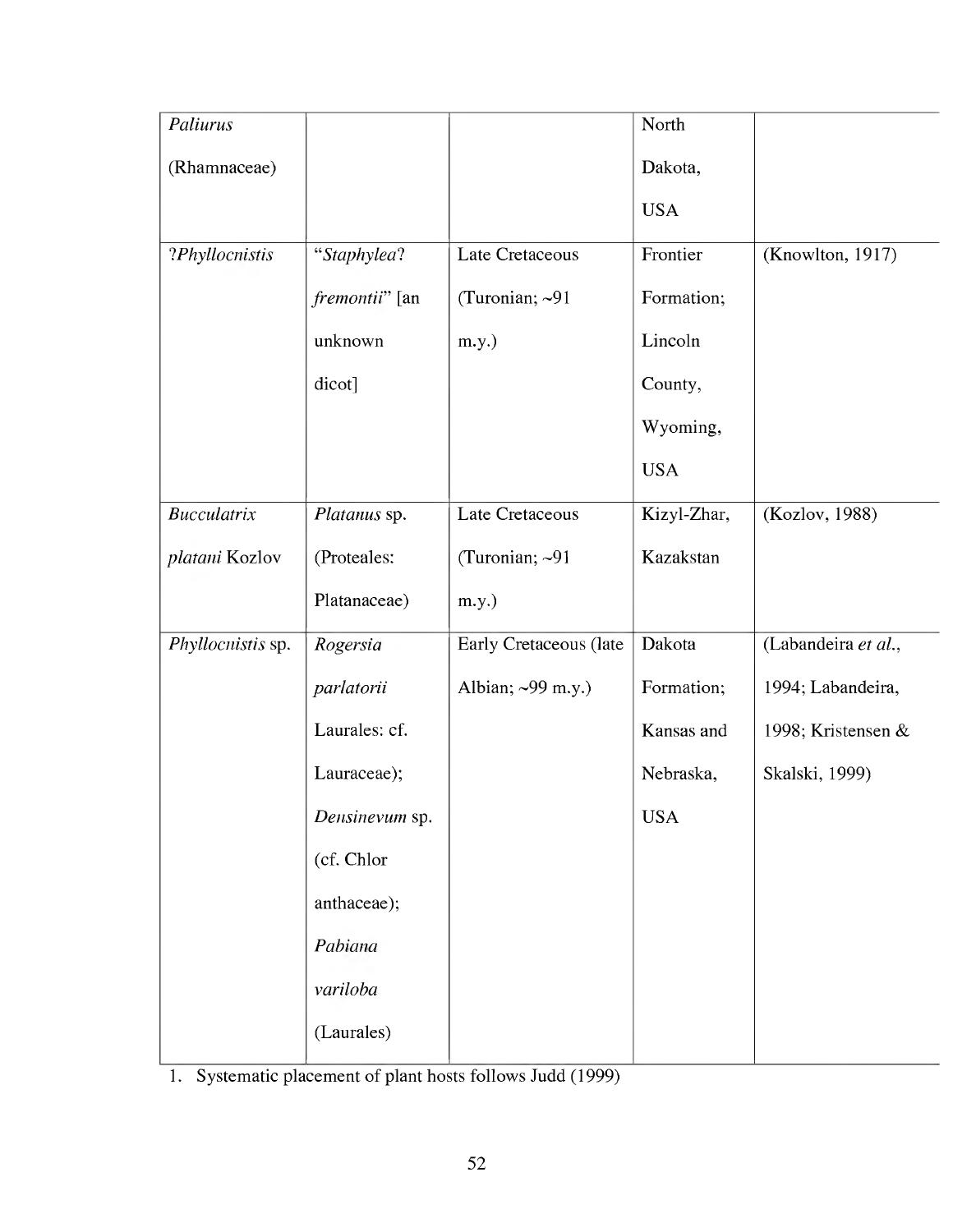2. Geochronologic dates are given as midpoints of stages (Gradstein & Ogg, 1996), unless specific isotopic dates are provided.

- Freeman, T.N. 1965. A lepidopterous leaf-mine from the Tertiary Period. *Can. Entomol.* 97: 1069-1070.
- Givulescu, R. 1984. Pathological elements on fossil leaves from Chiuzbaia (galls, mines and other insect traces). *Däri Seama Sedin. Inst. Geol. Geofiz. Paleont.* 68: 123- 133.
- Gradstein, F.M. & Ogg, J.G. 1996. A Phanerozoic time scale. *Episodes* **19:** 1-3.
- Hickey, L.J. & Hodges, R.W. 1975. Lepidopteran leaf mine from the Early Eocene Wind River Formation of northwestern Wyoming. *Science* **189:** 718-720.
- Jarzembowski, E.A. 1980. Fossil insects from the Bembridge Marls, Palaeogene, of the Isle of Wight, southern England. *Bull. Brit. Mus. Nat. Hist. (Geol.)* 33: 237-293.
- Judd, W.S., Campbell, C.S., Kellogg, E.A. & Stevens, P.F. 1999. *Plant Systematics: A Phylogenetic Approach* Sinauer, Sunderland, Massachusetts.
- Knowlton, F.H. 1917. A fossil flora from the Frontier Formation of southwestern Wyoming. *U. S. Geol. Surv. Prof. Paper* **108:** 73-95.
- Kozlov, M.V. 1987. New Ditrysan lepidopterans from Baltic amber. *Palentol. J.* 4: 59- 67.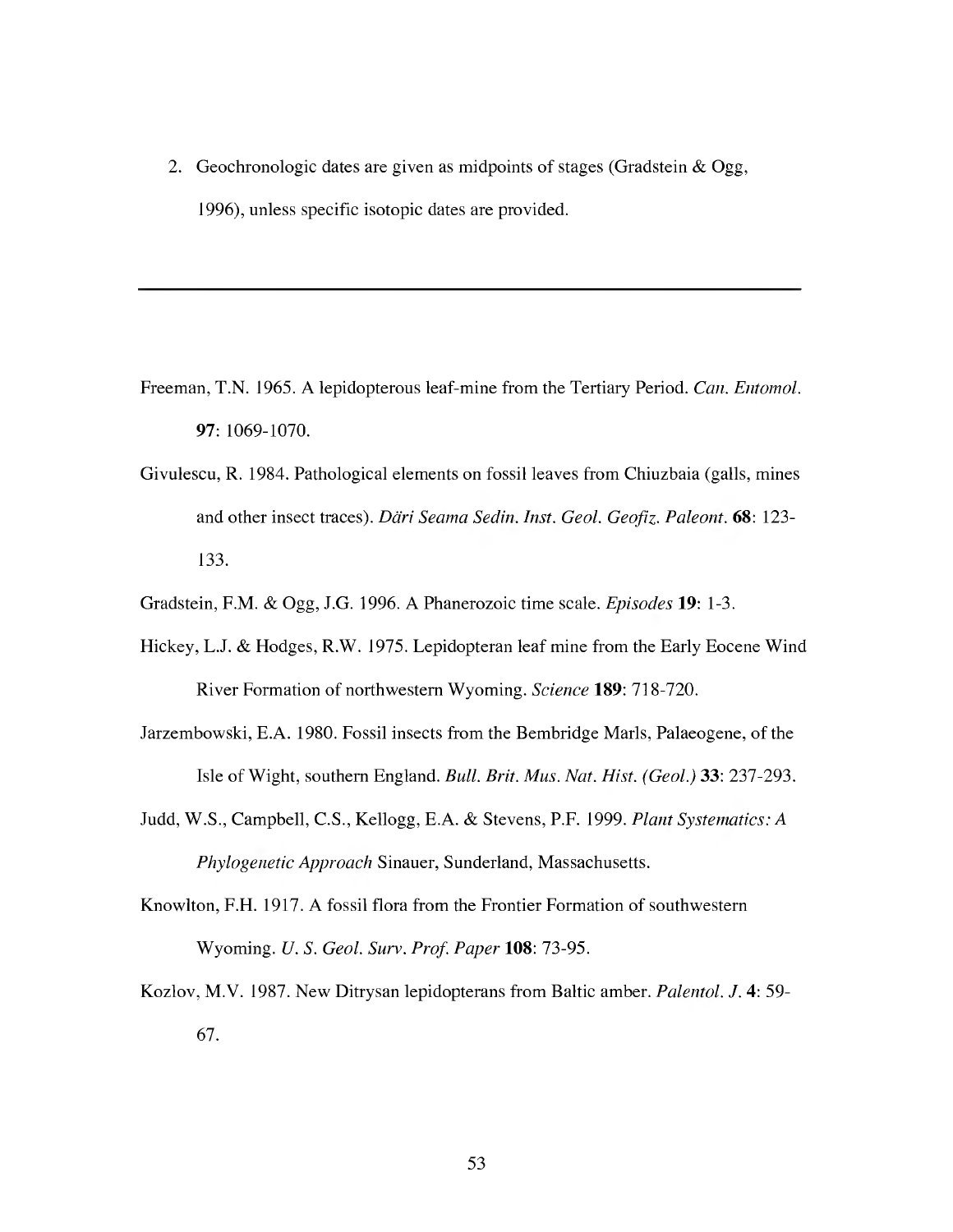- Kozlov, M.V. 1988. Paleontology of lepidopterans and problems of the phylogeny of the order Papilionida. In: *The Mesozoic-Cenozoic Crisis in the Evolution ofInsects* (ed.A.G. Ponomarenko, eds), pp. 16-69. Academy of Sciences, Moscow.
- Kristensen, N.P. & Skalski, A.W. 1999. Phylogeny and palaeontology. In: *Lepidoptera, Moths* and *Butterflies-Volume 1: Evolution, Systematics, and Biogeography* (ed.N.P. Kristensen, eds), pp. 7-25. De Gruyter, Berlin.
- Labandeira, C.C. 1998. The role of insects in Late Jurassic to Middle Cretaceous ecosystems. In: *Lower and Middle Cretaceous Terrestrial Ecosystems.* (S.G. Lucas, J.I. Kirkland, J.W. Estep, eds), pp. 105-124.
- Labandeira, C.C. 2002. Paleobiology of middle Eocene plant-insect associations from the Pacific Northwest: a preliminary report. *Rocky Mountain Geology* 37: 31-59.
- Labandeira, C.C, Dilcher, D.L., Davis, D.R. & Wagner, D.L. 1994. Ninety-seven millions years of angiosperm-insect association: paleobiological insights into the meaning of coevolution. *Proc. Nati. Acad. Sei. USA* 91: 12278-12282.
- Labandeira, C.C, Johnson, K.R. & Wilf, P. 2002. Impact of the terminal Cretaceous event on plant-insect associatons. *Proc. Nati. Acad. Sei. USA* 99: 2061-2066.
- Lang, P.J. 1996. *Fossil Evidence for Patterns ofLeaf-Feedingfrom the Late Cretaceous and Early Tertiary* Ph.D., University of London.
- Lang, P.J., Scott, A.C. & Stephenson, J. 1995. Evidence of plant-arthropod interactions from the Eocene Branksome Sand Formation, Bournemouth, England: Introduction and description of leaf mines. *Tert. Res.* 15: 145-174.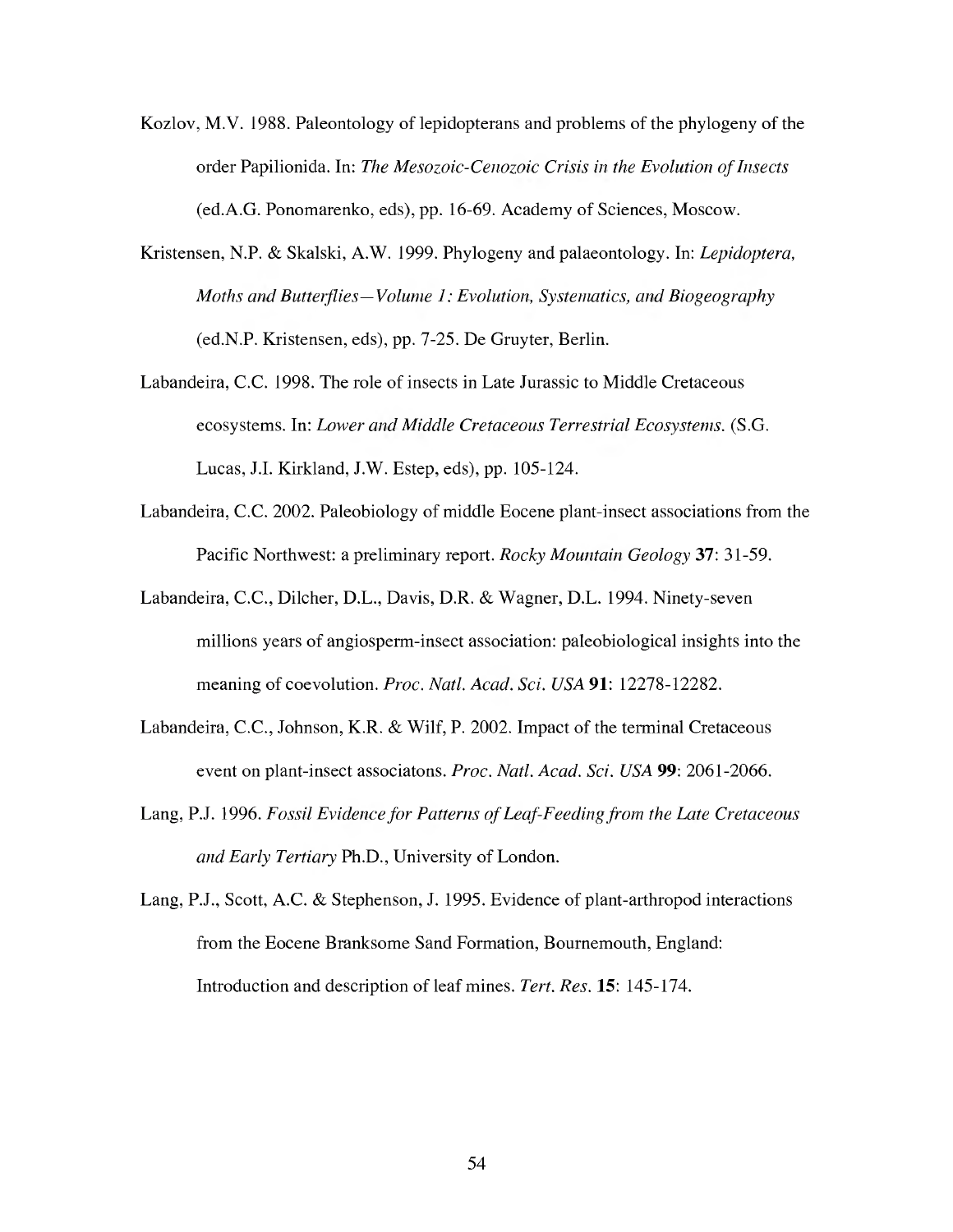- Lewis, S.E. 1969. Lepidopterous larval-mining of an oak (?) leaf from the Latah Formation (Miocene) of eastern Washington. *Ann. Entomol. Soc. Am.* 62: 1210- 1211.
- Martins-Neto, R.G. 1989. Novos insetos Terciarios do Estado de Sao Paulo. *Rev. Bras. Geociênc.* **19:** 375-386.
- Opler, P.A. 1973. Fossil lepidopterous leaf mines demonstrate the age of some insectplant relationships. *Science* **179:** 1321-1323.
- Opler, P.A. 1982. Fossil leaf-mines of Bucculatrix (Lyonetiidae) on Zelkova (Ulmaceae) from Florissant, Colorado. /. *Lepid. Soc.* 36: 145-147.
- Poinar, G.O., Treat, A.E. & Southcott, R.V. 1991. Mite parasitism of moths: examples of paleosymbioisis in Dominican amber. *Experientia* 47: 210-212.
- Stevenson, J. 1992. *Evidence ofPlantIInsect Interactions in the Late Cretaceous and Early Tertiary,* University of London.
- Stevenson, J. & Scott, A.C. 1992. The geological history of insect-related plant damage. *Terr. Nov.* 4: 542-552.
- Strauss, A. 1977. Gallen, minen und andere fraßspuren im Pliokän von Willershausen am Harz. *Verhandlungen des Botanischen Vereins der Provinz Brandenburg* **113:** 43- 80.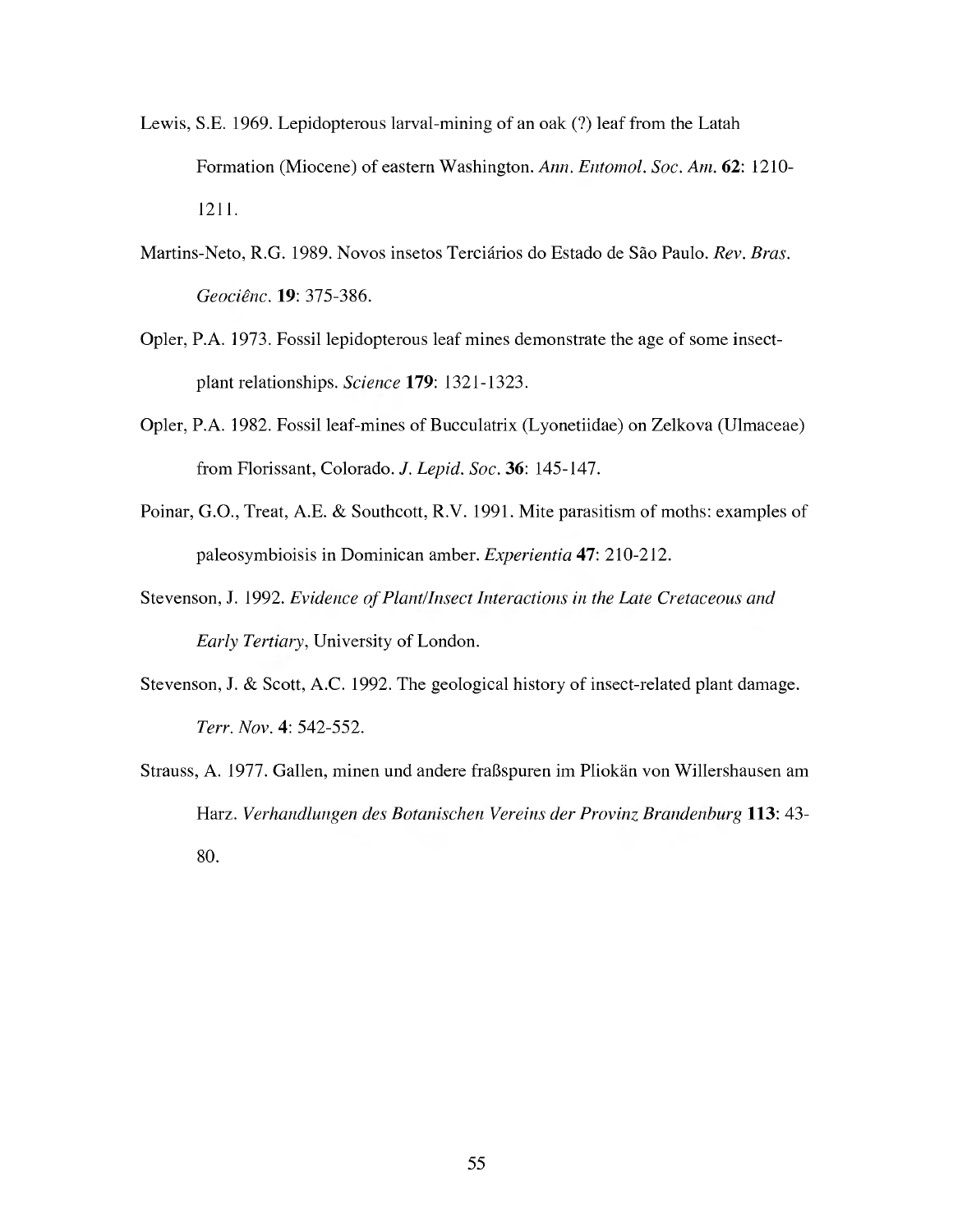| <b>Host Plant</b>            | Species name                                          | Collection site                            | Voucher<br>number | Collec<br>tor  | GenBank accesion<br>number 28S rDNA |
|------------------------------|-------------------------------------------------------|--------------------------------------------|-------------------|----------------|-------------------------------------|
| <b>ORDER Proteales</b>       |                                                       |                                            |                   |                |                                     |
| <b>Family Platanaceae</b>    |                                                       |                                            |                   |                |                                     |
| Platanus sp.                 | Phyllonorycter platani<br>(Staudinger, 1870)          | Osterley Park, Middlesex,<br>UK            | 49(91)            | <b>CLV</b>     | AF477565                            |
| <b>ASTERIDS</b>              |                                                       |                                            |                   |                |                                     |
| <b>ORDER Ericales</b>        |                                                       |                                            |                   |                |                                     |
| <b>Family Ericaceae</b>      |                                                       |                                            |                   |                |                                     |
| Vaccinium vitis-idaea        | Phyllonorycter junoniella<br>(Zeller, 1846)           | Loch Garten, Inverness-<br>shire, Scotland | 67(150)           | <b>MS</b>      | AF477555                            |
| Lyonia ovalifolia            | Phyllonorycter lyoniae<br>Kumata, 1963                | Asahi-Kogen, Honsyu,<br>Japan              | 266               | <b>KS</b>      | AY521508                            |
| <b>Euasterid II</b>          |                                                       |                                            |                   |                |                                     |
| <b>ORDER Dipsacales</b>      |                                                       |                                            |                   |                |                                     |
| <b>Family Caprifoliaceae</b> |                                                       |                                            |                   |                |                                     |
| Lonicera sp.                 | Phyllonorycter lonicerae<br>Kumata, 1963              | Oguni-Zinaya, Honsyu,<br>Japan             | 268               | <b>KS</b>      | AY521517                            |
| Lonicera sp.                 | Phyllonorycter trifasciella<br>(Haworth, 1828)        | Hanwell, London, UK                        | 13,14(142)        | <b>CLV</b>     | AF477580                            |
| Symphoricarpos sp.           | Phyllonorycter sp.4                                   | Santa Rosa, Guanajuato,<br>Mexico          | 242               | <b>CLV</b>     | AY230759                            |
| Symphoricarpos rivularis     | Phyllonorycter<br>emberizaepennella (Bouche,<br>1834) | Pett's Wood, Kent, UK                      | 104(182)          | D <sub>O</sub> | AF477526                            |
| <b>Family Valerianaceae</b>  |                                                       |                                            |                   |                |                                     |
| Viburnumx carlcephalum       | Phyllonorycter lantanella<br>(Schrank, 1802)          | Kew Gardens, UK                            | 158               | <b>CLV</b>     | AF477502                            |
| <b>Family Dipsacaceae</b>    |                                                       |                                            |                   |                |                                     |
| Scabiosa sp.                 | Phyllonorycter scabiosella<br>(Douglas, 1853)         | Addington, Kent, UK                        | 92(172)           | D <sub>O</sub> | AF477518                            |
| <b>ROSIDS</b>                |                                                       |                                            |                   |                |                                     |
| <b>Eurosid II</b>            |                                                       |                                            |                   |                |                                     |
| <b>ORDER Malvales</b>        |                                                       |                                            |                   |                |                                     |
| <b>Family Malvaceae</b>      |                                                       |                                            |                   |                |                                     |
| Grewia sp.                   | Phyllonorycter grewiella<br>(Vari, 1961)              | Bontebok, South Africa                     | 248               | <b>CLV</b>     | AY230753                            |
| Tilia platyphylla            | Phyllonorycter issikii<br>(Kumata, 1963)              | Bialowiezca, Poland                        | 246               | EO             | AY230754                            |

Appendix 1. Specimens used in this study. They have been ordered according to the plant classification (APG, 1998)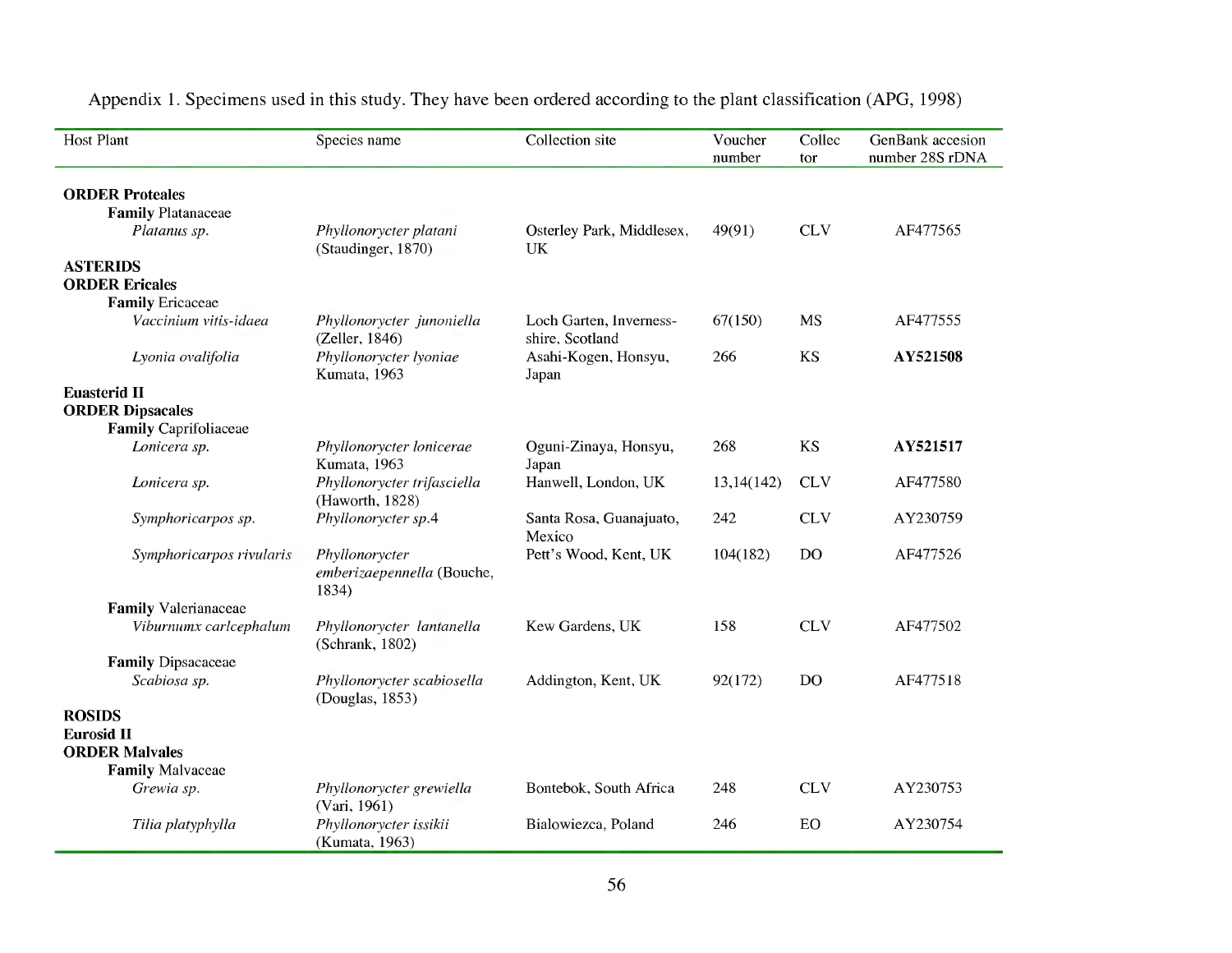| Tilia japonica                                        | $\epsilon$                                            | Ishikari, Hokkaido, Japan                                    | 321     | $\rm{HK}$  | AY521521 |
|-------------------------------------------------------|-------------------------------------------------------|--------------------------------------------------------------|---------|------------|----------|
| Dombeya torrida                                       | Phyllonorycter loxozana<br>(Meyrick, 1936)            | Kenya: Zuni                                                  | 126     | DA         | AF477550 |
| <b>ORDER Sapindales</b>                               |                                                       |                                                              |         |            |          |
| <b>Family Sapindaceae</b>                             |                                                       |                                                              |         |            |          |
| Acer pseudoplatanus                                   | Phyllonorycter geniculella<br>(Ragonot, 1874)         | Silwood Park, Ascot,<br>Berkshire, UK                        | 26(110) | <b>CLV</b> | AF477575 |
| Acer platanoides                                      | Phyllonorycter platanoidella<br>(Joannis, 1920)       | Silwood Park, Ascot,<br>Berkshire, UK                        | 41(128) | <b>CLV</b> | AF477563 |
| Acer campestre                                        | Phyllonorycter sylvella<br>(Haworth, 1828)            | Lepe, New Forest, UK                                         | 28(137) | <b>CLV</b> | AF477582 |
| Acer carpinifolium                                    | Phyllonorycter orientalis<br>Kumata, 1963             | Honsyu, Simasima-dani,<br>Azumi Vill. Nagano Pref.,<br>Japan | JP16    | <b>KS</b>  | AY521519 |
| Acer mono                                             | Phyllonorycter sp. 8                                  | Kannon-Zawa, Sapporo<br>City, Hokkaido, Japan                | JP15    | <b>KS</b>  | AY521518 |
| <b>Eurosid I</b>                                      |                                                       |                                                              |         |            |          |
| <b>ORDER Malpighiales</b><br><b>Family Salicaceae</b> |                                                       |                                                              |         |            |          |
| Salix repens                                          | Phyllonorycter<br>quinqueguttella (Stainton,<br>1851) | La Chaume, Vendee,<br>France                                 | 91(167) | <b>CLV</b> | AF477532 |
| Salix caprea                                          | Phyllonorycter viminiella<br>(Sircom, 1848)           | Lepe, Hampshire, UK                                          | 29(138) | <b>CLV</b> | AF477571 |
| $\alpha$                                              |                                                       | Silwood Park, Ascot,<br>Berkshire, UK                        | 42(114) | <b>CLV</b> | AF477571 |
| Salix cinerea.                                        | Phyllonorycter salicicolella<br>(Sircom, 1848)        | Kristianstad, Sweden                                         | 177     | SV         | AF477522 |
| Salix sp.                                             | Phyllonorycter dubitella<br>(Herrich-Schaffer, 1855)  | Silwood Park, Ascot,<br>Berkshire, UK                        | 40(129) | <b>CLV</b> | AF477572 |
| Salix fragilis.                                       | Phyllonorycter salictella<br>(Zeller, 1846)           | Kristianstad, Sweden                                         | 179     | SV         | AF477505 |
| Salix aurita                                          | Phyllonorycter brevilineatella<br>(Benander, 1946)    | Jamshog, Sweden                                              | 178     | SV         | AF477538 |
| Salix viminalis                                       | Phyllonorycter viminetorum<br>(Stainton, 1854)        | Woolhampton, Reading,<br><b>UK</b>                           | 159     | 1S         | AF477530 |
| Not reared                                            | Phyllonorycter hilarella<br>(Zetterstedt, 1839)       | Twolluvaara, Sweden                                          | 227     | SV         | AF477534 |
| Salix sp.                                             | Phyllonorycter heringiella<br>Gronlien, 1932          | Bjalbo, Marstad, Sweden                                      | 181     | SV         | AF477542 |
| Salix sp.                                             | Phyllonorycter pastorella                             | Trudovec, Bulgary                                            | 272     | RT         | AF477535 |

a.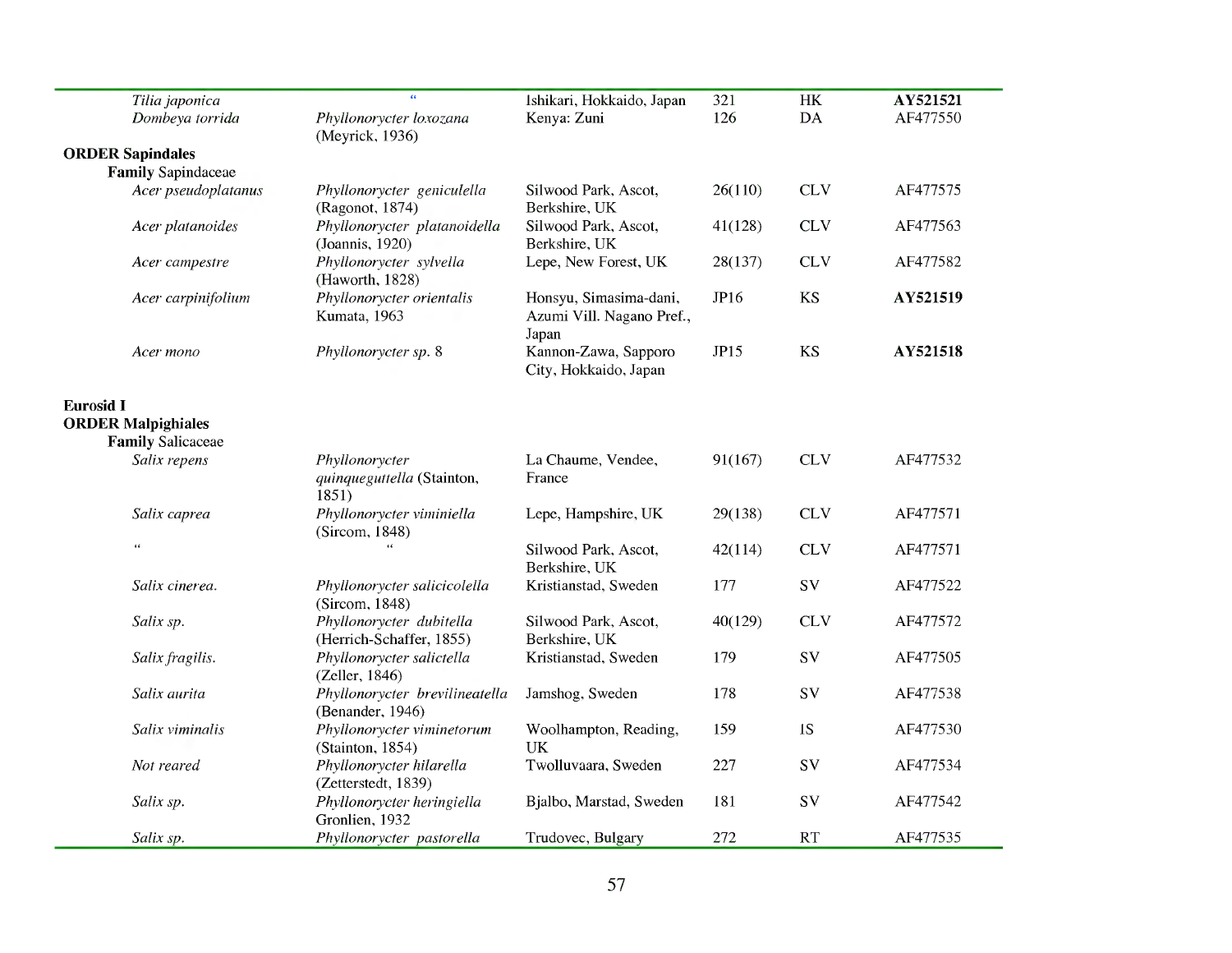|                           | (Zeller, 1846)                 |                            |          |             |          |
|---------------------------|--------------------------------|----------------------------|----------|-------------|----------|
| Salix miyabeana           |                                | Sapporo, Hokkaido, Japan   | 323      | HK          | AF477509 |
| Populus canescens         | Phyllonorycter comparella      | Andreze, Maine Loire,      | 86(164)  | <b>CLV</b>  | AF477539 |
|                           | (Duponchel, 1843)              | France                     |          |             |          |
| Populus tremula           | Phyllonorycter sagitella       | Worcestershire, UK         | 209      | <b>MH</b>   | AF477532 |
|                           | (Bjerkander, 1790)             |                            |          |             |          |
| Populus sp.               | Phyllonorycter populifolilella | Uglich, Russia             | 80       | ${\rm EO}$  | AF477571 |
|                           | (Treitschke, 1833)             |                            |          |             |          |
| <b>ORDER Fabales</b>      |                                |                            |          |             |          |
| <b>Family Fabaceae</b>    |                                |                            |          |             |          |
|                           |                                |                            |          |             |          |
| Medicago sp.              | Phyllonorycter medicaginella   | Butan, Bulgary             | 275      | RT          | AY521515 |
|                           | (Gerasimov, 1930)              |                            |          |             |          |
| Vicia sp.                 | Phyllonorycter nigrescentella  | Darenth Wood, Kent, UK     | 98(176)  | <b>DO</b>   | AF477515 |
|                           | (Logan, 1851)                  |                            |          |             |          |
| Trifolium sp.             | Phyllonorycter insignitella    | La Gachere, Brem sur       | 85(165)  | <b>CLV</b>  | AF477540 |
|                           | (Zeller, 1846)                 | Mer, France                |          |             |          |
| Sarothamnus scoparius     | Phyllonorycter scopariella     | Mandagout, Cevennes,       | 71(153)  | <b>CLV</b>  | AF477552 |
|                           | (Zeller, 1846)                 | France                     |          |             |          |
| Ulex europaeus            | Phyllonorycter ulicicolella    | Silwood Park, Ascot,       | 69(151)  | <b>CLV</b>  | AF477516 |
|                           | (Stainton, 1851)               | Berkshire, UK              |          |             |          |
| Genista pilosa            | Phyllonorycter staintoniella   | Perranporth, Cornwall, UK  | 154      | <b>FHNS</b> | AF477540 |
|                           | (Nicelli, 1853)                |                            |          |             |          |
| Genista radiata           | Phyllonorycter baldensis       | Corna Piana, , Monte       | 192      | GD          | AF477504 |
|                           | Deschka, 1986                  | Valdo, Verona, Italy       |          |             |          |
| Genista florida           | Phyllonorycter genistella      | Miraflores de la Sierra,   | 258      | EN          | AY521512 |
|                           | (Rebel, 1900)                  | Madrid, Spain              |          |             |          |
| Adenocarpus complicatus   | Phyllonorycter parvifoliella   | Branza, Arzua, Galicia,    | 175(218) | <b>CLV</b>  | AF477510 |
|                           | (Ragonot, 1875)                | Spain                      |          |             |          |
| Chamaespartium            | Phyllonorycter cerasinella     | Alajar, Sierra de Aracena, | 255      | EN          | AY521509 |
| tridentatum               | (Reutti, 1852)                 | Huelva, Spain              |          |             |          |
| Stauracanthus genistoides | Phyllonorycter sp.6            | Magazon, Huelva, Spain     | 256      | EN          | AY521510 |
| Genista polyantha         | Phyllonorycter sp.7            | El Garrobo, Sevilla, Spain | 257      | EN          | AY521511 |
| Adenocarpus telonensis    | Phyllonorycter parvifoliella   | Miraflores de la Sierra,   | 259      | EN          | AY521513 |
|                           | (Ragonot, 1875)                | Madrid, Spain              |          |             |          |
| <b>ORDER Fagales</b>      |                                |                            |          |             |          |
| <b>Family Betulaceae</b>  |                                |                            |          |             |          |
| Alnus sp.                 | Phyllonorycter sp.5            | Santa Rosa, Guanajuato,    | 244      | <b>CLV</b>  | AY230760 |
|                           |                                | Mexico                     |          |             |          |
| Alnus glutinosa           | Phyllonorycter stettinensis    | Silwood Park, Ascot,       | 43(112)  | <b>CLV</b>  | AF477545 |
|                           | (Nicelli, 1852)                | Berkshire, UK              |          |             |          |
| $\epsilon$                | $\epsilon$                     | Virginia Water, Surrey,    | 5(6.2)   | <b>CLV</b>  | AF477545 |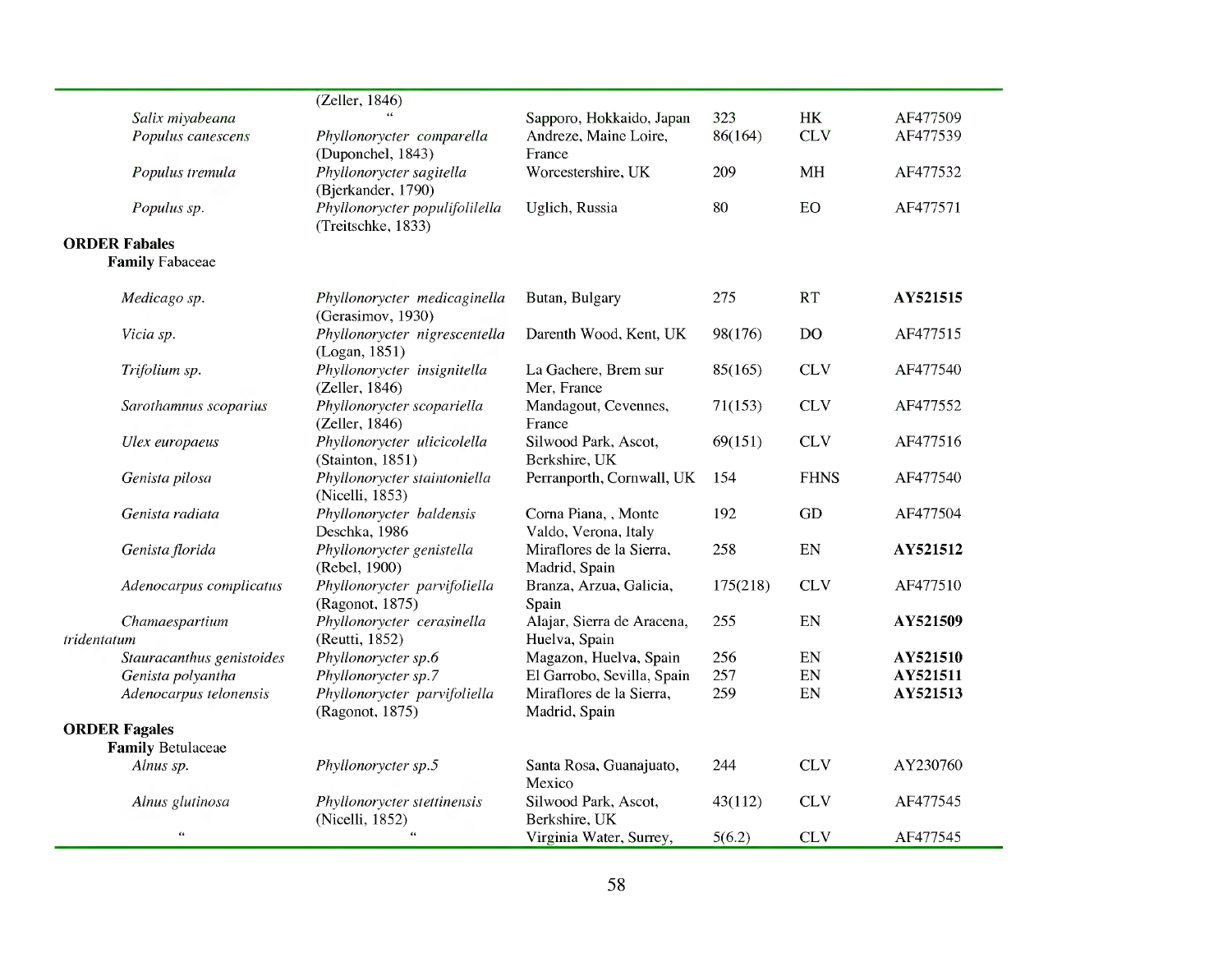| <b>UK</b><br>$\alpha$<br>$\epsilon\,\epsilon$<br>Silwood Park, Ascot,<br><b>CLV</b><br>111(189)<br>AF477545<br>Berkshire, UK<br><b>CLV</b><br>Silwood Park, Ascot,<br>6(6.3)<br>AF477586<br>Alnus glutinosa<br>Phyllonorycter froelichiella<br>Berkshire, UK<br>(Zeller, 1839)<br>Phyllonorycter rajella<br>Silwood Park, Ascot,<br><b>CLV</b><br>AF477568<br>Alnus glutinosa<br>55(113)<br>Berkshire, UK<br>(Linnaeus, 1758)<br>Phyllonorycter strigulatella<br>Bookham, Surrey, UK<br>Alnus incana<br><b>CLV</b><br>AF477511<br>99(158)<br>(Lienig & Zeller, 1846)<br>$\epsilon$<br>Medmenham, Berks, UK<br>162<br>1S<br>AF477511<br>Blacknest, Brimpton<br>1S<br>AF477511<br>Alnus glutinosa<br>161<br>Phyllonorycter strigulatella<br>(Lienig & Zeller, 1846)<br>Common, Berks, UK<br>$\epsilon\epsilon$<br>Phyllonorycter kleemannella<br>Rostock, Sweden<br>SV<br>184<br>AF477549<br>(Fabricius, 1781)<br>Phyllonorycter corylifoliella<br>EO<br>Val d'Aran, Pirineos,<br>94<br>AF477503<br>Betula pendula<br>(Hubner, 1796)<br>Spain<br>Phyllonorycter ulmifoliella<br>Osterley Park, Middlesex,<br><b>CLV</b><br>Betula sp.<br>38(101)<br>AF477508<br>(Hubner, 1817)<br><b>UK</b><br>$\epsilon\,\epsilon$<br>Osterley Park, Middlesex,<br>56(101)<br><b>CLV</b><br>AF477508<br><b>UK</b><br>$\epsilon$<br>$\epsilon$<br>Chateauneuf sur Loire,<br>90(88)<br><b>CLV</b><br>AF477508<br>Loiret, France<br>Dagsmosse, Sweden<br>163<br>SV<br>AF477519<br>Betula pubescens<br>Phyllonorycter anderidae (W.<br>Fletcher, 1875)<br>Medmenham, Berks, UK<br>232<br>1S<br>AY521504<br>Betula sp.<br><b>SV</b><br>AF477512<br>Betula pubescens<br>Dagsmosse, Sweden<br>228<br>Phyllonorycter cavella<br>(Zeller, 1846)<br>Phyllonorycter nicellii<br><b>CLV</b><br>Corylus avellana<br>Silwood Park, Ascot,<br>9(11.1)<br>AF477562<br>Berkshire, UK<br>(Stainton, 1851)<br><b>CLV</b><br>Virginia water, Surrey, UK<br>66(149)<br>AF477562<br>Not reared<br>flying<br>Silwood Park, Ascot,<br>110(188)<br><b>CLV</b><br>AF477507<br>Corylus avellana<br>Phyllonorycter coryli (Nicelli,<br>Berkshire, UK<br>1851)<br>Phyllonorycter aemula<br>Nago, Trento, Italy<br>GD<br>AF477559<br>Ostrya carpinifolia<br>193<br>Triberti, Deschka & Huemer,<br>1997<br>Phyllonorycter tenerella<br><b>CLV</b><br>Chateauneuf sur Loire,<br>89(86)<br>AF477546<br>Carpinus betulus<br>(Joannis, 1915)<br>Loiret, France |  |  |  |  |
|------------------------------------------------------------------------------------------------------------------------------------------------------------------------------------------------------------------------------------------------------------------------------------------------------------------------------------------------------------------------------------------------------------------------------------------------------------------------------------------------------------------------------------------------------------------------------------------------------------------------------------------------------------------------------------------------------------------------------------------------------------------------------------------------------------------------------------------------------------------------------------------------------------------------------------------------------------------------------------------------------------------------------------------------------------------------------------------------------------------------------------------------------------------------------------------------------------------------------------------------------------------------------------------------------------------------------------------------------------------------------------------------------------------------------------------------------------------------------------------------------------------------------------------------------------------------------------------------------------------------------------------------------------------------------------------------------------------------------------------------------------------------------------------------------------------------------------------------------------------------------------------------------------------------------------------------------------------------------------------------------------------------------------------------------------------------------------------------------------------------------------------------------------------------------------------------------------------------------------------------------------------------------------------------------------------------------------------------------------------------------------------------------------|--|--|--|--|
|                                                                                                                                                                                                                                                                                                                                                                                                                                                                                                                                                                                                                                                                                                                                                                                                                                                                                                                                                                                                                                                                                                                                                                                                                                                                                                                                                                                                                                                                                                                                                                                                                                                                                                                                                                                                                                                                                                                                                                                                                                                                                                                                                                                                                                                                                                                                                                                                            |  |  |  |  |
|                                                                                                                                                                                                                                                                                                                                                                                                                                                                                                                                                                                                                                                                                                                                                                                                                                                                                                                                                                                                                                                                                                                                                                                                                                                                                                                                                                                                                                                                                                                                                                                                                                                                                                                                                                                                                                                                                                                                                                                                                                                                                                                                                                                                                                                                                                                                                                                                            |  |  |  |  |
|                                                                                                                                                                                                                                                                                                                                                                                                                                                                                                                                                                                                                                                                                                                                                                                                                                                                                                                                                                                                                                                                                                                                                                                                                                                                                                                                                                                                                                                                                                                                                                                                                                                                                                                                                                                                                                                                                                                                                                                                                                                                                                                                                                                                                                                                                                                                                                                                            |  |  |  |  |
|                                                                                                                                                                                                                                                                                                                                                                                                                                                                                                                                                                                                                                                                                                                                                                                                                                                                                                                                                                                                                                                                                                                                                                                                                                                                                                                                                                                                                                                                                                                                                                                                                                                                                                                                                                                                                                                                                                                                                                                                                                                                                                                                                                                                                                                                                                                                                                                                            |  |  |  |  |
|                                                                                                                                                                                                                                                                                                                                                                                                                                                                                                                                                                                                                                                                                                                                                                                                                                                                                                                                                                                                                                                                                                                                                                                                                                                                                                                                                                                                                                                                                                                                                                                                                                                                                                                                                                                                                                                                                                                                                                                                                                                                                                                                                                                                                                                                                                                                                                                                            |  |  |  |  |
|                                                                                                                                                                                                                                                                                                                                                                                                                                                                                                                                                                                                                                                                                                                                                                                                                                                                                                                                                                                                                                                                                                                                                                                                                                                                                                                                                                                                                                                                                                                                                                                                                                                                                                                                                                                                                                                                                                                                                                                                                                                                                                                                                                                                                                                                                                                                                                                                            |  |  |  |  |
|                                                                                                                                                                                                                                                                                                                                                                                                                                                                                                                                                                                                                                                                                                                                                                                                                                                                                                                                                                                                                                                                                                                                                                                                                                                                                                                                                                                                                                                                                                                                                                                                                                                                                                                                                                                                                                                                                                                                                                                                                                                                                                                                                                                                                                                                                                                                                                                                            |  |  |  |  |
|                                                                                                                                                                                                                                                                                                                                                                                                                                                                                                                                                                                                                                                                                                                                                                                                                                                                                                                                                                                                                                                                                                                                                                                                                                                                                                                                                                                                                                                                                                                                                                                                                                                                                                                                                                                                                                                                                                                                                                                                                                                                                                                                                                                                                                                                                                                                                                                                            |  |  |  |  |
|                                                                                                                                                                                                                                                                                                                                                                                                                                                                                                                                                                                                                                                                                                                                                                                                                                                                                                                                                                                                                                                                                                                                                                                                                                                                                                                                                                                                                                                                                                                                                                                                                                                                                                                                                                                                                                                                                                                                                                                                                                                                                                                                                                                                                                                                                                                                                                                                            |  |  |  |  |
|                                                                                                                                                                                                                                                                                                                                                                                                                                                                                                                                                                                                                                                                                                                                                                                                                                                                                                                                                                                                                                                                                                                                                                                                                                                                                                                                                                                                                                                                                                                                                                                                                                                                                                                                                                                                                                                                                                                                                                                                                                                                                                                                                                                                                                                                                                                                                                                                            |  |  |  |  |
|                                                                                                                                                                                                                                                                                                                                                                                                                                                                                                                                                                                                                                                                                                                                                                                                                                                                                                                                                                                                                                                                                                                                                                                                                                                                                                                                                                                                                                                                                                                                                                                                                                                                                                                                                                                                                                                                                                                                                                                                                                                                                                                                                                                                                                                                                                                                                                                                            |  |  |  |  |
|                                                                                                                                                                                                                                                                                                                                                                                                                                                                                                                                                                                                                                                                                                                                                                                                                                                                                                                                                                                                                                                                                                                                                                                                                                                                                                                                                                                                                                                                                                                                                                                                                                                                                                                                                                                                                                                                                                                                                                                                                                                                                                                                                                                                                                                                                                                                                                                                            |  |  |  |  |
|                                                                                                                                                                                                                                                                                                                                                                                                                                                                                                                                                                                                                                                                                                                                                                                                                                                                                                                                                                                                                                                                                                                                                                                                                                                                                                                                                                                                                                                                                                                                                                                                                                                                                                                                                                                                                                                                                                                                                                                                                                                                                                                                                                                                                                                                                                                                                                                                            |  |  |  |  |
|                                                                                                                                                                                                                                                                                                                                                                                                                                                                                                                                                                                                                                                                                                                                                                                                                                                                                                                                                                                                                                                                                                                                                                                                                                                                                                                                                                                                                                                                                                                                                                                                                                                                                                                                                                                                                                                                                                                                                                                                                                                                                                                                                                                                                                                                                                                                                                                                            |  |  |  |  |
|                                                                                                                                                                                                                                                                                                                                                                                                                                                                                                                                                                                                                                                                                                                                                                                                                                                                                                                                                                                                                                                                                                                                                                                                                                                                                                                                                                                                                                                                                                                                                                                                                                                                                                                                                                                                                                                                                                                                                                                                                                                                                                                                                                                                                                                                                                                                                                                                            |  |  |  |  |
|                                                                                                                                                                                                                                                                                                                                                                                                                                                                                                                                                                                                                                                                                                                                                                                                                                                                                                                                                                                                                                                                                                                                                                                                                                                                                                                                                                                                                                                                                                                                                                                                                                                                                                                                                                                                                                                                                                                                                                                                                                                                                                                                                                                                                                                                                                                                                                                                            |  |  |  |  |
|                                                                                                                                                                                                                                                                                                                                                                                                                                                                                                                                                                                                                                                                                                                                                                                                                                                                                                                                                                                                                                                                                                                                                                                                                                                                                                                                                                                                                                                                                                                                                                                                                                                                                                                                                                                                                                                                                                                                                                                                                                                                                                                                                                                                                                                                                                                                                                                                            |  |  |  |  |
|                                                                                                                                                                                                                                                                                                                                                                                                                                                                                                                                                                                                                                                                                                                                                                                                                                                                                                                                                                                                                                                                                                                                                                                                                                                                                                                                                                                                                                                                                                                                                                                                                                                                                                                                                                                                                                                                                                                                                                                                                                                                                                                                                                                                                                                                                                                                                                                                            |  |  |  |  |
|                                                                                                                                                                                                                                                                                                                                                                                                                                                                                                                                                                                                                                                                                                                                                                                                                                                                                                                                                                                                                                                                                                                                                                                                                                                                                                                                                                                                                                                                                                                                                                                                                                                                                                                                                                                                                                                                                                                                                                                                                                                                                                                                                                                                                                                                                                                                                                                                            |  |  |  |  |
|                                                                                                                                                                                                                                                                                                                                                                                                                                                                                                                                                                                                                                                                                                                                                                                                                                                                                                                                                                                                                                                                                                                                                                                                                                                                                                                                                                                                                                                                                                                                                                                                                                                                                                                                                                                                                                                                                                                                                                                                                                                                                                                                                                                                                                                                                                                                                                                                            |  |  |  |  |
|                                                                                                                                                                                                                                                                                                                                                                                                                                                                                                                                                                                                                                                                                                                                                                                                                                                                                                                                                                                                                                                                                                                                                                                                                                                                                                                                                                                                                                                                                                                                                                                                                                                                                                                                                                                                                                                                                                                                                                                                                                                                                                                                                                                                                                                                                                                                                                                                            |  |  |  |  |
|                                                                                                                                                                                                                                                                                                                                                                                                                                                                                                                                                                                                                                                                                                                                                                                                                                                                                                                                                                                                                                                                                                                                                                                                                                                                                                                                                                                                                                                                                                                                                                                                                                                                                                                                                                                                                                                                                                                                                                                                                                                                                                                                                                                                                                                                                                                                                                                                            |  |  |  |  |
|                                                                                                                                                                                                                                                                                                                                                                                                                                                                                                                                                                                                                                                                                                                                                                                                                                                                                                                                                                                                                                                                                                                                                                                                                                                                                                                                                                                                                                                                                                                                                                                                                                                                                                                                                                                                                                                                                                                                                                                                                                                                                                                                                                                                                                                                                                                                                                                                            |  |  |  |  |
|                                                                                                                                                                                                                                                                                                                                                                                                                                                                                                                                                                                                                                                                                                                                                                                                                                                                                                                                                                                                                                                                                                                                                                                                                                                                                                                                                                                                                                                                                                                                                                                                                                                                                                                                                                                                                                                                                                                                                                                                                                                                                                                                                                                                                                                                                                                                                                                                            |  |  |  |  |
|                                                                                                                                                                                                                                                                                                                                                                                                                                                                                                                                                                                                                                                                                                                                                                                                                                                                                                                                                                                                                                                                                                                                                                                                                                                                                                                                                                                                                                                                                                                                                                                                                                                                                                                                                                                                                                                                                                                                                                                                                                                                                                                                                                                                                                                                                                                                                                                                            |  |  |  |  |
|                                                                                                                                                                                                                                                                                                                                                                                                                                                                                                                                                                                                                                                                                                                                                                                                                                                                                                                                                                                                                                                                                                                                                                                                                                                                                                                                                                                                                                                                                                                                                                                                                                                                                                                                                                                                                                                                                                                                                                                                                                                                                                                                                                                                                                                                                                                                                                                                            |  |  |  |  |
|                                                                                                                                                                                                                                                                                                                                                                                                                                                                                                                                                                                                                                                                                                                                                                                                                                                                                                                                                                                                                                                                                                                                                                                                                                                                                                                                                                                                                                                                                                                                                                                                                                                                                                                                                                                                                                                                                                                                                                                                                                                                                                                                                                                                                                                                                                                                                                                                            |  |  |  |  |
|                                                                                                                                                                                                                                                                                                                                                                                                                                                                                                                                                                                                                                                                                                                                                                                                                                                                                                                                                                                                                                                                                                                                                                                                                                                                                                                                                                                                                                                                                                                                                                                                                                                                                                                                                                                                                                                                                                                                                                                                                                                                                                                                                                                                                                                                                                                                                                                                            |  |  |  |  |
|                                                                                                                                                                                                                                                                                                                                                                                                                                                                                                                                                                                                                                                                                                                                                                                                                                                                                                                                                                                                                                                                                                                                                                                                                                                                                                                                                                                                                                                                                                                                                                                                                                                                                                                                                                                                                                                                                                                                                                                                                                                                                                                                                                                                                                                                                                                                                                                                            |  |  |  |  |
|                                                                                                                                                                                                                                                                                                                                                                                                                                                                                                                                                                                                                                                                                                                                                                                                                                                                                                                                                                                                                                                                                                                                                                                                                                                                                                                                                                                                                                                                                                                                                                                                                                                                                                                                                                                                                                                                                                                                                                                                                                                                                                                                                                                                                                                                                                                                                                                                            |  |  |  |  |
|                                                                                                                                                                                                                                                                                                                                                                                                                                                                                                                                                                                                                                                                                                                                                                                                                                                                                                                                                                                                                                                                                                                                                                                                                                                                                                                                                                                                                                                                                                                                                                                                                                                                                                                                                                                                                                                                                                                                                                                                                                                                                                                                                                                                                                                                                                                                                                                                            |  |  |  |  |
|                                                                                                                                                                                                                                                                                                                                                                                                                                                                                                                                                                                                                                                                                                                                                                                                                                                                                                                                                                                                                                                                                                                                                                                                                                                                                                                                                                                                                                                                                                                                                                                                                                                                                                                                                                                                                                                                                                                                                                                                                                                                                                                                                                                                                                                                                                                                                                                                            |  |  |  |  |
|                                                                                                                                                                                                                                                                                                                                                                                                                                                                                                                                                                                                                                                                                                                                                                                                                                                                                                                                                                                                                                                                                                                                                                                                                                                                                                                                                                                                                                                                                                                                                                                                                                                                                                                                                                                                                                                                                                                                                                                                                                                                                                                                                                                                                                                                                                                                                                                                            |  |  |  |  |
|                                                                                                                                                                                                                                                                                                                                                                                                                                                                                                                                                                                                                                                                                                                                                                                                                                                                                                                                                                                                                                                                                                                                                                                                                                                                                                                                                                                                                                                                                                                                                                                                                                                                                                                                                                                                                                                                                                                                                                                                                                                                                                                                                                                                                                                                                                                                                                                                            |  |  |  |  |
|                                                                                                                                                                                                                                                                                                                                                                                                                                                                                                                                                                                                                                                                                                                                                                                                                                                                                                                                                                                                                                                                                                                                                                                                                                                                                                                                                                                                                                                                                                                                                                                                                                                                                                                                                                                                                                                                                                                                                                                                                                                                                                                                                                                                                                                                                                                                                                                                            |  |  |  |  |
|                                                                                                                                                                                                                                                                                                                                                                                                                                                                                                                                                                                                                                                                                                                                                                                                                                                                                                                                                                                                                                                                                                                                                                                                                                                                                                                                                                                                                                                                                                                                                                                                                                                                                                                                                                                                                                                                                                                                                                                                                                                                                                                                                                                                                                                                                                                                                                                                            |  |  |  |  |

 $\sim$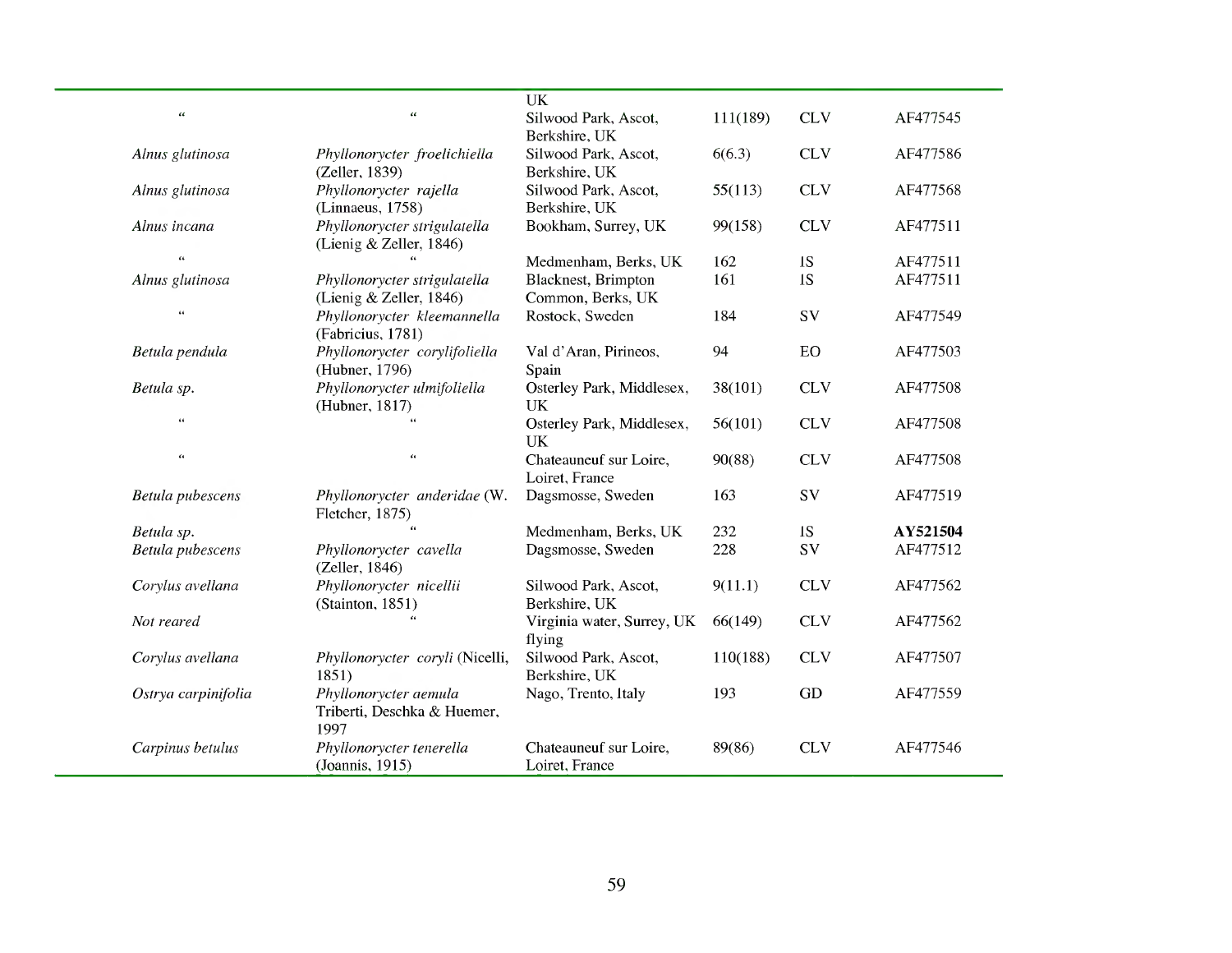| Carpinus betulus                           | Phyllonorycter esperella<br>(Goeze, 1783) = quinnata<br>(Geoffroy, 1785) | Osterley Park, Middlesex,<br>UK             | 32(89)    | CLV                             | AF477569 |
|--------------------------------------------|--------------------------------------------------------------------------|---------------------------------------------|-----------|---------------------------------|----------|
| Carpinus laxiflora                         | Phyllonorycter japonica<br>Kumata, 1963                                  | Miyakonojo, Mizakazi,<br>Japan              | 262       | <b>YS</b>                       | AY521524 |
| Carpinus cordata<br><b>Family Fagaceae</b> | $\alpha$                                                                 | Japan, ?                                    | 327       | $\rm{HK}$                       | AY521525 |
| Quercus robur                              | Phyllonorycter messaniella<br>(Zeller, 1846)                             | Silwood Park, Ascot,<br>Berkshire, UK       | 1(2.1)    | <b>CLV</b>                      | AF477584 |
| Quercus robur                              | Phyllonorycter distentella<br>(Zeller, 1846)                             | Thorden Wood, East Kent,<br><b>UK</b>       | 101(179)  | D <sub>O</sub>                  | AF477541 |
| Quercus robur                              | Phyllonorycter harrisella<br>(Linnaeus, 1761)                            | Richmond Park,<br>Middlesex, UK             | 51(125.3) | CLV                             | AF477567 |
| $\epsilon\,\epsilon$                       |                                                                          | Richmond Park,<br>Middlesex, UK             | 52(125.1) | <b>CLV</b>                      | AF477567 |
| Quercus robur                              | Phyllonorycter lautella<br>(Zeller, 1846)                                | Pett's Wood, Kent, UK                       | 214       | DO                              | AF477579 |
| Quercus robur                              | Phyllonorycter quercifoliella<br>(Zeller, 1839)                          | Richmond Park,<br>Middlesex, UK             | 57(125.1) | CLV                             | AF477561 |
| Quercus robur                              | Phyllonorycter saportella<br>(Duponchel, 1840)                           | South Lopham, UK                            | 210(191)  | <b>CLV</b>                      | AF477543 |
| Quercus robur                              | Phyllonorycter muelleriella<br>(Zeller, 1839)                            | Cyrencester park, Hatcled                   | 157       | 1S                              | AF477506 |
| Quercus robur                              | Phyllonorycter roboris<br>(Zeller, 1839)                                 | Queen's wood, Dymock,<br>Worcestershire, UK | 211(196)  | <b>CLV</b>                      | AF477560 |
| Not reared                                 | Phyllonorycter heegeriella<br>(Zeller, 1846)                             | Torringe, Sweden                            | 229       | SV                              | AF477531 |
| Quercus                                    | Phyllonorycter ilicifoliella<br>(Duponchel, 1843)                        | Val Lourian, Rougiens,<br>Var, France       | 118       | $\ensuremath{\text{J}\text{N}}$ | AF477529 |
| Quercus ilex                               | Phyllonorycter joviella<br>(Constant, 1890)                              | Montseny, Barcelona,<br>Spain               | 84        | EO                              | AF477523 |
| Quercus crispula                           | Phyllonorycter cretata<br>Kumata, 1963                                   | Ishikari, Japan                             | 260/264   | <b>T</b>                        | AY521505 |
| Quercus acutissima                         | Phyllonorycter acutissimae<br>Kumata, 1963                               | Nara, Japan                                 | 263       | <b>SH</b>                       | AY521522 |
| Quercus mongolica var.<br>grosseserrata    | $\epsilon$                                                               | Ishikari, Hokkaido, Japan                   | 320       | HK                              | AY521522 |
| Quercus mongolica var.<br>grosseserrata    | Phyllonorycter similis<br>(Kumata)                                       | Ishikari, Hokkaido, Japan                   | 324       | HK                              | AY521528 |
| Quercus sessilifolia                       | Phyllonorycter similis<br>(Kumata)                                       | Guangdong, Shao-guan<br>City, China         | 331       | <b>FH</b>                       | AY521527 |
| Quercus dentata                            | Phyllonorycter pygmaea                                                   | Kagoshima, Japan                            | 265       | YS                              | AY521507 |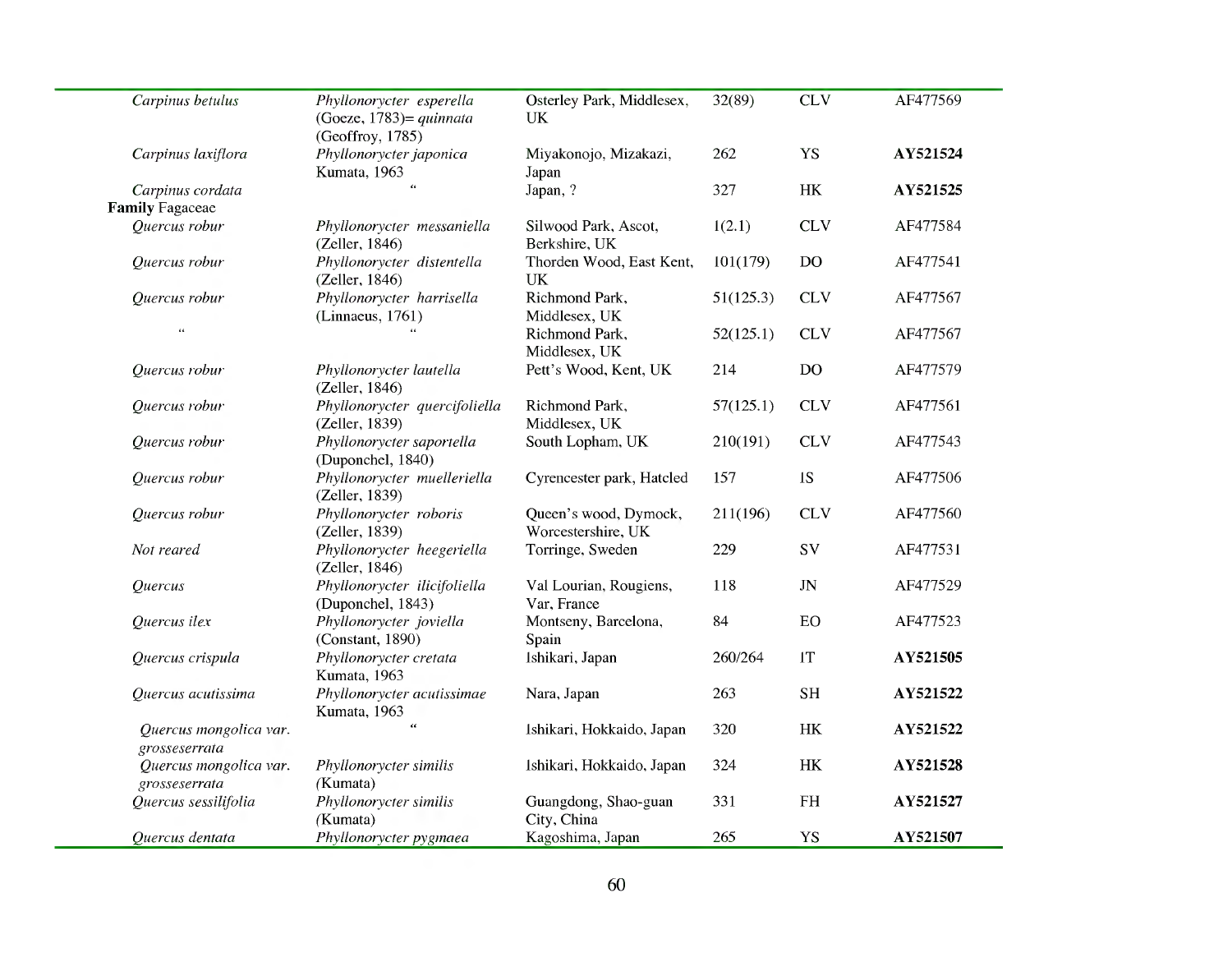|                      |                        | Kumata, 1963                                                   |                                          |          |            |          |
|----------------------|------------------------|----------------------------------------------------------------|------------------------------------------|----------|------------|----------|
|                      | Fagus sylvatica        | Phyllonorycter maestingella<br>(Muller, 1764)                  | Kew Gardens, Middlesex,<br><b>UK</b>     | 73(156)  | <b>CLV</b> | AF477520 |
|                      | Quercus robur          | Phyllonorycter sp.1                                            | O Carballal, Bueu, Spain                 | 188      | <b>CLV</b> | AF477537 |
|                      |                        |                                                                | O Carballal, Bueu, Spain                 | 189      | <b>CLV</b> | AF477551 |
|                      | Quercus pyrenaica      | Phyllonorycter sp 2                                            | Serra do Xures, Lovios,<br>Spain         | 216      | <b>CLV</b> | AF477553 |
|                      | Quercus suber          | Phyllonorycter sp.3                                            | Serra do Xures, Lovios,<br>Spain         | 190      | <b>CLV</b> | AY230761 |
| <b>ORDER Rosales</b> |                        |                                                                |                                          |          |            |          |
|                      | <b>Family Rosaceae</b> |                                                                |                                          |          |            |          |
|                      | Pyrus sp.              | Phyllonorycter cydoniella<br>(Denis & Schiffermuller,<br>1775) | Virginia water, Surrey, UK 54(115)       |          | <b>CLV</b> | AF477573 |
|                      | Sorbus torminalis      | Phyllonorycter mespilella<br>(Hubner, 1805)                    | Bookham, Surrey, UK                      | 75(162)  | <b>CLV</b> | AF477548 |
|                      | Sorbus torminalis      | Phyllonorycter corylifoliella<br>(Hubner, 1796)                | Bookham, Surrey, UK                      | 76(161)  | <b>CLV</b> | AF477536 |
|                      | Sorbus aucuparia       | Phyllonorycter sorbi (Frey,<br>1855                            | Silwood Park, Ascot,<br>Berkshire, UK    | 7(8.1)   | <b>CLV</b> | AF477585 |
|                      | Sorbus commixta        | Phyllonorycter sorbicola<br>(Kumata, 1963)                     | Ishikari, Hokkaido, Japan                | 322      | HK         | AY521523 |
|                      | Crataegus monogyna     | Phyllonorycter oxyacanthae<br>(Frey, 1856)                     | Silwood Park, Ascot,<br>Berkshire, UK    | 112(190) | <b>CLV</b> | AF477570 |
|                      | Crataegus monogyna     | Phyllonorycter corylifoliella<br>(Hubner, 1796)                | Silwood Park, Ascot,<br>Berkshire, UK    | 106      | <b>CLV</b> | AF477514 |
|                      | Prunus capuli          | Phyllonorycter crataegella<br>(Clemens, 1859)                  | Santa Rosa, Guanajuato,<br>Mexico        | 241      | <b>CLV</b> | AY230762 |
|                      | Prunus spinosa         | Phyllonorycter spinicolella<br>(Zeller, 1846)                  | Brent river park, Hanwell,<br>London, UK | 33(134)  | <b>CLV</b> | AF477554 |
|                      | Prunus sp.             | Phyllonorycter cerasicolella<br>(Peyerimhoff, 1872)            | Molins rei, Barcelona,<br>Spain          | 81       | EO         | AF477528 |
|                      | $\epsilon$             |                                                                | Brent river park, Hanwell,<br>London, UK | 105(183) | <b>CLV</b> | AF477528 |
|                      | Pyracantha sp.         | Phyllonorycter<br>leucographella (Zeller, 1850)                | Hanwell, London, UK                      | 60(143)  | <b>CLV</b> | AF477556 |
|                      | Malus sp.              | Phyllonorycter blancardella<br>(Fabricius, 1781)               | Lepe, Hampshire, UK                      | 34(135)  | <b>CLV</b> | AF477564 |
|                      | Malus sp               | Phyllonorycter elmaella<br>Doganlar & Mutuurua, 1980           | <b>USA</b>                               | 31       | TU         | AF477558 |
|                      | Malus sp.              | Phyllonorycter pomonella<br>Zeller, 1846 nec. auct.            | Emilia-Romagna, Spain                    | 47       | EO         | AF477578 |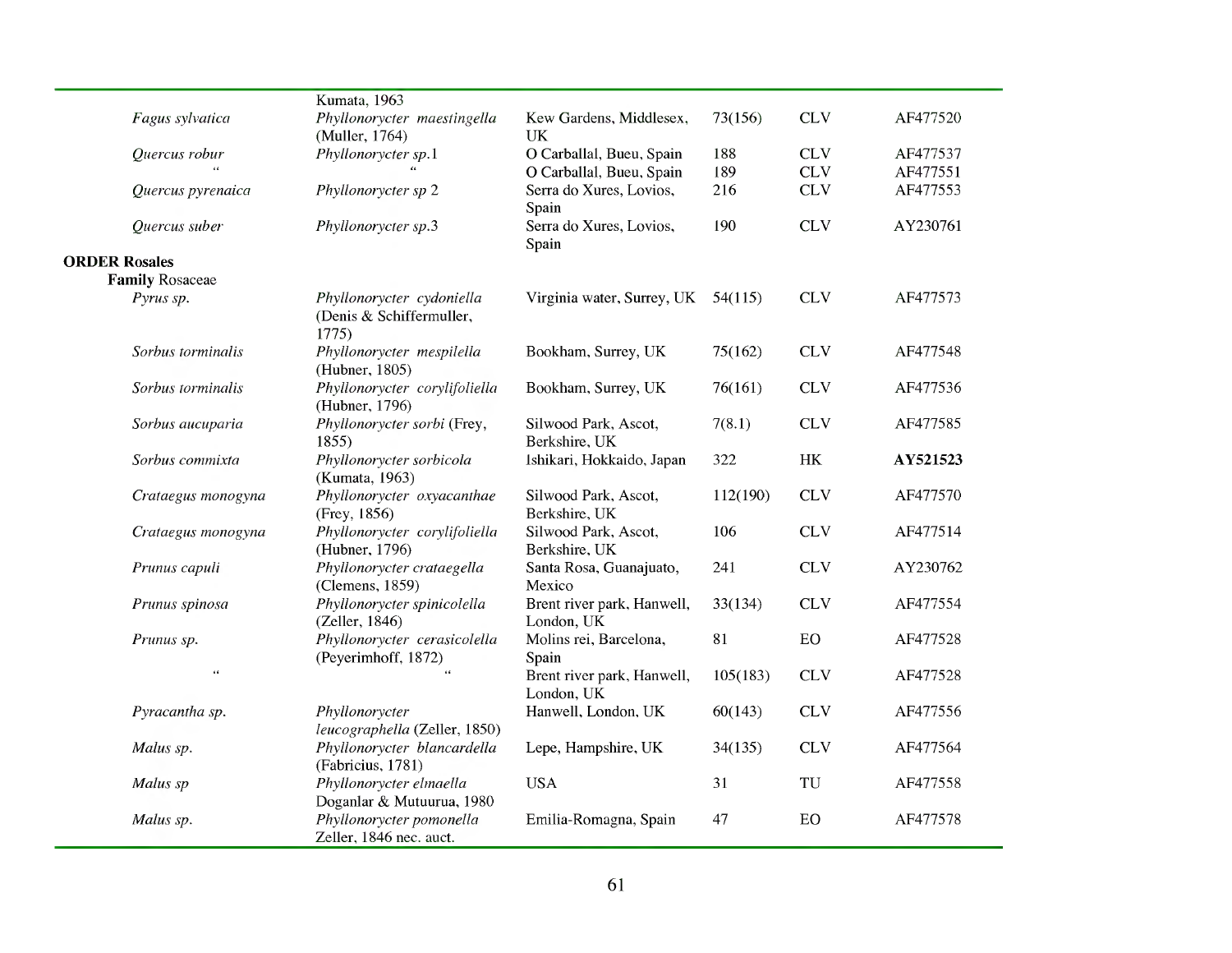| Malus sp                                                            | Phyllonorycter gerasimovi (M.<br>Hering, 1930)   | Bucharest, Romania                               | 119         | EO         | AF477524 |
|---------------------------------------------------------------------|--------------------------------------------------|--------------------------------------------------|-------------|------------|----------|
| Malus sp                                                            | Phyllonorycter pyrifoliella<br>(Gerasimov, 1933) | Silistra, Bulgary                                | 271         | RT         | AY521514 |
| <b>Family Ulmaceae</b>                                              |                                                  |                                                  |             |            |          |
| Ulmus glabra                                                        | Phyllonorycter schreberella<br>(Fabricius, 1781) | Silwood Park, Ascot,<br>Berkshire, UK            | 35(100)     | <b>CLV</b> | AF477566 |
| Ulmus glabra                                                        | Phyllonorycter tristrigella<br>(Haworth, 1828)   | Virginia water, Surrey, UK                       | 27(111)     | <b>CLV</b> | AF477581 |
| Ulmus davidiana var.<br>japonica                                    | Phyllonorycter bicinctella<br>(Matsumura)        | Ishikari, Hokkaido, Japan                        | 328         | HK         | AY521526 |
| Ulmus sp.                                                           | Phyllonorycter acaciella<br>(Duponchel, 1843)    | Sofia, Bulgary                                   | 277         | <b>RT</b>  | AY521516 |
| Ulmus sp.                                                           | Phyllonorycter agilella<br>(Zeller, 1846)        | Sofia, Bulgary                                   | 279         | RT         | AY521520 |
| <b>Family Celtidaceae</b>                                           |                                                  |                                                  |             |            |          |
| Celtis australis                                                    | Phyllonorycter millierella<br>(Staudinger, 1871) | Barcelona, Spain                                 | 95          | <b>EO</b>  | AF477517 |
| Celtis sinensis                                                     | Phyllonorycter bifurcata<br>Kumata, 1967         | Korimoto, Kyusyu, Japan                          | 261/267     | YS         | AY521506 |
| <b>OUTGROUPS</b><br><b>Superfamily</b><br>Family Micropterigidae    |                                                  |                                                  |             |            |          |
|                                                                     | Micropteryx thunbergella<br>(Fabricius, 1794)    | Burnham Beeches, Slough,<br>England              | 54          | 1S         | AY521484 |
| <b>Superfamily Gracillarioidea</b><br><b>Family Bucculatricidae</b> |                                                  |                                                  |             |            |          |
| Quercus robur                                                       | Bucculatrix ulmella Zeller,<br>1848              | Richmond Park,<br>Middlesex, UK                  | 53(125)     | <b>CLV</b> | AF477574 |
| Family Gracillariidae<br><b>Subfamily Gracillariinae</b>            |                                                  |                                                  |             |            |          |
| ,Malus spp.                                                         | Callisto denticulella<br>(Thunberg, 1794)        | Medmenham, Berks, UK                             | 167         | 1S         | AF477525 |
| Hypericum perforatum                                                | Calybites auroguttella<br>(Stephens, 1835)       | Bix Bottom, Oxon, UK                             | 166         | 1S         | AF477521 |
| Hypericum sp.                                                       | Eucalybites aureola Kumata,<br>1982              | Okusawa-suigenti, Otaru<br>City, Hokkaido, Japan | <b>JP10</b> | <b>KS</b>  | AY521500 |
| Margaritaria nobilis                                                | Caloptilia sp.                                   | Chiquibul Forest, Belize                         | 150         | OL         | AY521501 |
| Betula sp.                                                          | Caloptilia populetorum<br>(Zeller, 1839)         | Chigwell Row, Essex, UK                          | 175         | 1S         | AF477513 |
| Rhododendron                                                        | Caloptilia azaleella (Brants,<br>1913)           | Virginia water, Surrey, UK                       | 65(148)     | <b>CLV</b> | AF477577 |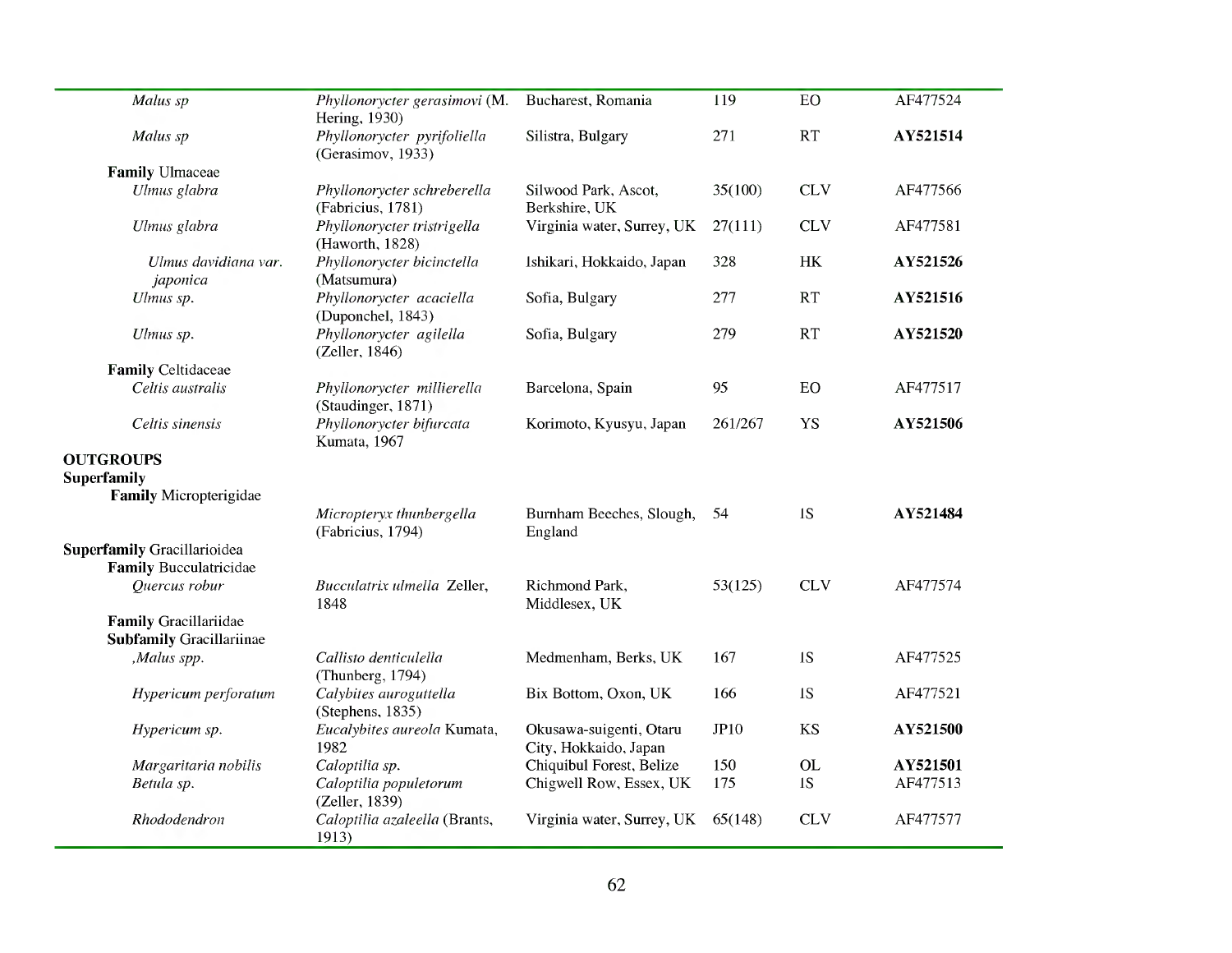| Alnus glutinosa                           | Caloptilia falconipennella<br>(Hubner, 1813)                                                             | Medmenham, Marlow,<br>Bucks, UK                                                               | 170                                                                                                                                                                                           | 1S                       | AF477533                            |
|-------------------------------------------|----------------------------------------------------------------------------------------------------------|-----------------------------------------------------------------------------------------------|-----------------------------------------------------------------------------------------------------------------------------------------------------------------------------------------------|--------------------------|-------------------------------------|
| Carpinus betulus                          | Parornix carpinella (Frey,<br>1863)                                                                      | Silwood Park, Ascot,<br>Berkshire, UK                                                         | 37(90)                                                                                                                                                                                        | <b>CLV</b>               | AF477583                            |
| Tournefortia hirsutissima                 | Dialectica sp.                                                                                           | Chiquibul Forest, Belize                                                                      | 141                                                                                                                                                                                           | <b>OL</b>                | AF477527                            |
| Mallotusphilippensis                      | Acrocercops heptadeta<br>Meyrick, 1936                                                                   | le-rindo, Okinawa-honto,<br>Ryukyu, Japan                                                     | JP17                                                                                                                                                                                          | KS                       | AY521489                            |
| Quercus ilex                              | Acrocercops brongniardella<br>(Fabricius, 1798)                                                          | La Gachere, Brem sur<br>Mer, France                                                           | 127(171)                                                                                                                                                                                      | <b>CLV</b>               | AF477501                            |
| $\epsilon\,\bar{\epsilon}$                | $\epsilon$                                                                                               | $\epsilon\epsilon$                                                                            | 128(171)                                                                                                                                                                                      | <b>CLV</b>               | AF477501                            |
| Quercus robur                             | $\epsilon$                                                                                               | Syderstone, Norfolk                                                                           | 168                                                                                                                                                                                           | 1S                       | AF477501                            |
| Quercus serrata                           | Acrocercops unistriata<br>Decheng, 1986                                                                  | Honsyu, Japan                                                                                 | JP14                                                                                                                                                                                          | KS                       | AY521488                            |
| Malvaviscus arboreus<br>Malachra fasciata | Eucosmophora pithecellobiae<br>nov.sp.                                                                   | Chiquibul Forest, Belize                                                                      | 140-142                                                                                                                                                                                       | <b>OL</b>                | AY521495                            |
| Pisonia aculeata                          | Marmara sp.                                                                                              | Chiquibul Forest, Belize                                                                      | 153                                                                                                                                                                                           | <b>OL</b>                | AY521485                            |
| Coccoloba belizensis                      | Metrichroa sp.1                                                                                          |                                                                                               |                                                                                                                                                                                               | <b>OL</b>                | AY521498                            |
| Piper pseudofuligineum                    | Metrichroa sp.2                                                                                          |                                                                                               |                                                                                                                                                                                               |                          | AY521496                            |
|                                           |                                                                                                          |                                                                                               |                                                                                                                                                                                               |                          | AY521499                            |
|                                           |                                                                                                          |                                                                                               |                                                                                                                                                                                               |                          | AY521497                            |
| Alnus hirsuta                             | Dendrorycter marmaroides<br>Kumata, 1978                                                                 | Eniwa-keikoku, Eniwa<br>City, Hokkaido, Japan                                                 | JPI1                                                                                                                                                                                          | <b>KS</b>                | AY521486                            |
| Pueraria lobata                           | Liocrobyla lobata Kuroko,<br>1960                                                                        | Ogasa-yama, Daito Town,                                                                       | JP12                                                                                                                                                                                          | <b>KS</b>                | AY521501                            |
| Machilus thunbergi                        | Gibbovalva quadrifasciata<br>(Stainton, 1863)                                                            | Hunaura, Uehara,<br>Iriomote-zima, Ryukyu,                                                    | JP13                                                                                                                                                                                          | KS                       | AY521487                            |
| Robinia                                   | Parectopa robiniella<br>Clemens, 1863                                                                    | Primorsko, Bulgary                                                                            | 278                                                                                                                                                                                           | RT                       | AY521502                            |
| Family Gracillariidae                     |                                                                                                          |                                                                                               |                                                                                                                                                                                               |                          |                                     |
| Citrus limon                              | Phyllocnistis citrella Stainton,<br>1856                                                                 | California, USA                                                                               | 68                                                                                                                                                                                            | <b>JMA</b>               | AF477557                            |
|                                           | Phyllocnistis saligna (Zeller,                                                                           | Schinnen, Holland                                                                             | 281/284                                                                                                                                                                                       | EN                       | AY521491                            |
|                                           | Phyllocnistis labyrinthella                                                                              | Zwannenwater, Holland                                                                         | 283                                                                                                                                                                                           | EN                       | AY521494                            |
| Stigmaphyllon<br>lindenianum              | Phyllocnistis sp.1                                                                                       | Chiquibul Forest, Belize                                                                      | 133                                                                                                                                                                                           | <b>OL</b>                | AY521490                            |
|                                           |                                                                                                          |                                                                                               | 134                                                                                                                                                                                           | <b>OL</b>                | AY521492                            |
| Nectandra cf.<br>longicaudata             | Phyllocnistis sp.2                                                                                       | Chiquibul Forest, Belize                                                                      | 132-138                                                                                                                                                                                       | <b>OL</b>                | AY521493                            |
|                                           | Psichotria nervosa<br>Turpinia occidentalis<br><b>Subfamily Phyllocnistinae</b><br>Swietenia macrophylla | Metrichroa sp.3<br>Metrichroa sp.4<br>1839)<br>(Bjerkander, 1790)<br>Phyllocnistis meliacella | Oguni-zinya, Mori Town,<br>Chiquibul Forest, Belize<br>Chiquibul Forest, Belize<br>Chiquibul Forest, Belize<br>Chiquibul Forest, Belize<br>Honsyu, Japan<br>Japan<br>Chiquibul Forest, Belize | 151<br>145<br>139<br>147 | <b>OL</b><br><b>OL</b><br><b>OL</b> |